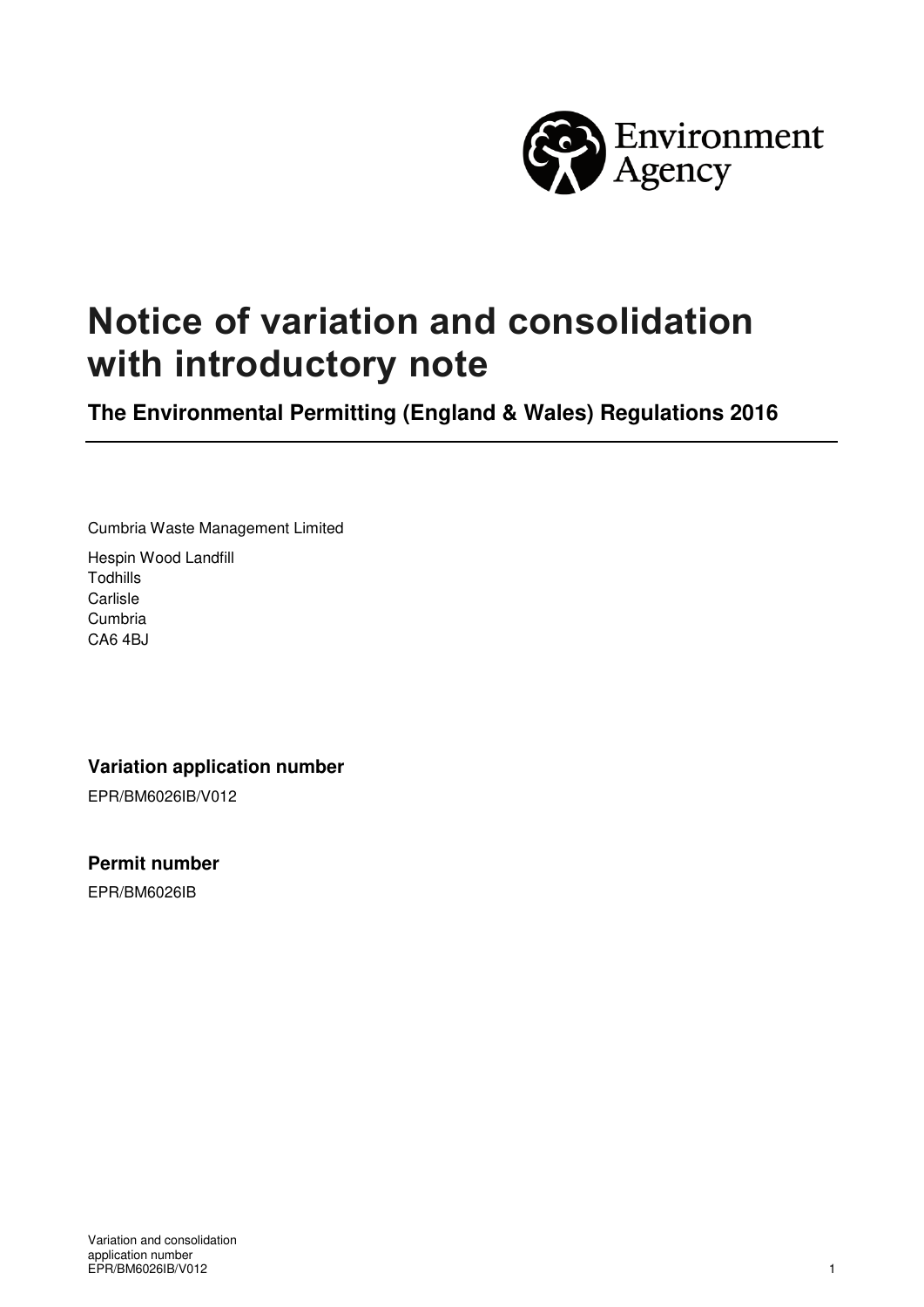## **Hespin Wood Landfill Permit number EPR/BM6026IB**

## **Introductory note**

### **This introductory note does not form a part of the notice**

Under the Environmental Permitting (England & Wales) Regulations 2016 (schedule 5, part 1, paragraph 19) a variation may comprise a consolidated permit reflecting the variations and a notice specifying the variations included in that consolidated permit.

Schedule 1 of the notice specifies the conditions that have been varied and schedule 2 comprises a consolidated permit which reflects the variations being made.

Update of the permit to reflect the updated Surface Water Management Plan for the site, reference to updated Drawing ESID 11 revision J, amendment of waste types accepted for restoration of landfill, addition of waste code 20 02 99 for disposal of municipal feminine hygiene and municipal animal waste, the amendment of the site plan to reflect the current boundaries of the site.

The schedules specify the changes made to the permit.

The status log of a permit sets out the permitting history, including any changes to the permit reference number.

| Status log of the permit                                          |            |                                     |  |  |
|-------------------------------------------------------------------|------------|-------------------------------------|--|--|
| <b>Description</b>                                                | Date       | <b>Comments</b>                     |  |  |
| Application EPR/BM6026IB/A001<br>received                         | 10/05/2004 |                                     |  |  |
| Response to request for<br>information                            | 17/12/2004 |                                     |  |  |
| Response to request for<br>information                            | 27/01/2005 |                                     |  |  |
| Response to request for<br>information                            | 06/07/2005 |                                     |  |  |
| Permit EPR/BM6026IB<br>determined                                 | 17/10/2005 |                                     |  |  |
| Application EPR/BM6026IB/V003<br>received Ref: VP3031LA           | 11/07/2006 |                                     |  |  |
| Variation EPR/BM6026IB/V003<br>determined<br><b>Ref: VP3031LA</b> | 13/12/2006 |                                     |  |  |
| Variation EPR/BM6026IB/V004<br>issued<br><b>Ref: ZP3531MT</b>     | 23/01/2007 |                                     |  |  |
| Application EPR/BM6026IB/V005<br>received<br><b>Ref: NP3731UT</b> | 12/06/2009 | All conditions deleted and replaced |  |  |
| Application EPR/BM6026IB/V006<br>received                         | 04/06/2009 |                                     |  |  |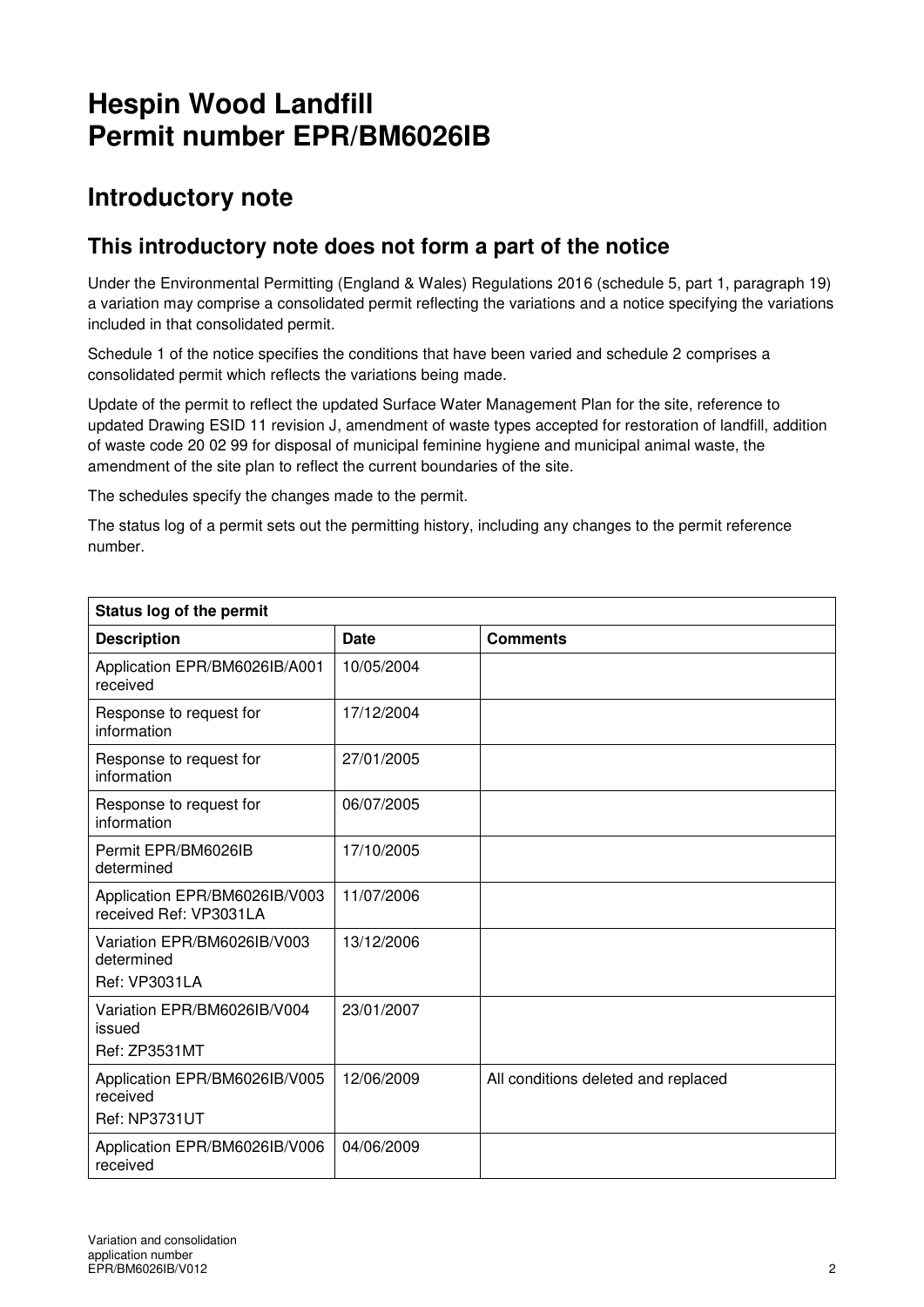| Status log of the permit                                        |                         |                                                                      |  |
|-----------------------------------------------------------------|-------------------------|----------------------------------------------------------------------|--|
| <b>Description</b>                                              | Date                    | <b>Comments</b>                                                      |  |
| Application EPR/BM6026IB/V007<br>received                       | 04/06/2009              |                                                                      |  |
| Application EPR/BM6026IB/V006<br>determined                     | 07/05/2010              |                                                                      |  |
| Application EPR/BM6026IB/V007<br>determined                     | 07/05/2010              |                                                                      |  |
| Part Surrender Application<br>EPR/BM6026IB/S008 received        | 03/11/2010              |                                                                      |  |
| Part Surrender Application<br>EPR/BM6026IB/S008 determined      | 19/01/2011              | Phase 6 removed and site boundary changed                            |  |
| Variation EPR/BM6026IB/V009<br>determined                       | 04/03/2011              |                                                                      |  |
| Agency variation<br>EPR/BM6026IB/V010 determined                | 19/11/2013              | Agency variation to implement the changes<br>introduced by IED       |  |
| <b>Environment Agency Landfill</b><br>Sector Review 2013 / 2014 | 24/06/2016              | Varied and consolidated permit issued in modern<br>condition format. |  |
| Permit reviewed                                                 |                         |                                                                      |  |
| Variation determined<br>EPR/BM6026IB/V011                       |                         |                                                                      |  |
| Permit EPR/BM6026IB                                             |                         |                                                                      |  |
| Ref: FP3738RC                                                   |                         |                                                                      |  |
| Application EPR/BM6026IB/V012<br>(variation and consolidation)  | Duly made<br>11/11/2019 | Application to vary and update the permit to<br>modern conditions.   |  |
| Variation determined<br>EPR/BM6026IB                            | 05/03/2020              | Varied permit issued.                                                |  |

| Other Part A installation permits relating to this installation |                      |               |  |
|-----------------------------------------------------------------|----------------------|---------------|--|
| <b>Operator</b>                                                 | <b>Permit number</b> | Date of issue |  |
| Cumbria Waste Management Ltd                                    | EAWML 57212          | 01/07/1993    |  |
| A W Jenkinson (Woodwaste) Ltd                                   | EAWML57541           | 23/02/2004    |  |

End of introductory note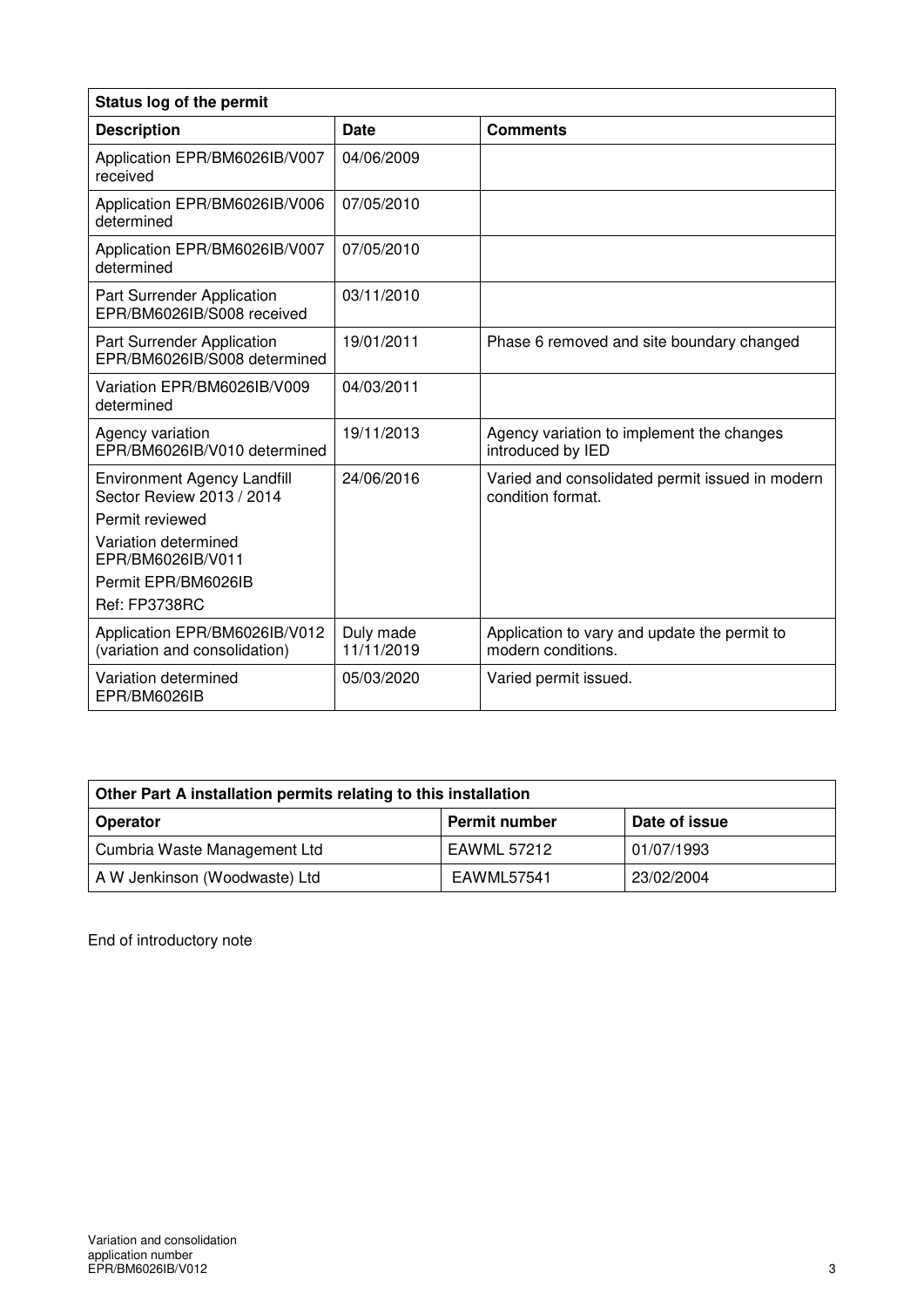## **Notice of variation and consolidation**

### **The Environmental Permitting (England and Wales) Regulations 2016**

The Environment Agency in exercise of its powers under regulation 20 of the Environmental Permitting (England and Wales) Regulations 2016 varies

**Permit number** 

**EPR/BM6026IB** 

**Issued to Cumbria Waste Management Limited** ("the operator")

whose registered office is

**Unit 5A Wavell Drive Rosehill Industrial Estate Carlisle Cumbria CA1 2ST** 

company registration number **2665973**

to operate a regulated facility at

**Hespin Wood Landfill Todhills Carlisle Cumbria CA6 4BJ** 

to the extent set out in the schedules.

The notice shall take effect from 05/03/2020

| <b>Name</b>       | <b>Date</b> |
|-------------------|-------------|
| <b>Anne Lloyd</b> | 05/03/2020  |

Authorised on behalf of the Environment Agency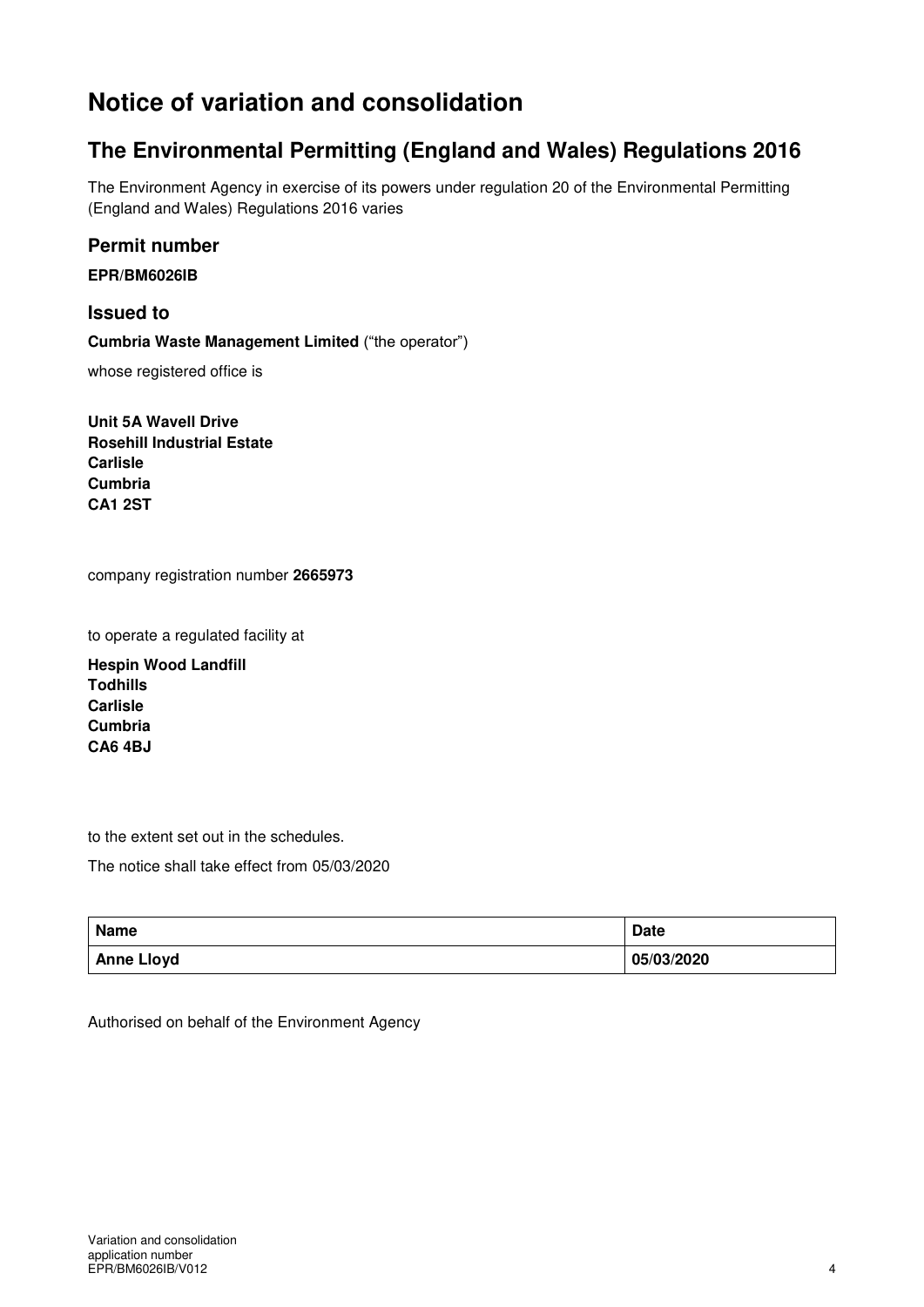### **Schedule 1**

The following conditions were varied as a result of the application made by the operator:

Table S1.2

Table S2.1

Table S2.3

Table S3.3

Table S3.4

Schedule 7 – site plan

### **Schedule 2 – consolidated permit**

Consolidated permit issued as a separate document.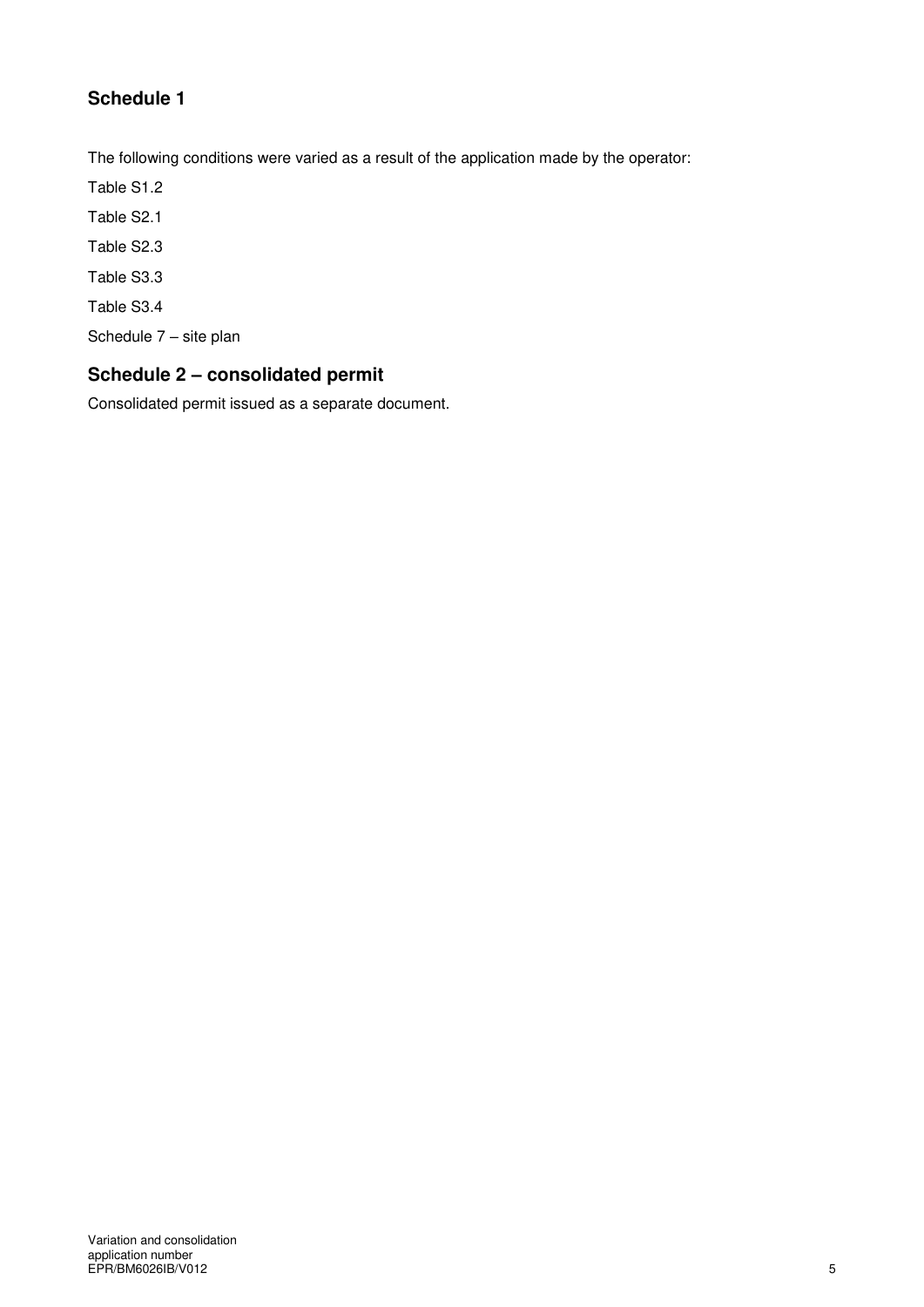## **Permit**

### **The Environmental Permitting (England and Wales) Regulations 2016**

#### **Permit number**

#### **EPR/BM6026IB**

This is the consolidated permit referred to in the variation and consolidation notice for application EPR/BM6026IB/V012 authorising,

**Cumbria Waste Management Limited** ("the operator"),

whose registered office is

**Unit 5A Wavell Drive Rosehill Industrial Estate Carlisle Cumbria CA1 2ST** 

company registration number **2665973**

to operate an installation/ at

**Hespin Wood Landfill Todhills Carlisle Cumbria CA6 4BJ** 

to the extent authorised by and subject to the conditions of this permit.

| Name              | <b>Date</b> |
|-------------------|-------------|
| <b>Anne Lloyd</b> | 05/03/2020  |

Authorised on behalf of the Environment Agency

## **Conditions**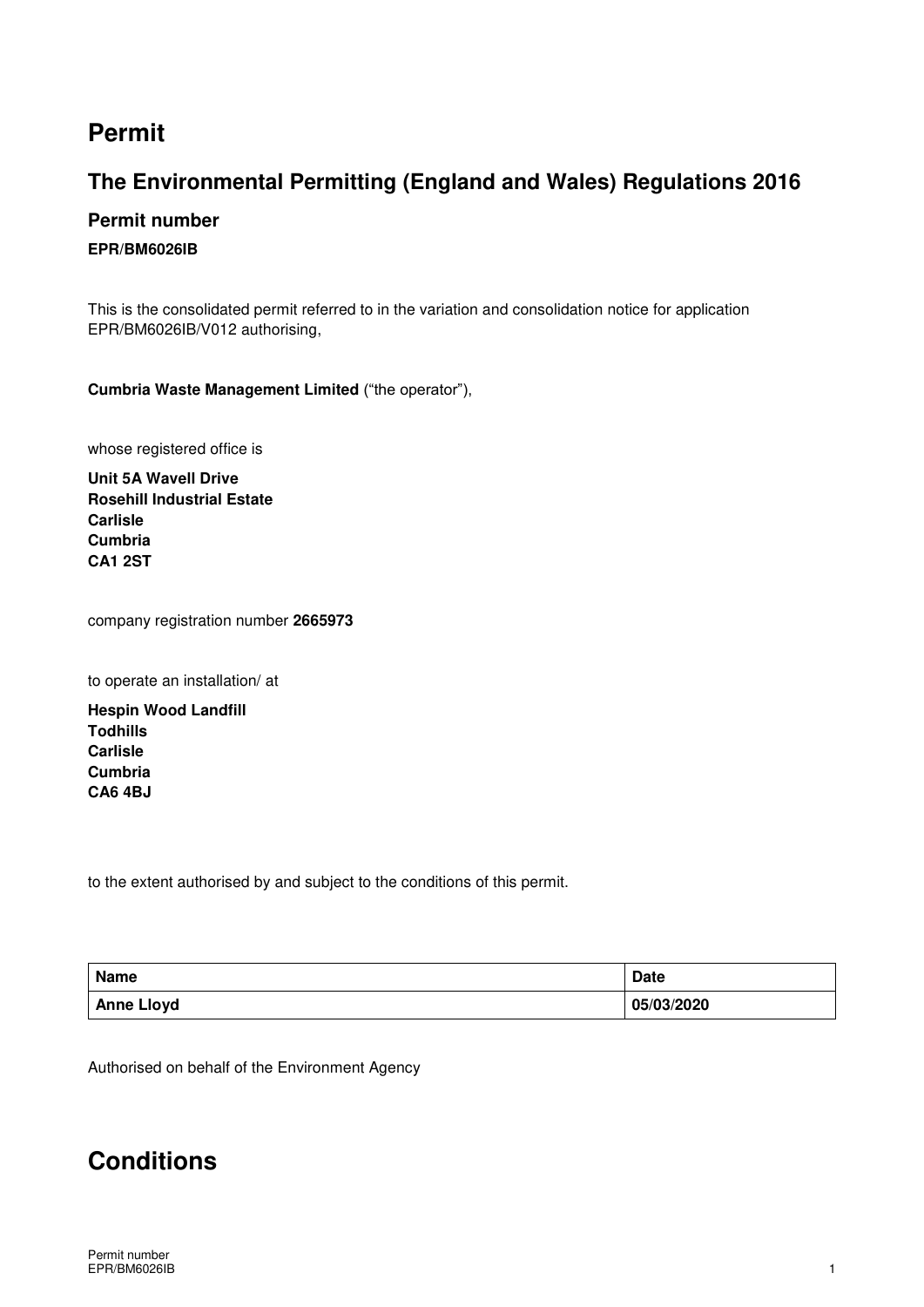## **1 Management**

#### **1.1 General management**

- 1.1.1 The operator shall manage and operate the activities:
	- (a) in accordance with a written management system that identifies and minimises risks of pollution, including those arising from operations, maintenance, accidents, incidents, non-conformances and those drawn to the attention of the operator as a result of complaints; and
	- (b) using sufficient competent persons and resources.
- 1.1.2 Records demonstrating compliance with condition 1.1.1 shall be maintained.
- 1.1.3 Any person having duties that are or may be affected by the matters set out in this permit shall have convenient access to a copy of it kept at or near the place where those duties are carried out.
- 1.1.4 The operator shall comply with the requirements of an approved competence scheme.

#### **1.2 Finance**

- 1.2.1 The financial provision for meeting the obligations under this Per
- 1.2.2 mit set out in the agreement made between the Operator and the Environment Agency dated 17/10/05 shall be maintained by the Operator throughout the subsistence of this Permit and the Operator shall produce evidence of such provision whenever required by the Environment Agency.
- 1.2.3 The operator shall ensure that the charges it makes for the disposal of waste in the landfill cover all of the following:
	- (a) the costs of setting up and operating the landfill;
	- (b) the costs of the financial provision required by condition 1.2.1; and
	- (c) the estimated costs for the closure and aftercare of the landfill.

### **1.3 Energy efficiency**

- 1.3.1 The operator shall:
	- (a) take appropriate measures to ensure that energy is used efficiently in the activities;
	- (b) Review and record at least every four years whether there are suitable opportunities to improve the energy efficiency of the activities; and
	- (c) Implement any appropriate measures identified by a review.

### **1.4 Multiple operator installations**

1.4.1 Where the operator notifies the Environment Agency under condition 4.3.1 (a) or 4.3.1 (c), the operator shall also notify without delay the other operator(s) of the installation of the same information.

### **1.5 Efficient use of raw materials**

- 1.5.1 The operator shall:
	- (a) take appropriate measures to ensure that raw materials and water are used efficiently in the activities;
	- (b) maintain records of raw materials and water used in the activities;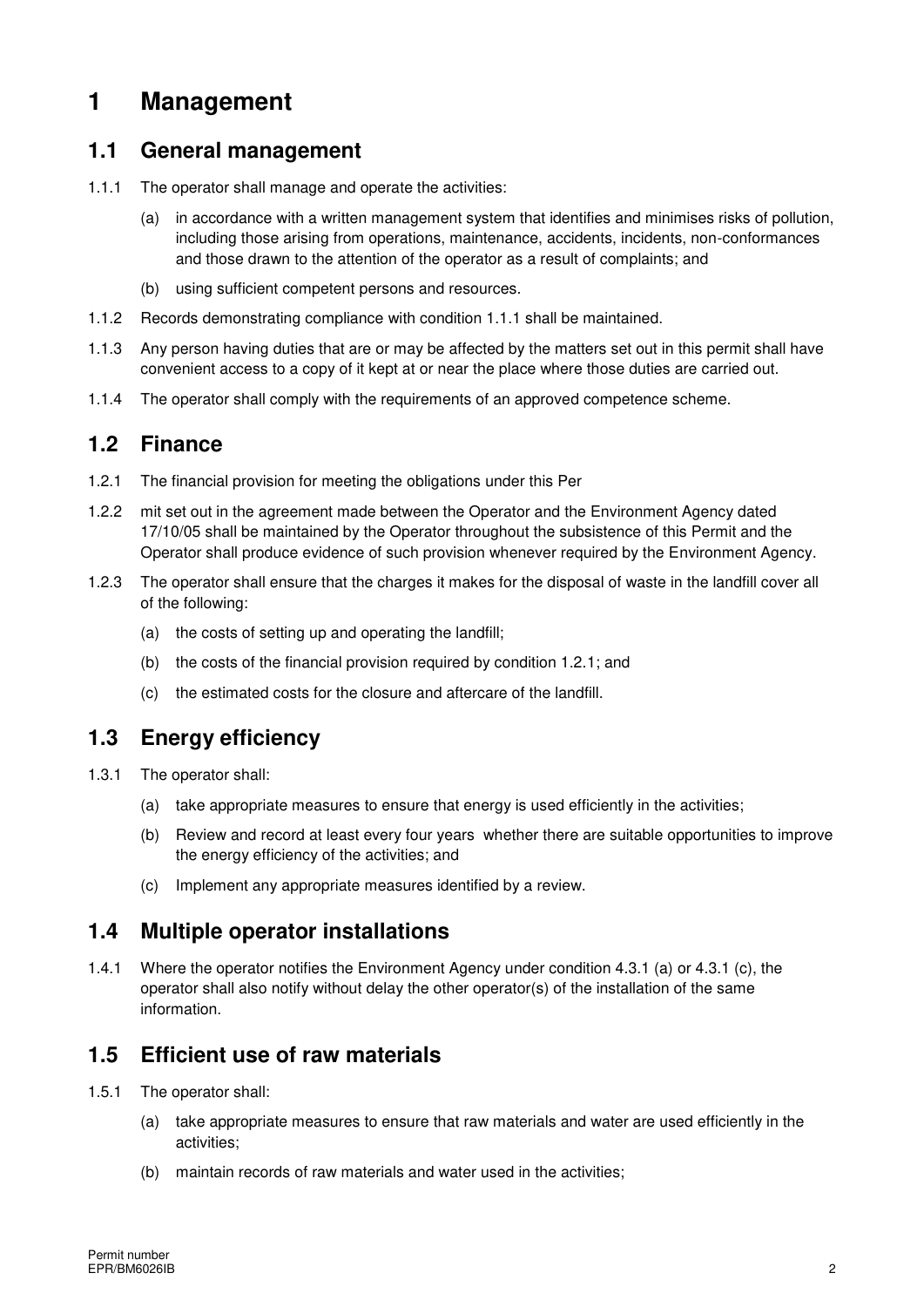- (c) review and record at least every four years whether there are suitable alternative materials that could reduce environmental impact or opportunities to improve the efficiency of raw material and water use; and
- (d) take any further appropriate measures identified by a review.

#### **1.6 Avoidance, recovery and disposal of wastes produced by the activities**

- 1.6.1 The operator shall:
	- (a) take appropriate measures to ensure that waste produced by the activities is avoided or reduced, or where waste is produced it is recovered wherever practicable or otherwise disposed of in a manner which minimises its impact on the environment;
	- (b) review and record at least every four years whether changes to those measures should be made; and
	- (c) take any further appropriate measures identified by a review.

## **2 Operations**

### **2.1 Permitted activities**

2.1.1 The operator is only authorised to carry out the activities specified in schedule 1 table S1.1 (the "activities").

### **2.2 The site**

2.2.1 The activities shall not extend beyond the site, being the land shown edged in green on the site plan at schedule 7 to this permit, which is within the area edged in red on the site plan that represents the extent of the installation covered by this permit and that/those of (the) other operator(s) of the installation.

### **2.3 Operating techniques**

- 2.3.1 The activities shall, subject to the conditions of this permit, be operated using the techniques and in the manner described in the documentation specified in schedule 1, table S1.2, unless otherwise agreed in writing by the Environment Agency.
- 2.3.2 If notified by the Environment Agency that the activities are giving rise to pollution, the operator shall submit to the Environment Agency for approval within the period specified, a revision of any plan or other documentation ("plan") specified in schedule 1, table S1.2 or otherwise required under this permit which identifies and minimises the risks of pollution relevant to that plan , and shall implement the approved revised plan in place of the original from the date of approval, unless otherwise agreed in writing by the Environment Agency.

#### **2.4 Improvement programme**

2.4.1 The operator shall complete the improvements specified in schedule 1 table S1.3 by the date specified in that table unless otherwise agreed in writing by the Environment Agency.

### **2.5 Pre-operational conditions**

2.5.1 The activities shall not be brought into operation until the measures specified in schedule 1 table S1.4 have been completed.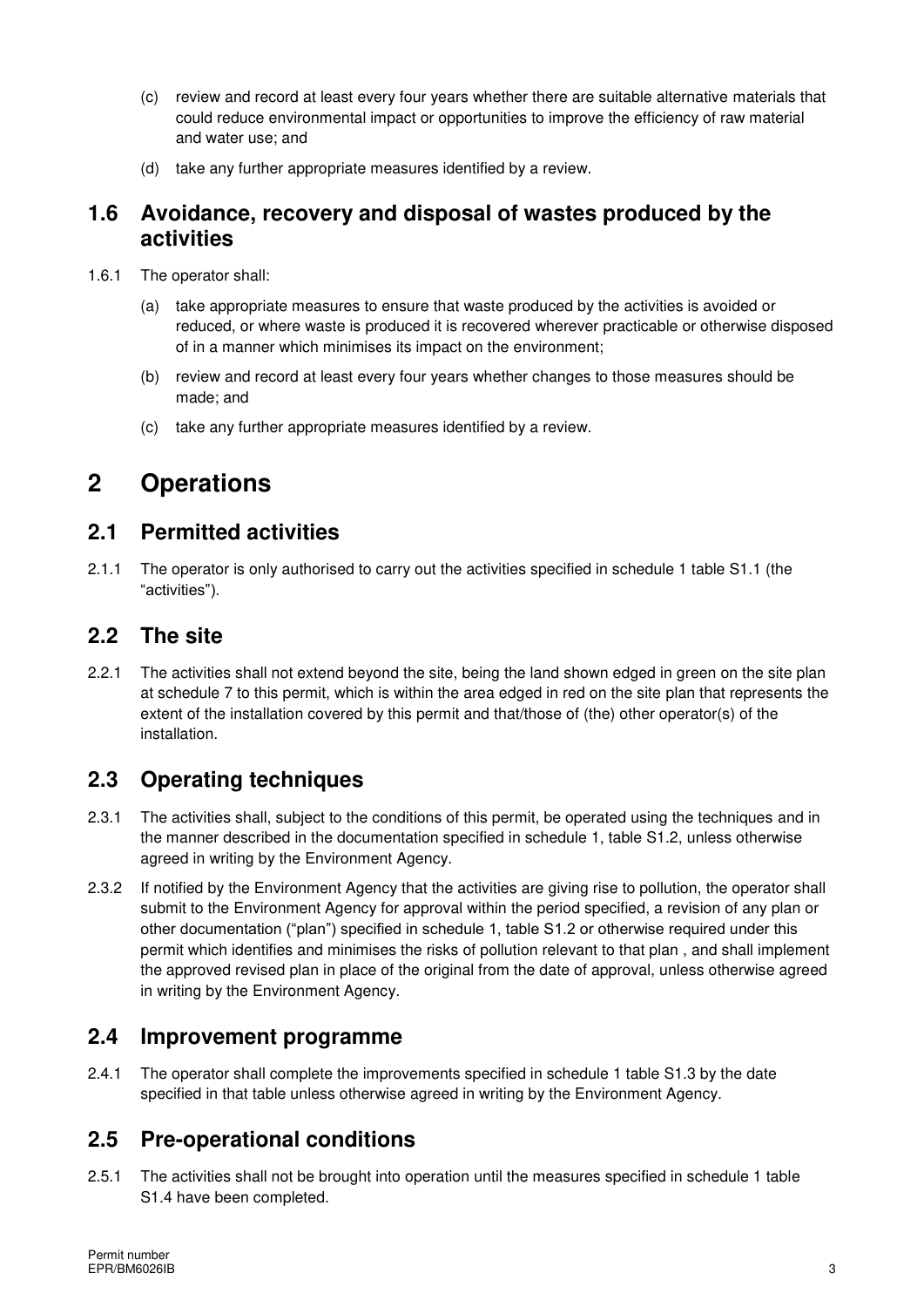### **2.6 Landfill Engineering**

- 2.6.1 No construction of any new cell of the landfill shall commence until the operator has submitted construction proposals and the Environment Agency has confirmed that it is satisfied with the construction proposals.
- 2.6.2 Where the operator proposes to construct any new cell other than the first cell, but proposes no change from the design of the most recently approved cell which could have any impact on the performance of any element of the design, no construction of the new cell shall commence until the operator has submitted a cell layout drawing and the Environment Agency has confirmed that it is satisfied with the cell layout drawing.
- 2.6.3 The construction of a new cell shall take place only in accordance with the approved construction proposals unless:
	- (a) any change to the approved construction proposals would have no impact on the performance of any element of the design; or
	- (b) a change has otherwise been agreed in writing by the Environment Agency.
- 2.6.4 No disposal of waste shall take place in a new cell until the operator has submitted a CQA Validation Report and the Environment Agency has confirmed that it is satisfied with the CQA Validation Report.
- 2.6.5 No construction of landfill infrastructure shall commence until the operator has submitted relevant construction proposals or a written request to use previous construction proposals and the Environment Agency has confirmed that it is satisfied with the construction proposals.
- 2.6.6 The construction of the landfill infrastructure shall take place only in accordance with the approved construction proposals unless:
	- (a) any change to the approved construction proposals would have no impact on the performance of any element of the design; or
	- (b) a change has otherwise been agreed in writing by the Environment Agency.
- 2.6.7 The operator shall submit a CQA Validation Report within four weeks of the completion of the construction of the relevant landfill infrastructure or other time period agreed in writing with the Environment Agency.
- 2.6.8 Where pollution controls are immediately necessary to prevent an incident or accident, then conditions 2.6.5 and 2.6.6 do not apply and the relevant landfill infrastructure may be constructed, provided that the construction proposals are submitted to the Environment Agency as soon as practicable.
- 2.6.9 For the purposes of conditions 2.6.1,2.6.2, 2.6.4 and 2.6.5, the Environment Agency shall be deemed to be satisfied where it has not, within the period of four weeks from the date of receipt of the relevant construction proposals or CQA Validation Report, either:
	- (a) confirmed whether or not it is satisfied; or
	- (b) informed the operator that it requires further information.
- 2.6.10 Where the Environment Agency has required further information under condition 2.6.9(b), the Environment Agency shall be deemed to be satisfied where it has not, within the period of four weeks from the date of receipt of the further information, either:
	- (a) confirmed whether or not it is satisfied; or
	- (b) informed the operator that it requires further information.

#### **2.7 Waste acceptance**

- 2.7.1 Wastes shall only be accepted for disposal if:
	- (a) they are listed in schedule 2, table S2.1 and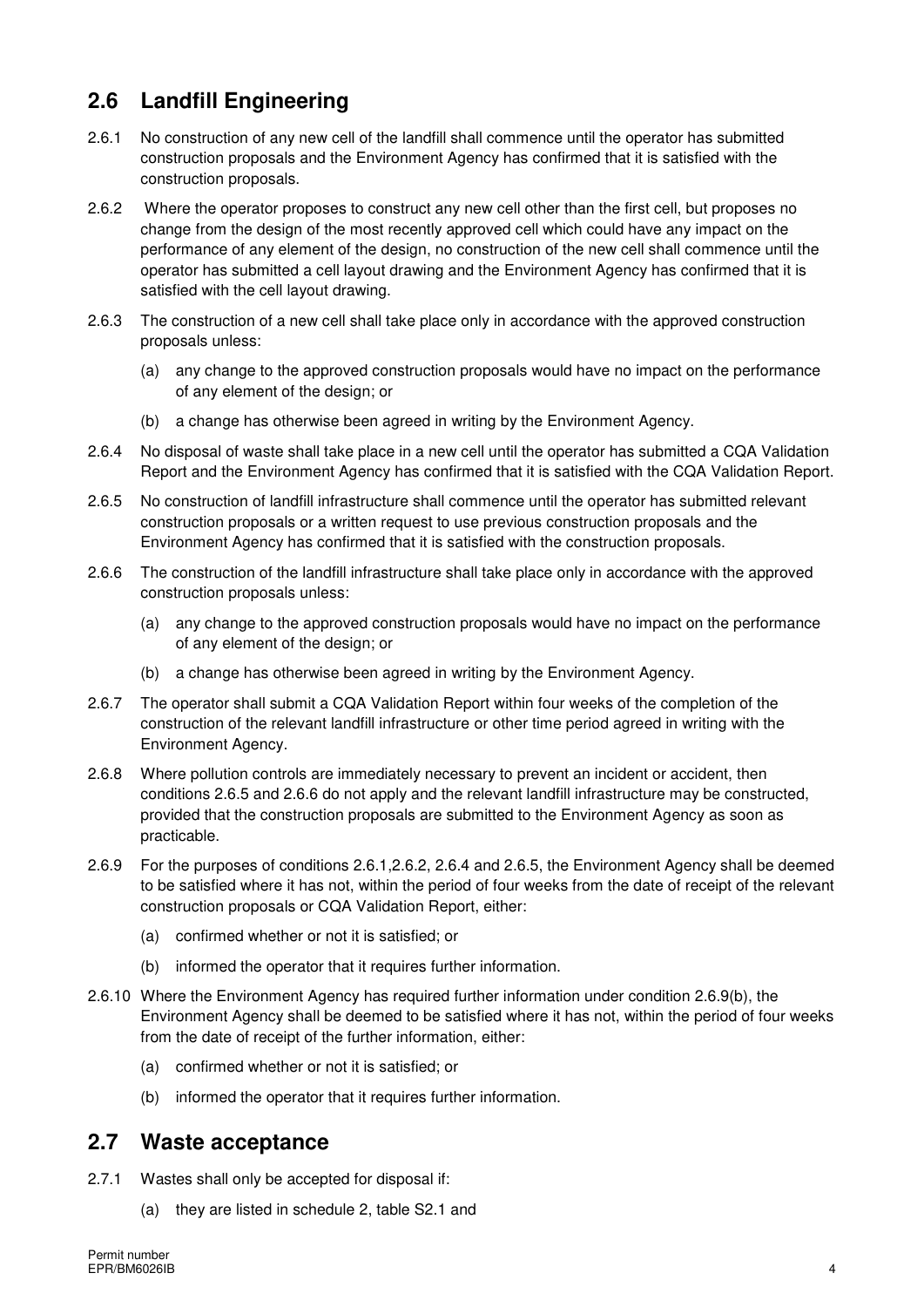- (b) they are non- hazardous waste and
- (c) they are not whole used tyres (other than bicycle tyres and tyres with an outside diameter of more than 1400mm), and
- (d) they are not shredded used tyres, and
- (e) they are not liquid waste (including waste waters but excluding sludge and excluding liquid waste accepted at a permitted leachate treatment activity), and
- (f) they are not chemical substances from research and development or teaching activities, for example laboratory residues, which are unidentified and/or which are new and whose effects on man and/or the environment are unknown, and
- (g) all the relevant waste acceptance procedures have been completed, and
- (h) they fulfil the relevant waste acceptance criteria, and
- (i) they have not been diluted or mixed solely to meet the relevant waste acceptance criteria, and
- (j) they are wastes which have been treated, except for: inert wastes for which treatment is not technically feasible; or it is waste other than inert waste and treatment would not reduce its quantity or the hazards which it poses to human health or the environment, or liquid waste accepted for treatment at a permitted leachate treatment activity, and
- (k) they are wastes with a code beginning with 07 05 and 16 03, they shall exclude waste medicinal products and pharmaceutically active waste materials arising from their manufacture.
- 2.7.2 For the following activities referenced in schedule 1, table S1.1 (A2 and A3) waste shall only be accepted for treatment if:
	- (a) it is of a type and quantity listed in schedule 2, table S2.2; and
	- (b) it conforms to the description in the documentation supplied by the producer and holder.
- 2.7.3 Wastes shall only be accepted for restoration where:
	- (a) they are listed in schedule 2, table S2.3 and
	- (b) they are accepted in accordance with a restoration plan approved in writing by the Environment Agency.
- 2.7.4 The operator shall:
	- (a) visually inspect without unloading it, waste that is not in an enclosed container or enclosed vehicle on arrival at the landfill and waste at the point of deposit; and
	- (b) be satisfied that the waste conforms to the requirements of condition 2.7.1.
- 2.7.5 Where the operator has taken samples to establish that the waste is in conformity with the documentation submitted by the holder then the samples taken shall be retained for at least one month and results of any analysis for at least two years.
- 2.7.6 The operator on accepting each delivery of waste shall provide a receipt to the person delivering it.
- 2.7.7 The total quantity of waste that shall be deposited or recovered in the landfill shall be limited by the pre-settlement levels shown on drawing submitted in accordance with Improvement Condition 13, Table S1.3 as agreed with the Environment Agency.
- 2.7.8 The quantity of waste that is deposited or recovered in the landfill in any year shall not exceed the limits in schedule 1 table S1.5.
- 2.7.9 The operator shall maintain and implement a system which ensures that a record is made of the quantity, characteristics, date of delivery and, where practicable, origin of any waste that is received for disposal or recovery and of the identity of the producer, or in the case of municipal waste and multiple collection vehicles, of the collector of such waste. Any information regarded by the operator as commercially confidential shall be clearly identified in the record.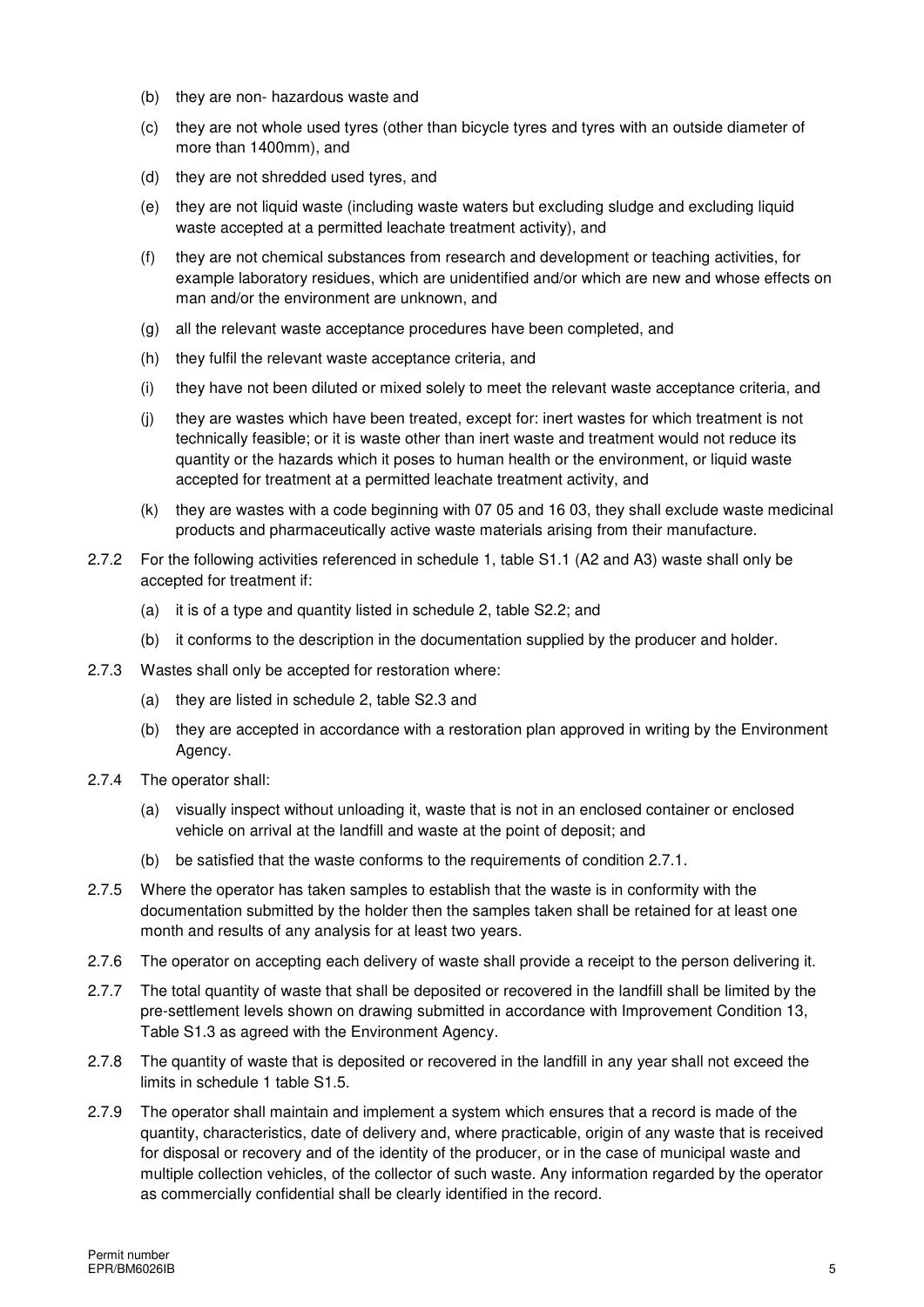### **2.8 Leachate levels**

2.8.1 The limits for the level of leachate listed in schedule 3 table S3.1 shall not be exceeded.

#### **2.9 Closure and aftercare**

2.9.1 The operator shall maintain a closure and aftercare management plan.

### **2.10 Landfill gas management**

- 2.10.1 The operator shall take appropriate measures, including, but not limited to, those specified in any approved landfill gas management plan, to:
	- (a) collect landfill gas; and
	- (b) control the migration of landfill gas.
- 2.10.2 The operator shall use the collected landfill gas to produce energy. If the collected landfill gas cannot be used to produce energy, the operator shall use appropriate measures to flare or treat the gas in accordance with an approved landfill gas management plan.
- 2.10.3 The operator shall:
	- (a) if notified by the Environment Agency, submit to the Environment Agency for approval within the period specified, a revised landfill gas management plan;
	- (b) implement the revised landfill gas management plan, from the date of approval, unless otherwise agreed in writing by the Environment Agency.

### **3 Emissions and monitoring**

#### **3.1 Emissions to water, air or land**

- 3.1.1 The limits in Schedule 3 shall not be exceeded.
- 3.1.2 There shall be no point source emissions to water, air or land except from the sources and emission points listed in schedule 3 tables S3.2 and S3.3.
- 3.1.3 The limits given in Table S3.2 shall not be exceeded, save that compliance with an emission limit in that table shall include incorporation of the uncertainty allowance stated in Environment Agency guidance LFTGN 05 and LFTGN 08.
- 3.1.4 The operator shall prevent the input of any hazardous substances from the activities into groundwater.
- 3.1.5 The operator shall submit to the Environment Agency a review of the Hydrogeological Risk Assessment:
	- (c) between nine and six months prior to the sixth anniversary of submission of the March 2009 Hydrogeological Risk Assessment, and
	- (d) between nine and six months prior to every subsequent six years after the sixth anniversary of the March 2009 Hydrogeological Risk Assessment.
- 3.1.6 For the following activities referenced in schedule 1, table S1.1 (A2 and A3), Periodic monitoring shall be carried out at least once every 5 years for groundwater and 10 years for soil, unless such monitoring is based on systematic appraisal of the risk of contamination.

### **3.2 Emissions of substances not controlled by emission limits**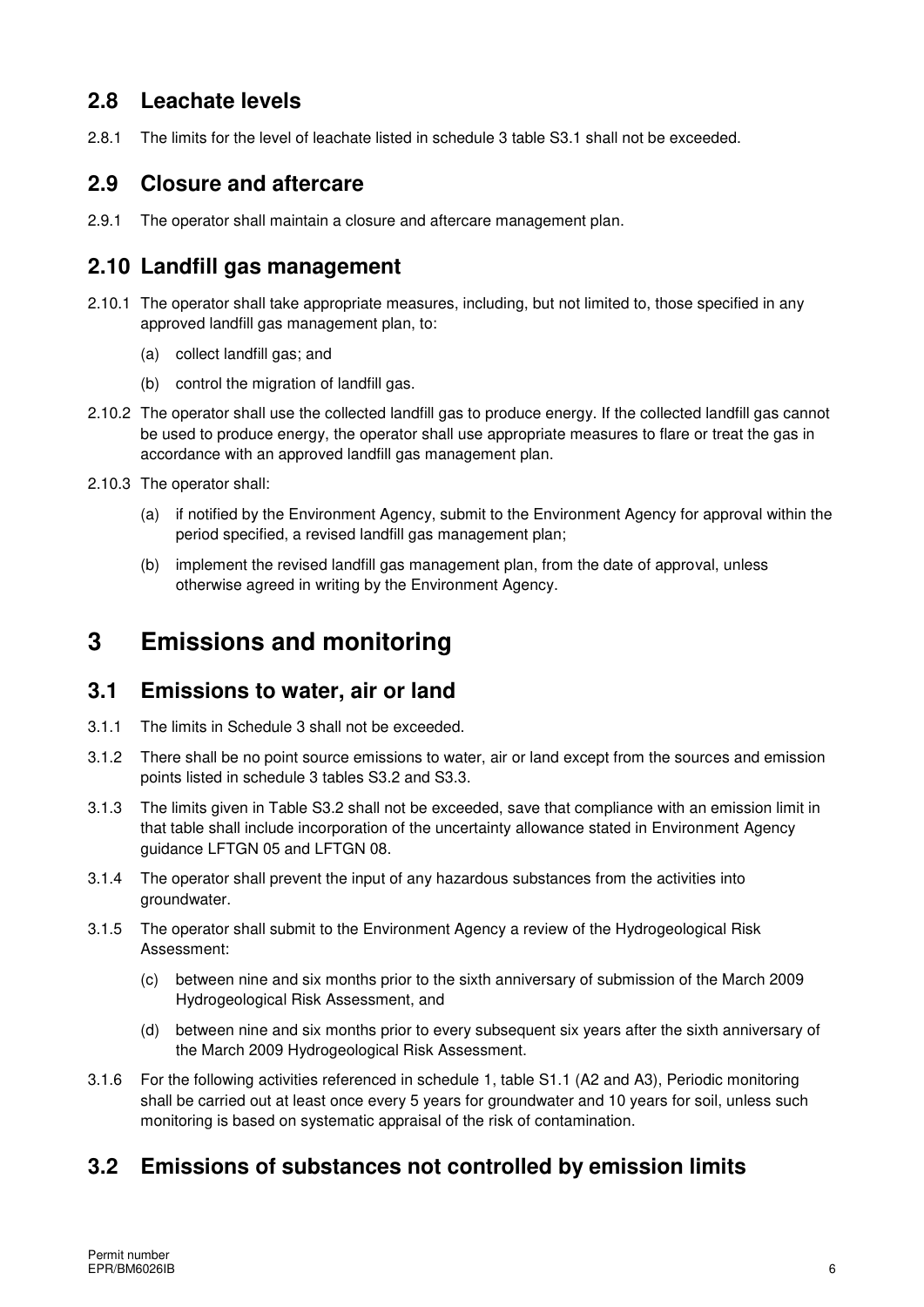- 3.2.1 Emissions of substances not controlled by emission limits (excluding odour) shall not cause pollution. The operator shall not be taken to have breached this condition if appropriate measures, including, but not limited to, those specified in any approved emissions management plan, have been taken to prevent or where that is not practicable, to minimise, those emissions.
- 3.2.2 The operator shall:
	- (a) if notified by the Environment Agency that the activities are giving rise to pollution, submit to the Environment Agency for approval within the period specified, an emissions management plan which identifies and minimises the risks of pollution from emissions of substances not controlled by emission limits;
	- (b) implement the approved emissions management plan, from the date of approval, unless otherwise agreed in writing by the Environment Agency.
- 3.2.3 All liquids in containers, whose emission to water or land could cause pollution, shall be provided with secondary containment, unless the operator has used other appropriate measures to prevent or where that is not practicable, to minimise, leakage and spillage from the primary container.

#### **3.3 Odour**

- 3.3.1 Emissions from the activities shall be free from odour at levels likely to cause pollution outside the site, as perceived by an authorised officer of the Environment Agency, unless the operator has used appropriate measures, including, but not limited to, those specified in any approved odour management plan, to prevent or where that is not practicable to minimise the odour.
- 3.3.2 The operator shall:
	- (a) if notified by the Environment Agency that the activities are giving rise to pollution outside the site due to odour, submit to the Environment Agency for approval within the period specified, an odour management plan which identifies and minimises the risks of pollution from odour;
	- (b) implement the approved odour management plan, from the date of approval, unless otherwise agreed in writing by the Environment Agency.

### **3.4 Noise and vibration**

- 3.4.1 Emissions from the activities shall be free from noise and vibration at levels likely to cause pollution outside the site, as perceived by an authorised officer of the Environment Agency, unless the operator has used appropriate measures, including, but not limited to, those specified in any approved noise and vibration management plan to prevent or where that is not practicable to minimise the noise and vibration.
- 3.4.2 The operator shall:
	- (a) if notified by the Environment Agency that the activities are giving rise to pollution outside the site due to noise and vibration, submit to the Environment Agency for approval within the period specified, a noise and vibration management plan which identifies and minimises the risks of pollution from noise and vibration;
	- (b) implement the approved noise and vibration management plan, from the date of approval, unless otherwise agreed in writing by the Environment Agency.

### **3.5 Monitoring**

- 3.5.1 The operator shall, unless otherwise agreed in writing by the Environment Agency, undertake the monitoring and any other actions specified in the following tables in schedule 3 to this permit:
	- (a) Leachate specified in tables S3.1 and S3.9;
	- (b) Point source emissions specified in tables S3.2 and S3.3;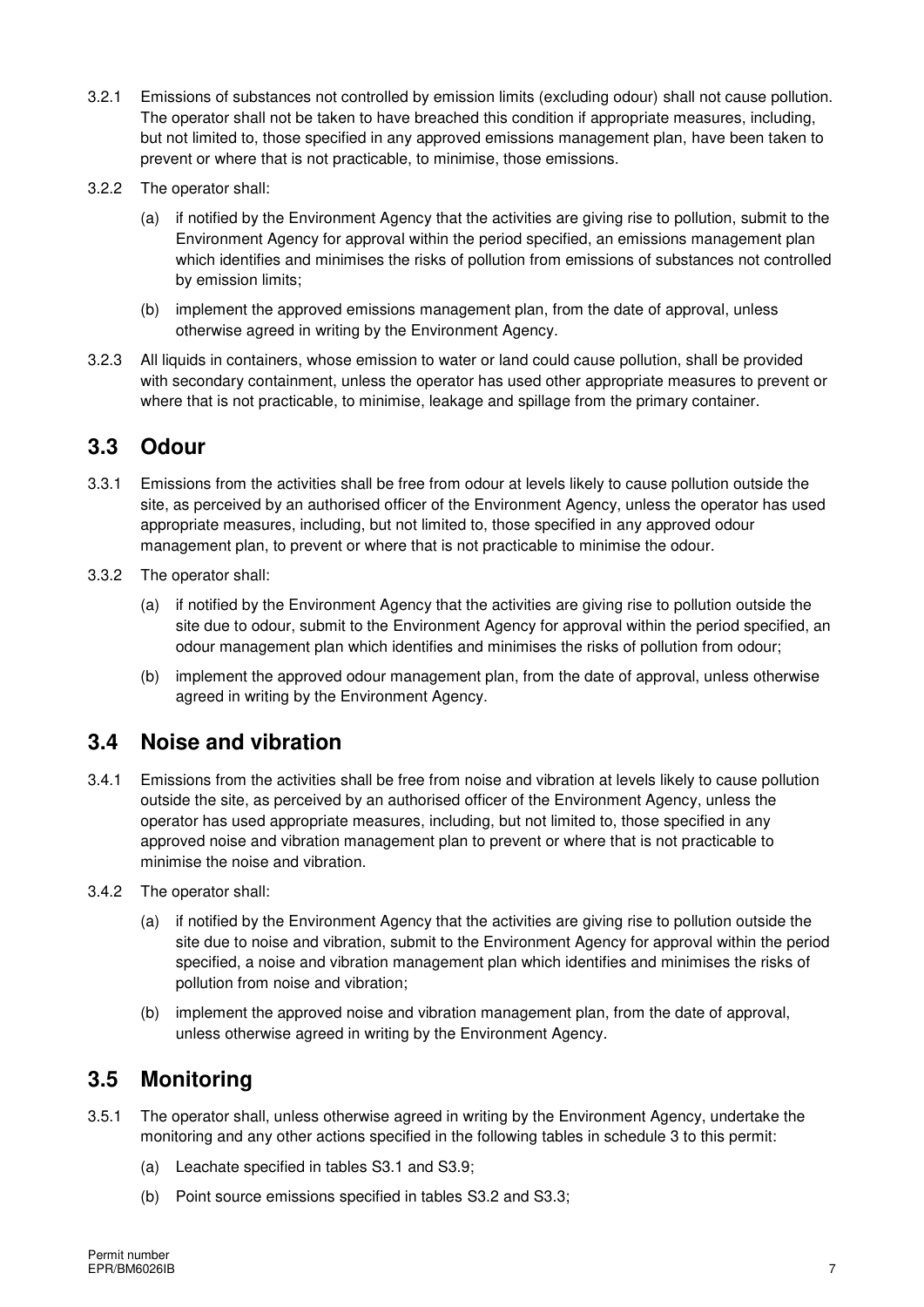- (c) Groundwater specified in tables S3.4 and S3.7;
- (d) Landfill gas specified in tables S3.5, S3.6 and S3.8; and
- (e) Surface water specified in table S3.10.
- 3.5.2 The operator shall maintain records of all monitoring required by this permit including records of the taking and analysis of samples, instrument measurements (periodic and continual), calibrations, examinations, tests and surveys and any assessment or evaluation made on the basis of such data.
- 3.5.3 A topographical survey of the site referenced to ordnance datum shall be carried out and shall be used to produce a plan of a scale adequate to show the surveyed features of the site:
	- (a) annually, and
	- (b) prior to the disposal of waste in any new cell or new development area of the landfill, and
	- (c) following closure of the landfill or part of the landfill.

#### **3.6 Pests**

- 3.6.1 The activities shall not give rise to the presence of pests which are likely to cause pollution, hazard or annoyance outside the boundary of the site. The operator shall not be taken to have breached this condition if appropriate measures, including, but not limited to, those specified in any approved pests management plan, have been taken to prevent or where that is not practicable, to minimise the presence of pests on the site.
- 3.6.2 The operator shall:
	- (a) if notified by the Environment Agency, submit to the Environment Agency for approval within the period specified, a pests management plan which identifies and minimises risks of pollution hazard or annoyance from pests;
	- (b) implement the pests management plan, from the date of approval, unless otherwise agreed in writing by the Environment Agency.

## **4 Information**

#### **4.1 Records**

- 4.1.1 All records required to be made by this permit shall:
	- (a) be legible;
	- (b) be made as soon as reasonably practicable;
	- (c) if amended, be amended in such a way that the original and any subsequent amendments remain legible, or are capable of retrieval; and
	- (d) be retained, unless otherwise agreed in writing by the Environment Agency, for at least 6 years from the date when the records were made, or in the case of the following records until permit surrender:
		- (i) the results of groundwater monitoring;
		- (ii) sub-surface landfill gas monitoring;
		- (iii) leachate levels, quality and quantities;
		- (iv) landfill gas generation and collection;
		- (v) waste types and quantities;
		- (vi) the specification and as built drawings of the basal, sidewall and capping engineering systems.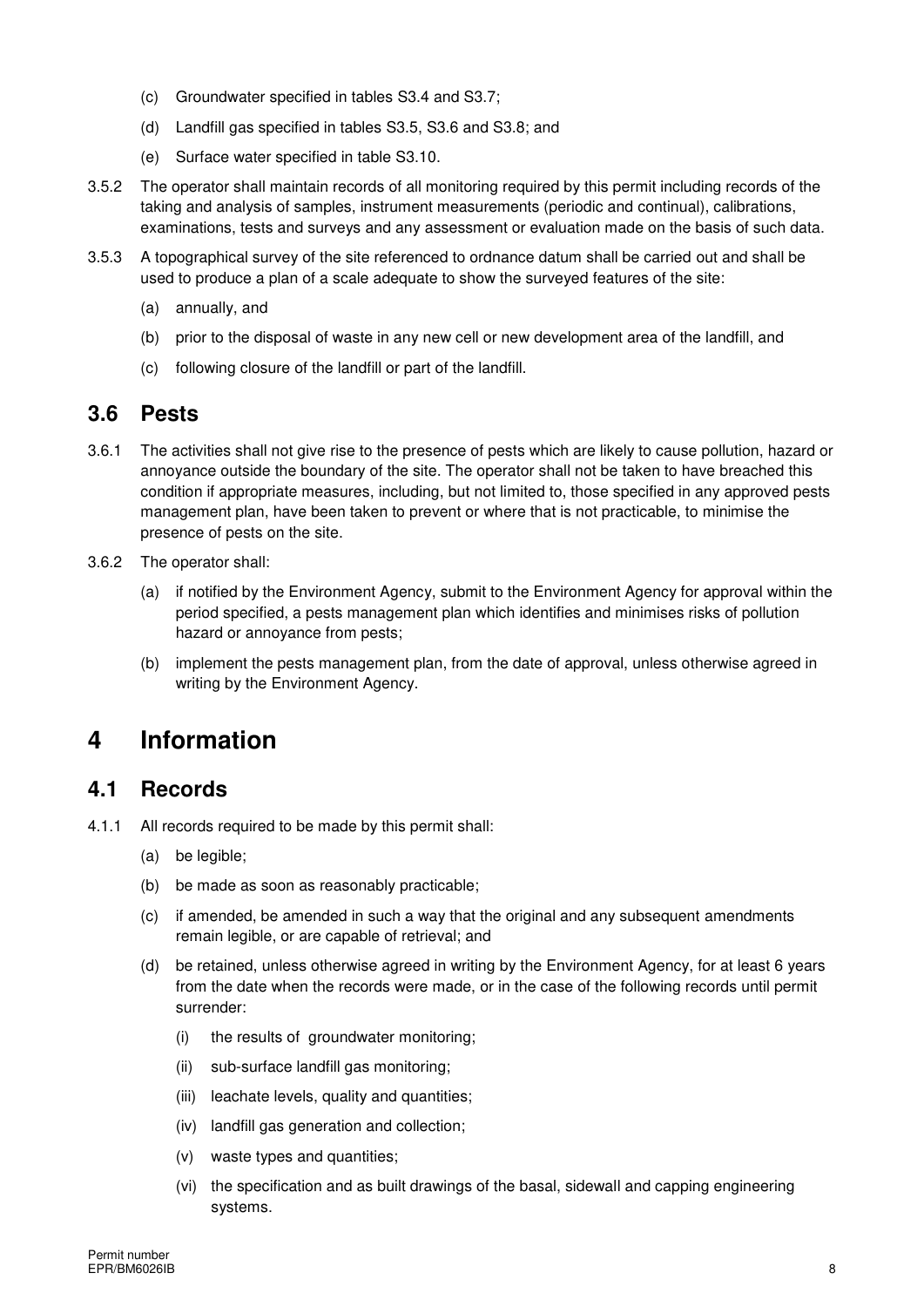4.1.2 The operator shall keep on site all records, plans and the management system required to be maintained by this permit, unless otherwise agreed in writing by the Environment Agency.

### **4.2 Reporting**

- 4.2.1 The operator shall send reports and notifications required by the permit to the Environment Agency using the contact details supplied in writing by the Environment Agency.
- 4.2.2 A report or reports on the performance of the activities over the previous year ('the annual report') shall be submitted to the Environment Agency by 31st January each year or such other date as may be agreed in writing by the Agency, with the exception of 4.2.2(c) that must be provided by the end of February each year. The report(s) shall include as a minimum:
	- (a) a review of the results of the monitoring and assessment carried out in accordance with this permit against the relevant assumptions, parameters and results in the risk assessments submitted in relation to this installation and any agreed amendments thereto. The review will include written descriptions of the improvements made to operational performance during the year, action plans developed and planned improvements for the coming year;
	- (b) the energy consumed at the site, reported in the format set out in schedule 4 table S4.3
	- (c) the annual production/treatment set out in schedule 4 table S4.2;
	- (d) the topographical surveys required by condition 3.5.3 other than those submitted as part of a CQA validation report;
	- (e) the volumetric difference (reported in cubic metres) between the most recent topographical survey and the previous annual topographical survey i.e. the additional volume of the landfill void that is occupied by waste;
	- (f) an assessment of the settlement behaviour of the landfill body based on the difference between the most recent topographical survey and previous annual topographical survey for the areas of the landfill which did not receive waste between the surveys;
	- (g) a calculation of the remaining capacity (reported in cubic metres) derived from the presettlement contours and the most recent topographical survey;
	- (h) a a plan(s) ('the monitoring and extraction point plan MEPP') showing the locations of existing and any new leachate and landfill gas extraction and all monitoring points..
- 4.2.3 Within 28 days of the end of the reporting period the operator shall, unless otherwise agreed in writing by the Environment Agency, submit reports of the monitoring and assessment carried out in accordance with the conditions of this permit, as follows:
	- (a) in respect of the parameters and emission points specified in schedule 4 table S4.1;
	- (b) using the forms specified in schedule 4 table S4.4 or other reporting format as agreed in writing with the Environment Agency; and
	- (c) giving the information from such results and assessments as may be required by the forms specified in those tables.
- 4.2.4 Within one month of the end of each quarter, the operator shall submit to the Environment Agency using the form made available for the purpose, the information specified on the form relating to the site and the waste accepted and removed from it during the previous quarter.
- 4.2.5 The operator shall, unless notice under this condition has been served within the preceding four years, submit to the Environment Agency, within six months of receipt of a written notice, a report assessing whether there are other appropriate measures that could be taken to prevent, or where that is not practicable, to minimise pollution.

### **4.3 Notifications**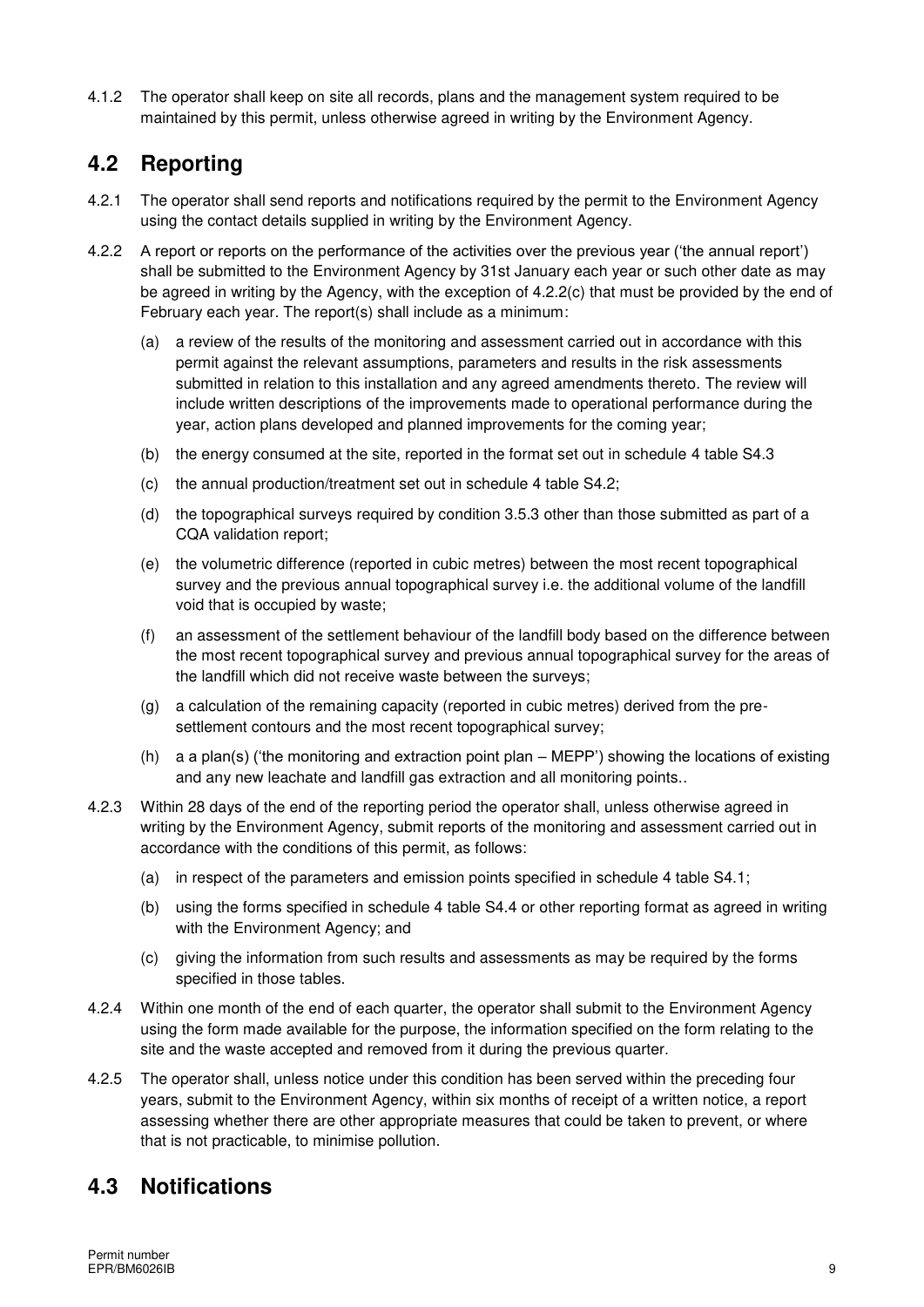- 4.3.1 (a) In the event that the operation of the activities gives rise to an incident or accident which significantly affects or may significantly affect the environment, the operator must immediately—
	- (i) inform the Environment Agency,
	- (ii) take the measures necessary to limit the environmental consequences of such an incident or accident, and
	- (iii) take the measures necessary to prevent further possible incidents or accidents;
	- (b) in the event of a breach of any permit condition the operator must immediately—
		- (i) inform the Environment Agency, and
		- (ii) take the measures necessary to ensure that compliance is restored within the shortest possible time;
	- (c) in the event of a breach of permit condition which poses an immediate danger to human health or threatens to cause an immediate significant adverse effect on the environment, the operator must immediately suspend the operation of the activities or the relevant part of it until compliance with the permit conditions has been restored.
- 4.3.2 Any information provided under condition 4.3.1 (a)(i), or 4.3.1 (b)(i) where the information relates to the breach of a limit specified in the permit, shall be confirmed by sending the information listed in schedule 5 to this permit within the time period specified in that schedule.
- 4.3.3 The Environment Agency shall be notified within 14 days of the occurrence of the following matters, except where such disclosure is prohibited by Stock Exchange rules:

Where the operator is a registered company:

- (a) any change in the operator's trading name, registered name or registered office address; and
- (b) any steps taken with a view to the operator going into administration, entering into a company voluntary arrangement or being wound up.

Where the operator is a corporate body other than a registered company:

- (a) any change in the operator's name or address; and
- (b) any steps taken with a view to the dissolution of the operator.

In any other case:

- (a) the death of any of the named operators (where the operator consists of more than one named individual);
- (b) any change in the operator's name(s) or address(es); and
- (c) any steps taken with a view to the operator, or any one of them, going into bankruptcy, entering into a composition or arrangement with creditors, or, in the case of them being in a partnership, dissolving the partnership.
- 4.3.4 Where the operator proposes to make a change in the nature or functioning, or an extension of the activities, which may have consequences for the environment and the change is not otherwise the subject of an application for approval under the Regulations or this permit:
	- (a) the Environment Agency shall be notified at least 14 days before making the change; and
	- (b) the notification shall contain a description of the proposed change in operation.

#### **4.4 Interpretation**

4.4.1 In this permit the expressions listed in schedule 6 shall have the meaning given in that schedule.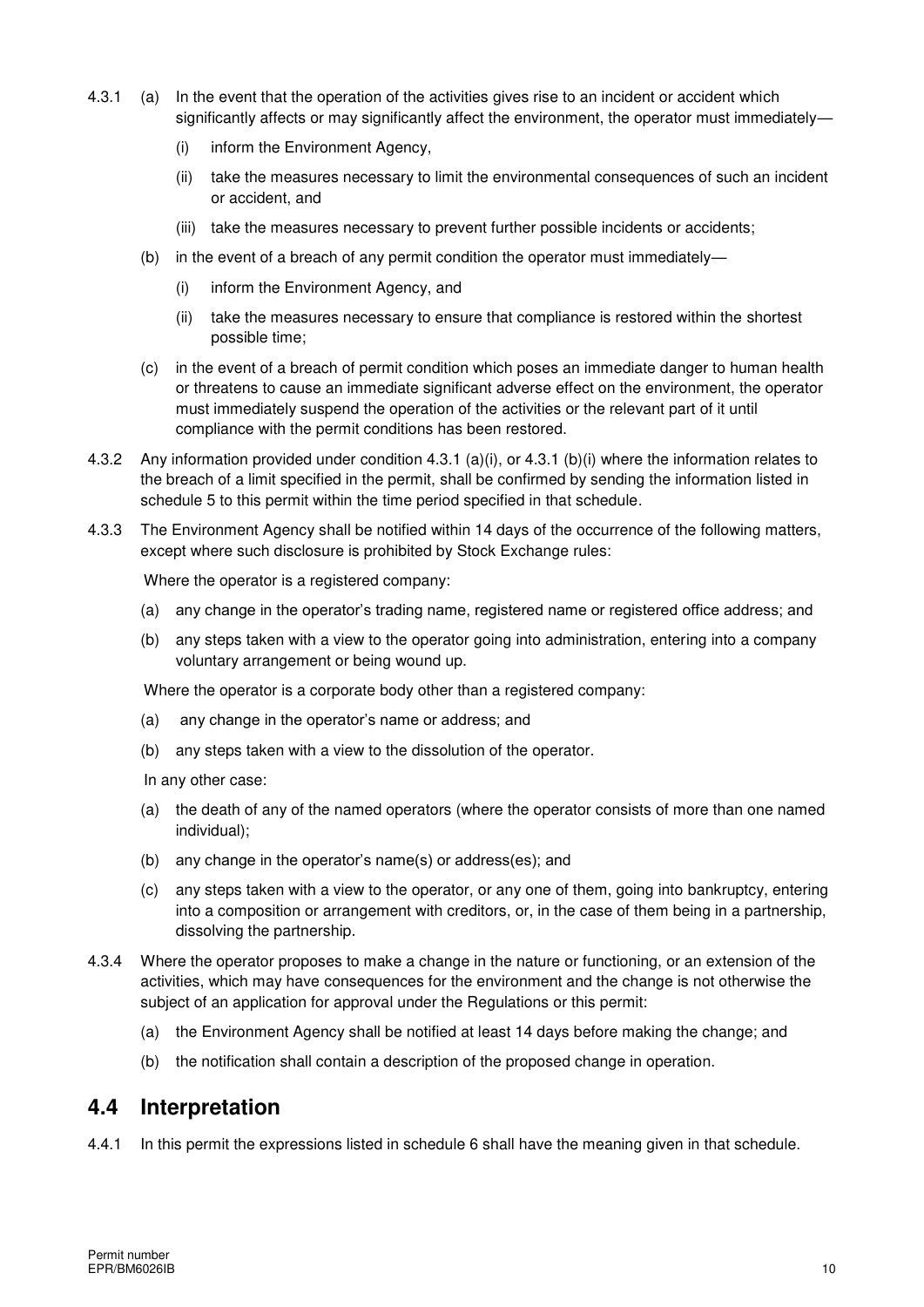4.4.2 In this permit references to reports and notifications mean written reports and notifications, except where reference is made to notification being made "immediately", in which case it may be provided by telephone.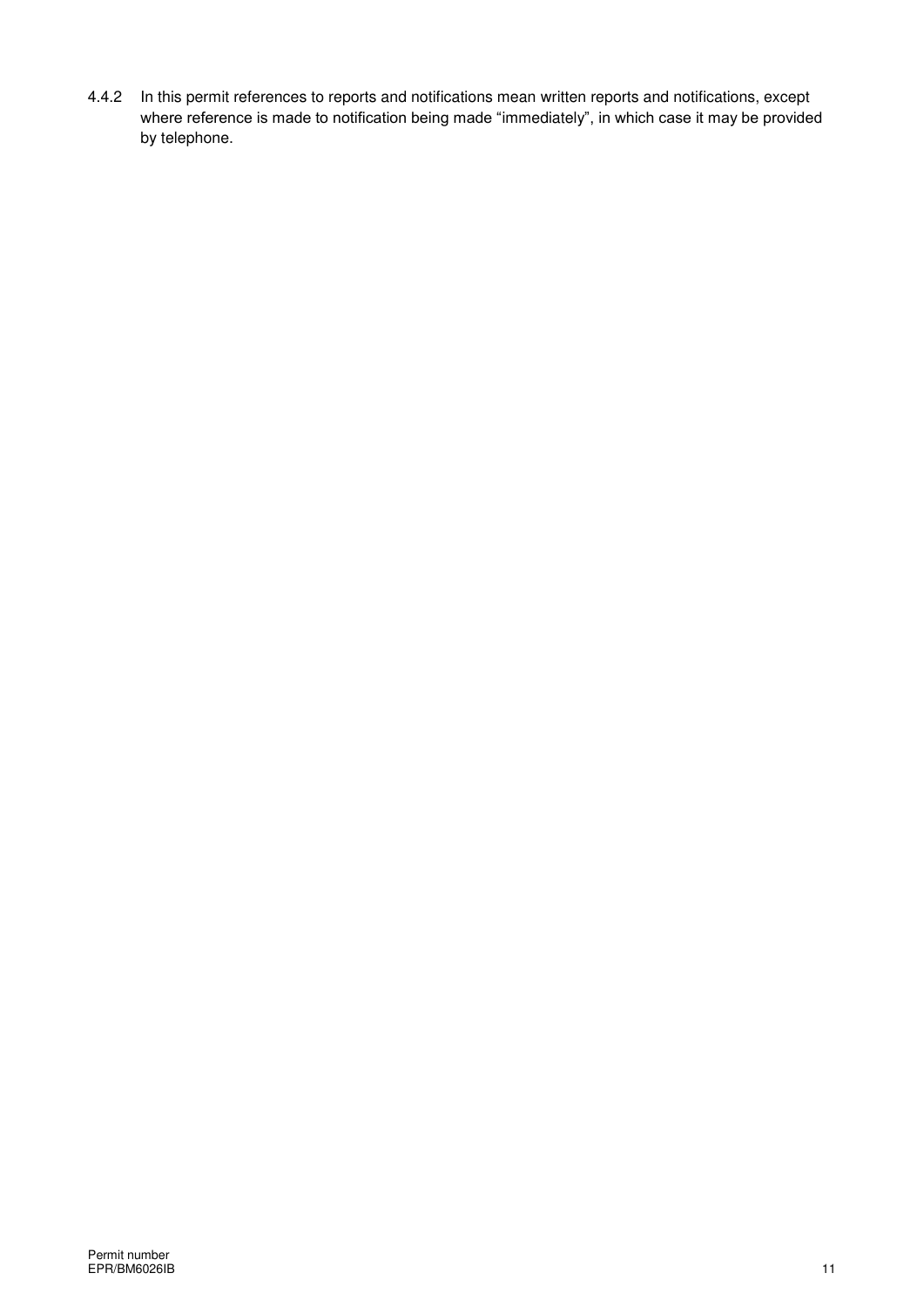# **Schedule 1 – Operations**

| <b>Table S1.1 activities</b> |                                                                                                                                                                                             |                                                                                     |                                                                                                                                 |                                                                                                                                                                                                                                               |
|------------------------------|---------------------------------------------------------------------------------------------------------------------------------------------------------------------------------------------|-------------------------------------------------------------------------------------|---------------------------------------------------------------------------------------------------------------------------------|-----------------------------------------------------------------------------------------------------------------------------------------------------------------------------------------------------------------------------------------------|
| <b>Activity</b><br>reference | <b>WFD Annex I and II</b><br>operations (where<br>applicable)                                                                                                                               | <b>Activity listed in</b><br>Schedule 1 of the EP<br><b>Regulations</b>             | <b>Description of specified</b><br>activity                                                                                     | Limits of specified activity                                                                                                                                                                                                                  |
| A1                           | D5-Specially<br>engineered landfill;<br>R5 - the recycling or<br>reclamation of<br>inorganic material<br>and $R10 -$ Land<br>treatment resulting in<br>benefit to agriculture<br>or ecology | Section 5.2 Part $A(1)$ (a),<br>The disposal of waste in a<br>landfill.             | Landfill for non-hazardous<br>waste and landfill restoration                                                                    | Receipt, handling, storage and disposal of wastes,<br>consisting of the types and quantities specified in<br>conditions 2.6, as an integral part of landfilling.<br>Only inert waste shall be deposited in Phases 2 and 3<br>of the landfill. |
| A2                           | D8 - Biological<br>treatment of waste                                                                                                                                                       | Section 5.4, Part $A(1)(a)(i)$ ,<br>Biological treatment of<br>hazardous waste      | Treatment of leachate in a<br>facility with a capacity of >50<br>tonnes/day                                                     | Leachate arising from the landfill and other permitted<br>hazardous liquid waste imported into the Leachate<br>Treatment Plant from off-site.                                                                                                 |
| A3                           | D8 - Biological<br>treatment of waste                                                                                                                                                       | Section 5.4, Part $A(1)(a)(i)$ ,<br>Biological treatment of non-<br>hazardous waste | Treatment of leachate in a<br>facility with a capacity of >50<br>tonnes/day                                                     | Leachate arising from the landfill and other permitted<br>non-hazardous liquid waste imported into the Leachate<br>Treatment Plant from off-site.                                                                                             |
|                              | <b>Directly Associated Activities</b>                                                                                                                                                       |                                                                                     |                                                                                                                                 |                                                                                                                                                                                                                                               |
| A4                           | $R1 -$ use principally<br>as a fuel to generate<br>energy                                                                                                                                   |                                                                                     | Pre-treatment and utilisation<br>of landfill gas for energy<br>recovery in an appliance with<br>a rated thermal input <<br>50MW | Treatment and utilisation of landfill gas arising from the<br>landfill.                                                                                                                                                                       |
| A <sub>5</sub>               | N/A                                                                                                                                                                                         |                                                                                     | Flaring of landfill gas for<br>disposal in an appliance.                                                                        | Landfill gas arising from the landfill.                                                                                                                                                                                                       |
| A <sub>6</sub>               | $D6$ – release to<br>water body except<br>seas/oceans                                                                                                                                       |                                                                                     | Discharges of site drainage<br>from the landfill.                                                                               | From surface water management system to point of<br>entry to controlled waters.                                                                                                                                                               |
| A7                           | N/A                                                                                                                                                                                         |                                                                                     | Storage of fuel for operation<br>of plant and equipment.                                                                        | Fuel storage tank.                                                                                                                                                                                                                            |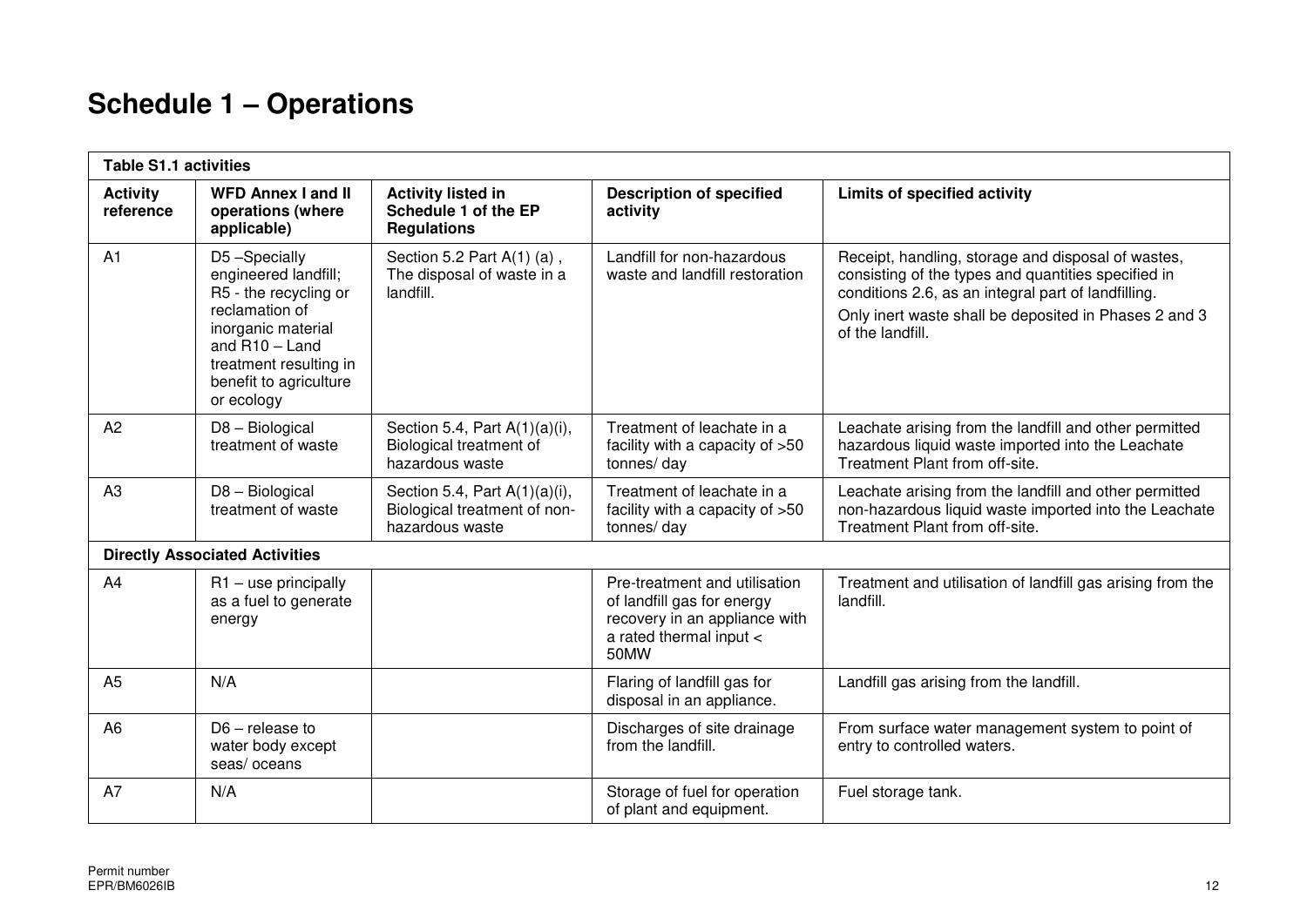| <b>Table S1.1 activities</b> |                                                               |                                                                         |                                                                                        |                                                                                              |
|------------------------------|---------------------------------------------------------------|-------------------------------------------------------------------------|----------------------------------------------------------------------------------------|----------------------------------------------------------------------------------------------|
| <b>Activity</b><br>reference | <b>WFD Annex I and II</b><br>operations (where<br>applicable) | <b>Activity listed in</b><br>Schedule 1 of the EP<br><b>Regulations</b> | <b>Description of specified</b><br>activity                                            | Limits of specified activity                                                                 |
| A8                           | N/A                                                           |                                                                         | Storage of sodium hydroxide<br>and methanol for use in the<br>Leachate Treatment Plant | From the sodium hydroxide/methanol storage tanks to<br>the leachate treatment/storage tanks. |

| <b>Table S1.2 Operating techniques</b>                                                                                            |                                                                                                                                                                                                                                                                                                                                                                                                                                                                                                                                        |               |  |  |
|-----------------------------------------------------------------------------------------------------------------------------------|----------------------------------------------------------------------------------------------------------------------------------------------------------------------------------------------------------------------------------------------------------------------------------------------------------------------------------------------------------------------------------------------------------------------------------------------------------------------------------------------------------------------------------------|---------------|--|--|
| <b>Description</b>                                                                                                                | <b>Parts</b>                                                                                                                                                                                                                                                                                                                                                                                                                                                                                                                           | Date Received |  |  |
| Application                                                                                                                       | The response to questions 2.1, 2.2, 2.3, 2.4 and 2.5 of Part B of the Application Form,<br>excluding the responses to the following: 2.1.5, 2.1.7, 2.1.8, 2.2.9, 2.2.11, 2.2.32,<br>2.2.33, 2.2.34, 2.2.38, 2.2.42, 2.2.49, 2.2.53, Appendix 1 (Waste acceptance and<br>deposition and landfill body monitoring procedures version A.0) and Appendix 6<br>(Landfill Gas Management Plan version A.0)                                                                                                                                   | 10/05/2004    |  |  |
| Further information (part 1 of 2)<br>from Golder Associates in<br>response to the Environment<br>Agency's letter dated 03/11/2004 | All parts                                                                                                                                                                                                                                                                                                                                                                                                                                                                                                                              | 17/12/2004    |  |  |
| Further information (part 2 of 2)<br>from Golder Associates in<br>response to the Environment<br>Agency's letter dated 03/11/2004 | All parts                                                                                                                                                                                                                                                                                                                                                                                                                                                                                                                              | 27/01/2005    |  |  |
| Variation Application VP3031LA                                                                                                    | The response to questions C1 to C6 of part C of the Variation Application, excluding<br>the responses to the following:<br>Section A, Part 1 – reference to the removal of monitoring points GA1 and GA2;<br>$\bullet$<br>Section A, Part 1 – reference to the completion of unlined cells of phases 2 and 3;<br>$\bullet$<br>Section A, Part 2.1 – reference to the amendment of improvement condition 2;<br>$\bullet$<br>Section A, Part 3;<br>$\bullet$<br>Section A, Part 5;<br>$\bullet$<br>Section A, Part 7; and<br>Appendix 5. | 07/07/2006    |  |  |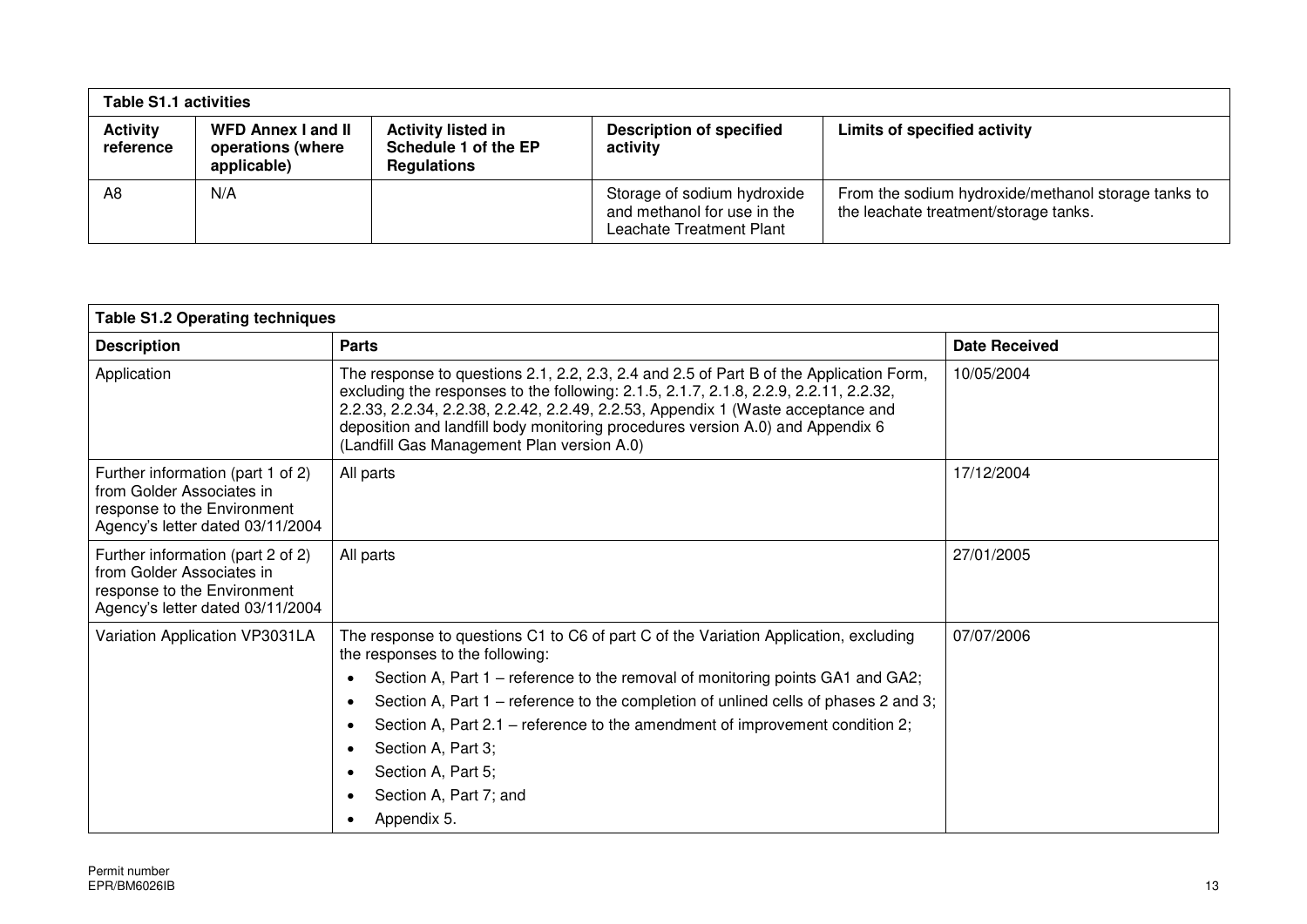| <b>Table S1.2 Operating techniques</b>                                                                                                                                                                 |                                                                                                                                                                                                                                                                                                                                                                                                                                                                                                                                                                                                                                                                                                                                  |                              |  |
|--------------------------------------------------------------------------------------------------------------------------------------------------------------------------------------------------------|----------------------------------------------------------------------------------------------------------------------------------------------------------------------------------------------------------------------------------------------------------------------------------------------------------------------------------------------------------------------------------------------------------------------------------------------------------------------------------------------------------------------------------------------------------------------------------------------------------------------------------------------------------------------------------------------------------------------------------|------------------------------|--|
| <b>Description</b>                                                                                                                                                                                     | <b>Parts</b>                                                                                                                                                                                                                                                                                                                                                                                                                                                                                                                                                                                                                                                                                                                     | <b>Date Received</b>         |  |
| Letter from CWML, RE: disposal<br>of bund water from the treatment<br>plant                                                                                                                            | Letter RE: Hespin Wood tables 1.3(1) of Permit variation ZP3531MT - All parts                                                                                                                                                                                                                                                                                                                                                                                                                                                                                                                                                                                                                                                    | Letter dated 03/04/2007      |  |
| Variation Application NP3731UT                                                                                                                                                                         | The response to questions C1 to C6 of Part C of the variation application, excluding the<br>following:<br>Section A, Part 4 – reference to removal of leachate monitoring chamber P3-2C/2;<br>$\bullet$<br>Table PW1 - Permitted wastes for disposal - non-hazardous;<br>$\bullet$<br>Table PW2 - Permitted inert wastes for capping and restoration purposes;<br>$\bullet$<br>Table PW3 - Permitted hazardous and non-hazardous waste for transfer; and<br>$\bullet$<br>Section A, Variation Application Summary - page 6.<br>It will be taken that any documents referenced through this variation application will<br>supersede any previous versions submitted with the original application and any<br>previous variations. | Application dated 20/08/2007 |  |
| Variation Application<br>EPR/BM6026IB/V006                                                                                                                                                             | All parts except section 5.3                                                                                                                                                                                                                                                                                                                                                                                                                                                                                                                                                                                                                                                                                                     | 07/10/2008                   |  |
| Additional information for<br>variation application NP3531UT                                                                                                                                           | Drawing Number HSE/027/002                                                                                                                                                                                                                                                                                                                                                                                                                                                                                                                                                                                                                                                                                                       | November 2008                |  |
| Additional information for<br>variation application NP3531UT                                                                                                                                           | Section A - Variation Application Summary - page 6                                                                                                                                                                                                                                                                                                                                                                                                                                                                                                                                                                                                                                                                               | 12/12/2008                   |  |
| Application for variation<br>EPR/BM6026IB/V007                                                                                                                                                         | Part B - Hydrogeological Risk Assessment - section 2.6<br>Appendix 1 - Leachate Management Plan, version A1, dated March 2009<br>Appendix 2 - Groundwater Management Plan, version A2, dated March 2009                                                                                                                                                                                                                                                                                                                                                                                                                                                                                                                          | 25/03/2009                   |  |
| Waste acceptance, deposition<br>and removal procedures<br>Distington, Flusco and Hespin<br>Wood Landfill Sites and<br>Distington Temporary Waste<br><b>Transfer Facility (dated</b><br>September 2009) | All parts                                                                                                                                                                                                                                                                                                                                                                                                                                                                                                                                                                                                                                                                                                                        | 03/11/2009                   |  |
| Landfill Gas Management Plan<br>Version A.3                                                                                                                                                            | All parts, except reference to no trigger level being in place for GA8                                                                                                                                                                                                                                                                                                                                                                                                                                                                                                                                                                                                                                                           | 02/12/2010                   |  |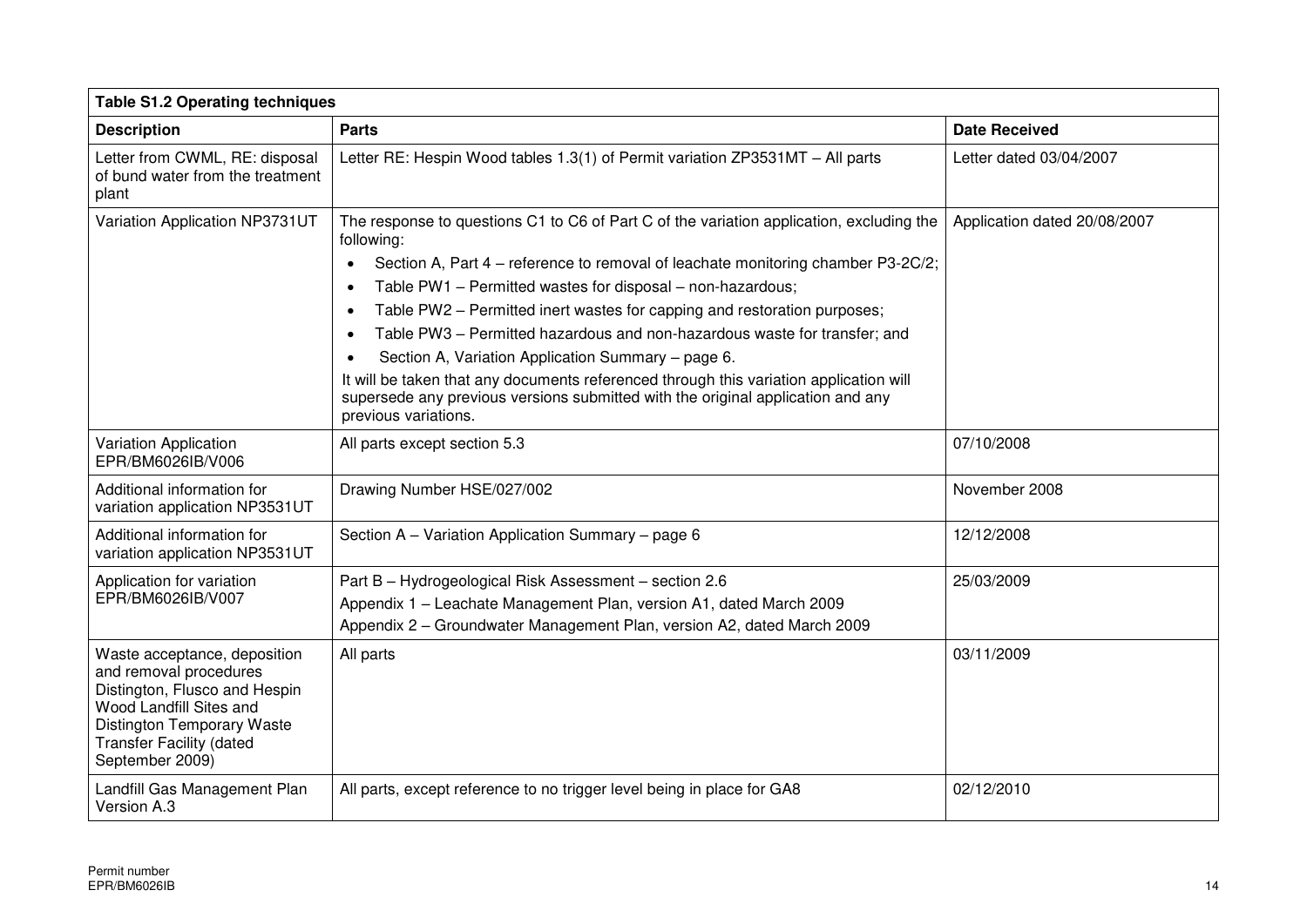| <b>Table S1.2 Operating techniques</b>                                          |              |                      |
|---------------------------------------------------------------------------------|--------------|----------------------|
| <b>Description</b>                                                              | <b>Parts</b> | <b>Date Received</b> |
| Surface Water Management Plan<br>reference 179304.604/A.1, dated<br>August 2018 | All parts    | 19/11/2019           |

| Table S1.3 Improvement programme requirements |                                                                                                                                                                                                                                                                                                                                                                                                                                                                                                                                                                                                                                                                                                                                                                                                                                                                                                                            |                                                                                  |  |  |
|-----------------------------------------------|----------------------------------------------------------------------------------------------------------------------------------------------------------------------------------------------------------------------------------------------------------------------------------------------------------------------------------------------------------------------------------------------------------------------------------------------------------------------------------------------------------------------------------------------------------------------------------------------------------------------------------------------------------------------------------------------------------------------------------------------------------------------------------------------------------------------------------------------------------------------------------------------------------------------------|----------------------------------------------------------------------------------|--|--|
| Reference                                     | Requirement                                                                                                                                                                                                                                                                                                                                                                                                                                                                                                                                                                                                                                                                                                                                                                                                                                                                                                                | <b>Date</b>                                                                      |  |  |
| 11                                            | The operator will produce revised documentation to reflect the removal of phase 6 from the area<br>permitted for landfilling.                                                                                                                                                                                                                                                                                                                                                                                                                                                                                                                                                                                                                                                                                                                                                                                              | Within 3 months of the granting of planning<br>permission for the final landform |  |  |
|                                               | The revised documents will include revised or replacement versions of the following documents as a<br>minimum;                                                                                                                                                                                                                                                                                                                                                                                                                                                                                                                                                                                                                                                                                                                                                                                                             |                                                                                  |  |  |
|                                               | Gas Risk Assessment (GRA) - including revised gas sim to reflect loss of phase 6 and also<br>$\overline{\phantom{m}}$<br>considering impact of emissions from site on Shanks as a new receptor<br>Stability Risk Assessment - will need evidence of stability of capped areas of phase 2 providing<br>no reprofiling required<br>Amenity Management Plan - to reflect new receptor<br>$\overline{\phantom{m}}$<br>Surface Water Management Plan (SWMP) - consider moving discharge points to reflect any<br>$\overline{\phantom{m}}$<br>input into ditches from Shanks operation and ensure that there is monitoring upstream of any<br>input of surface water from the Shanks site (previously phase 6).<br>Site plans - All ESID's (except ESID11)<br>$\overline{\phantom{m}}$<br>Monitoring plans - will need revising to reflect any changes coming out of the HRA/GRA/SWMP<br>$\overline{\phantom{a}}$<br>alterations |                                                                                  |  |  |
| 12                                            | The Operator shall submit to the Environment Agency in writing for approval a restoration plan for the<br>site which includes waste quantities, waste types and waste acceptance criteria for wastes for<br>restoration                                                                                                                                                                                                                                                                                                                                                                                                                                                                                                                                                                                                                                                                                                    | Within 3 months of the granting of planning<br>permission for the final landform |  |  |
| 13                                            | The Operator shall submit a drawing showing the pre-settlement levels at the site                                                                                                                                                                                                                                                                                                                                                                                                                                                                                                                                                                                                                                                                                                                                                                                                                                          | Within 3 months of the granting of planning<br>permission for the final landform |  |  |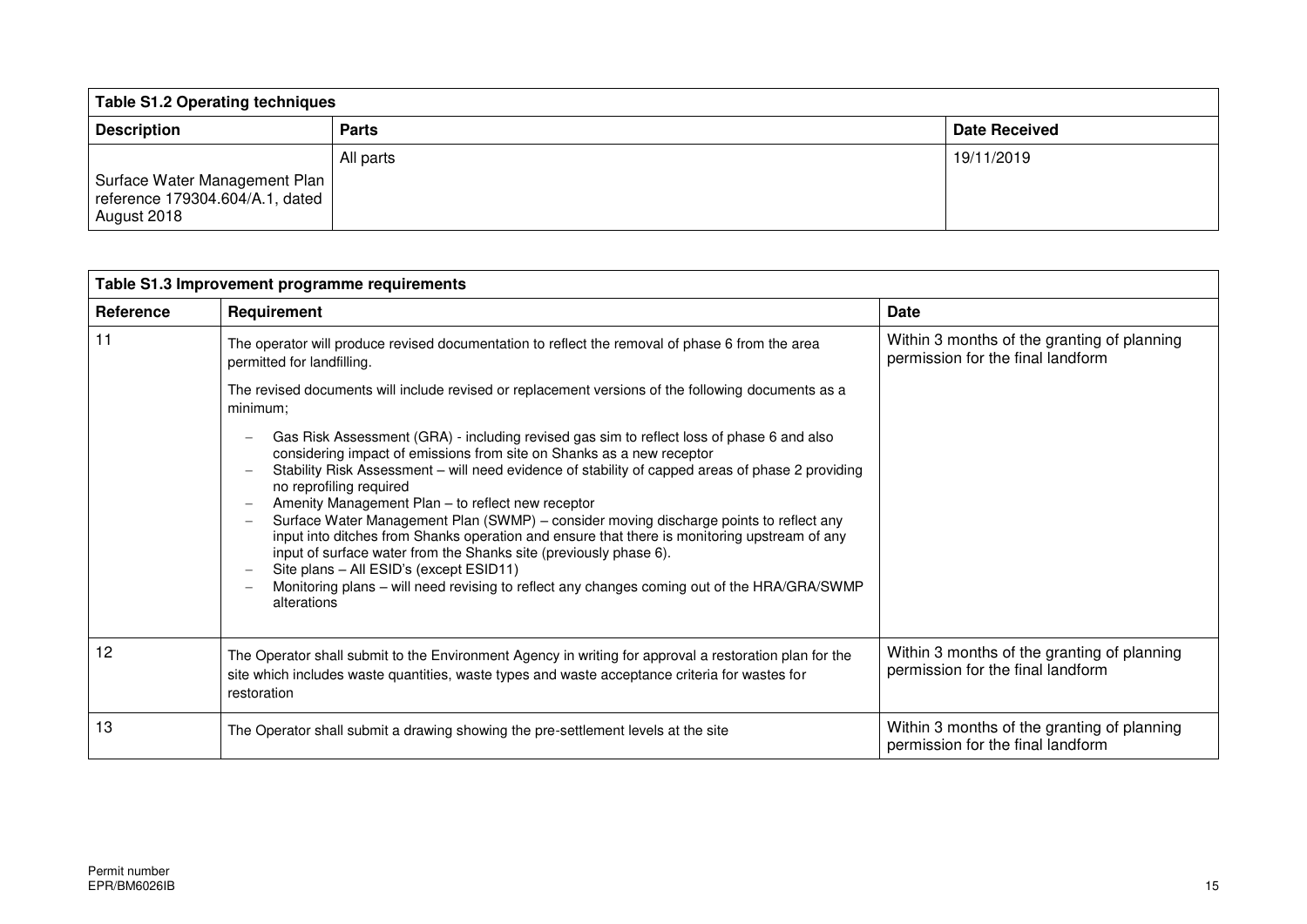|           | <b>Table S1.4 Pre-operational measures</b>                                                                                                                                                                                                                                                                                                           |  |  |  |
|-----------|------------------------------------------------------------------------------------------------------------------------------------------------------------------------------------------------------------------------------------------------------------------------------------------------------------------------------------------------------|--|--|--|
| Reference | <b>Pre-Operational measures</b>                                                                                                                                                                                                                                                                                                                      |  |  |  |
|           | At least 3 months prior to the acceptance of any liquid waste to the Liquid Waste Treatment Plant (with the exception of landfill leachate), the<br>Operator shall submit for approval, a detailed management plan outlining procedures for the acceptance, storage, handling and treatment of<br>liquid waste at the Plant. The plan shall include: |  |  |  |
|           | Waste Acceptance Criteria                                                                                                                                                                                                                                                                                                                            |  |  |  |
|           | EWC codes for wastes to be accepted at the plant, including any hazards associated with the wastes to be accepted and how they will be<br>treated                                                                                                                                                                                                    |  |  |  |
|           | Pre-acceptance procedures                                                                                                                                                                                                                                                                                                                            |  |  |  |
|           | Waste storage procedures                                                                                                                                                                                                                                                                                                                             |  |  |  |
|           | Waste acceptance procedures (including labelling/identification of drums and IBC's)                                                                                                                                                                                                                                                                  |  |  |  |
|           | Sampling and analysis methodology                                                                                                                                                                                                                                                                                                                    |  |  |  |
|           | Waste rejection procedures                                                                                                                                                                                                                                                                                                                           |  |  |  |
|           | Record keeping                                                                                                                                                                                                                                                                                                                                       |  |  |  |
|           | Emergency procedures to deal with accidents and spillages                                                                                                                                                                                                                                                                                            |  |  |  |
|           | Technical competence of staff undertaking waste sampling and analysis                                                                                                                                                                                                                                                                                |  |  |  |
|           | The proposals shall have regard to the relevant sections of Environment Agency Sector Guidance Note S5.06: "Guidance for the Recovery<br>and Disposal of Hazardous and Non-hazardous Waste".                                                                                                                                                         |  |  |  |

| Table S1.5 Annual waste input limits                                                                                                                  |                                                                      |
|-------------------------------------------------------------------------------------------------------------------------------------------------------|----------------------------------------------------------------------|
| Category                                                                                                                                              | <b>Limit Tonnes/ Year</b>                                            |
| Non-hazardous waste                                                                                                                                   | 132,000                                                              |
| Inert waste                                                                                                                                           | 50,000                                                               |
| Waste for restoration                                                                                                                                 | To be agreed in accordance with Improvement Condition 12, Table S1.3 |
| Hazardous Waste - Leachate or other hazardous liquids from offsite accepted<br>at the onsite Leachate Treatment Plant (as agreed per PO1, table S1.4) | ,500                                                                 |
| Non-hazardous Leachate or other non-hazardous liquids from offsite accepted<br>at the onsite Leachate Treatment Plant (as agreed per PO1, table S1.4) | 2,600                                                                |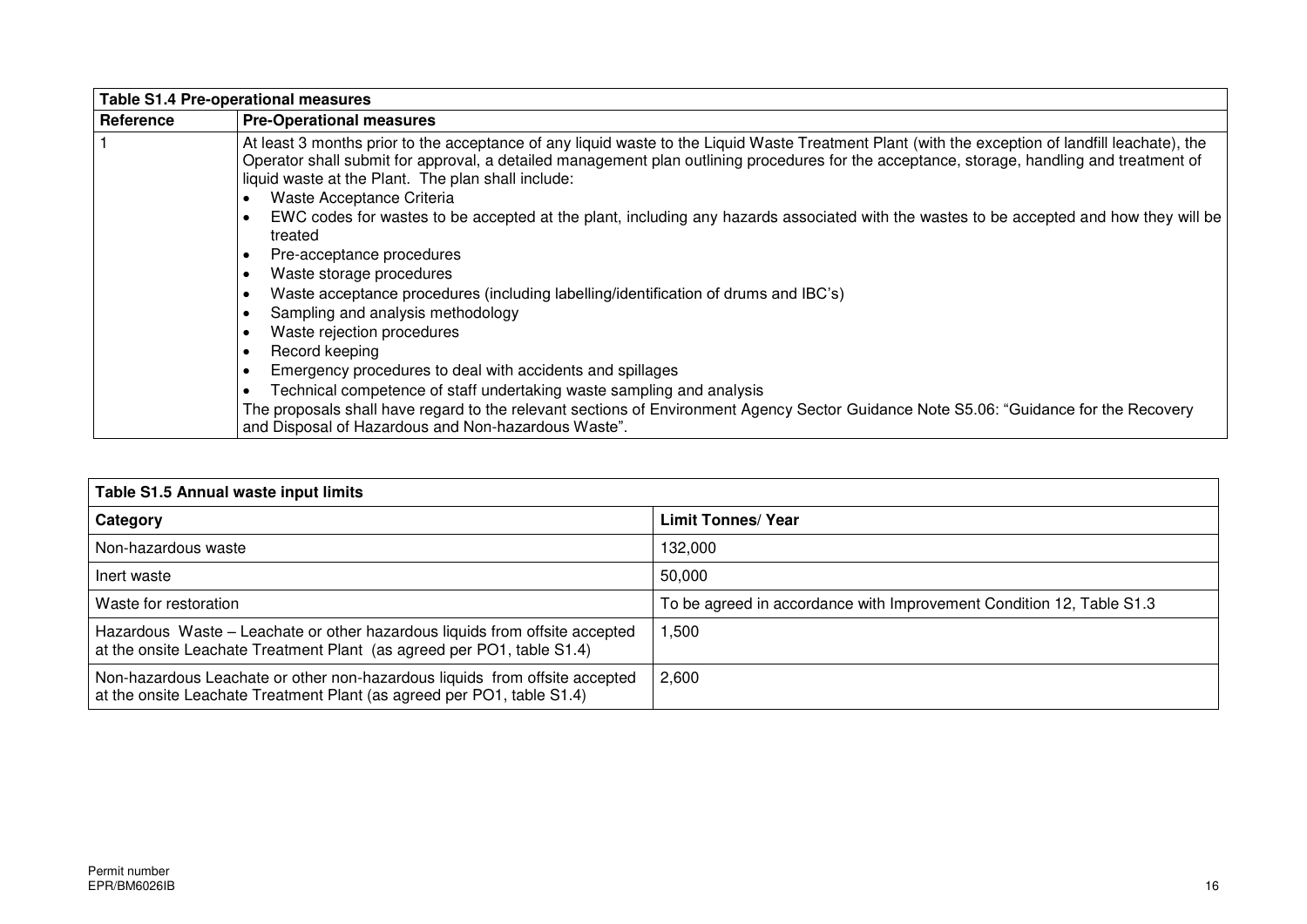# **Schedule 2 – List of permitted wastes**

| Table S2.1 Permitted waste types for disposal at a landfill for non-hazardous waste |                                                                                                                        |  |
|-------------------------------------------------------------------------------------|------------------------------------------------------------------------------------------------------------------------|--|
| Waste code                                                                          | <b>Description</b>                                                                                                     |  |
| 01                                                                                  | Wastes resulting from exploration, mining, quarrying, and physical and chemical<br>treatment of minerals               |  |
| 01 01                                                                               | wastes from mineral excavation                                                                                         |  |
| 01 01 01                                                                            | wastes from mineral metalliferous excavation                                                                           |  |
| 01 01 02                                                                            | wastes from mineral non-metalliferous excavation                                                                       |  |
| 01 03                                                                               | wastes from physical and chemical processing of metalliferous minerals                                                 |  |
| 01 03 06                                                                            | tailings other than those mentioned in 01 03 04 and 01 03 05                                                           |  |
| 01 03 08                                                                            | dusty and powdery wastes other than those mentioned in 01 03 07                                                        |  |
| 01 03 09                                                                            | red mud from alumina production other than the wastes mentioned in 01 03 10                                            |  |
| 01 04                                                                               | wastes from physical and chemical processing of non-metalliferous minerals                                             |  |
| 01 04 08                                                                            | waste gravel and crushed rocks other than those mentioned in 01 04 07                                                  |  |
| 01 04 09                                                                            | waste sand and clays                                                                                                   |  |
| 01 04 10                                                                            | dusty and powdery wastes other than those mentioned in 01 04 07                                                        |  |
| 01 04 11                                                                            | wastes from potash and rock salt processing other than those mentioned in 01 04 07                                     |  |
| 01 04 12                                                                            | tailings and other wastes from washing and cleaning of minerals other than those<br>mentioned in 01 04 07 and 01 04 11 |  |
| 01 04 13                                                                            | wastes from stone cutting and sawing other than those mentioned in 01 04 07                                            |  |
| 01 05                                                                               | drilling muds and other drilling wastes                                                                                |  |
| 01 05 04                                                                            | freshwater drilling muds and wastes                                                                                    |  |
| 01 05 07                                                                            | barite-containing drilling muds and wastes other than those mentioned in 01 05 05 and<br>01 05 06                      |  |
| 01 05 08                                                                            | chloride-containing drilling muds and wastes other than those mentioned in 01 05 05 and<br>01 05 06                    |  |
| 02                                                                                  | Wastes from agriculture, horticulture, aquaculture, forestry, hunting and fishing,<br>food preparation and processing  |  |
| 02 01                                                                               | wastes from agriculture, horticulture, aquaculture, forestry, hunting and fishing                                      |  |
| 02 01 01                                                                            | sludges from washing and cleaning                                                                                      |  |
| 02 01 02                                                                            | animal-tissue waste                                                                                                    |  |
| 02 01 03                                                                            | plant-tissue waste                                                                                                     |  |
| 02 01 04                                                                            | waste plastics (except packaging)                                                                                      |  |
| 02 01 06                                                                            | animal faeces, urine and manure (including spoiled straw), effluent, collected separately<br>and treated off-site      |  |
| 02 01 07                                                                            | wastes from forestry                                                                                                   |  |
| 02 01 09                                                                            | agrochemical waste other than those mentioned in 02 01 08                                                              |  |
| 02 02                                                                               | wastes from the preparation and processing of meat, fish and other foods of<br>animal origin                           |  |
| 02 02 01                                                                            | sludges from washing and cleaning                                                                                      |  |
| 02 02 03                                                                            | materials unsuitable for consumption or processing                                                                     |  |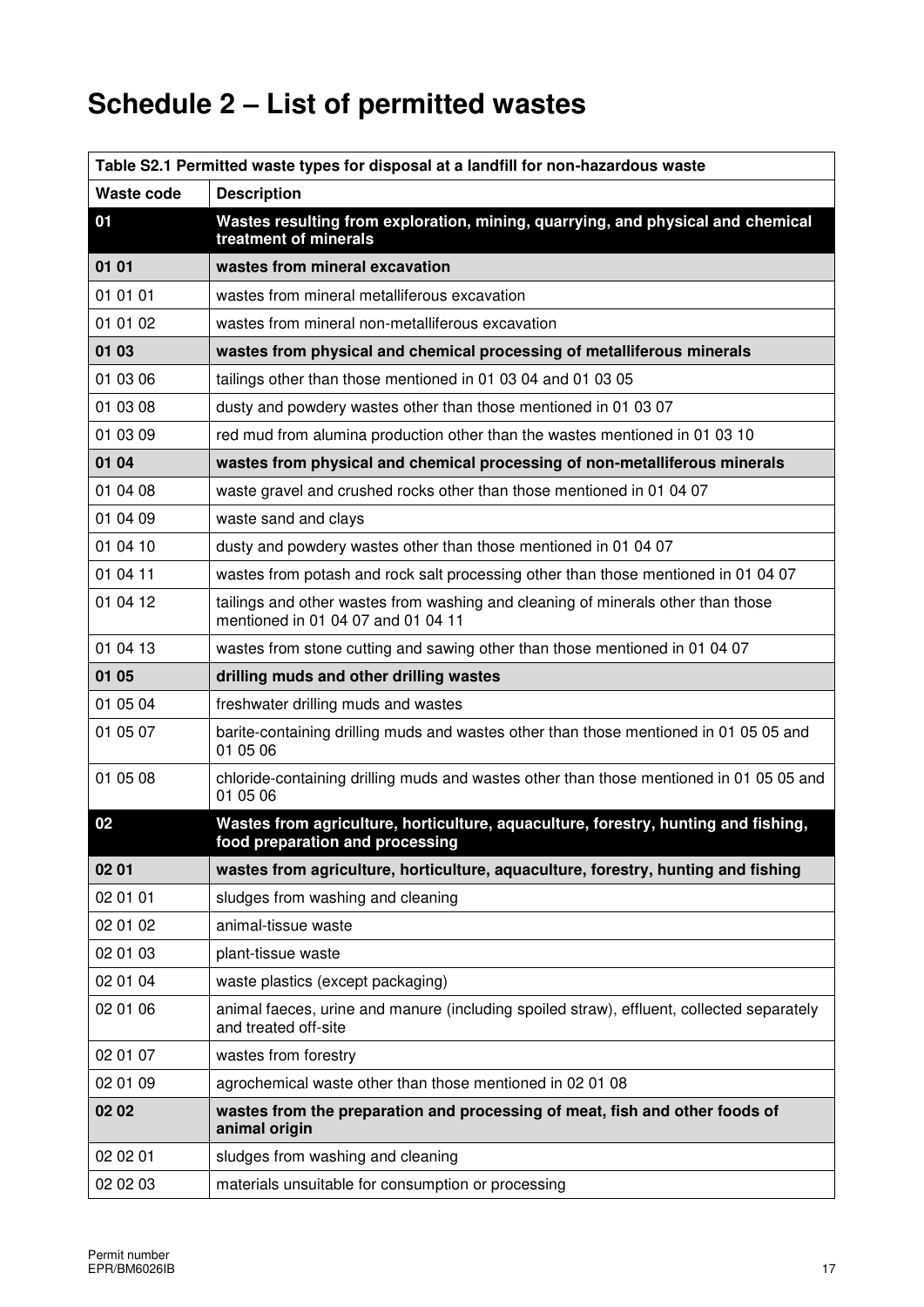| Table S2.1 Permitted waste types for disposal at a landfill for non-hazardous waste |                                                                                                                                                                                                                      |  |
|-------------------------------------------------------------------------------------|----------------------------------------------------------------------------------------------------------------------------------------------------------------------------------------------------------------------|--|
| Waste code                                                                          | <b>Description</b>                                                                                                                                                                                                   |  |
| 02 02 04                                                                            | sludges from on-site effluent treatment                                                                                                                                                                              |  |
| 02 03                                                                               | wastes from fruit, vegetables, cereals, edible oils, cocoa, coffee, tea and tobacco<br>preparation and processing; conserve production; yeast and yeast extract<br>production, molasses preparation and fermentation |  |
| 02 03 01                                                                            | sludges from washing, cleaning, peeling, centrifuging and separation                                                                                                                                                 |  |
| 02 03 02                                                                            | wastes from preserving agents                                                                                                                                                                                        |  |
| 02 03 03                                                                            | wastes from solvent extraction                                                                                                                                                                                       |  |
| 02 03 04                                                                            | materials unsuitable for consumption or processing                                                                                                                                                                   |  |
| 02 03 05                                                                            | sludges from on-site effluent treatment                                                                                                                                                                              |  |
| 02 04                                                                               | wastes from sugar processing                                                                                                                                                                                         |  |
| 02 04 01                                                                            | soil from cleaning and washing beet                                                                                                                                                                                  |  |
| 02 04 02                                                                            | off-specification calcium carbonate                                                                                                                                                                                  |  |
| 02 04 03                                                                            | sludges from on-site effluent treatment                                                                                                                                                                              |  |
| 02 05                                                                               | wastes from the dairy products industry                                                                                                                                                                              |  |
| 02 05 01                                                                            | materials unsuitable for consumption or processing                                                                                                                                                                   |  |
| 02 05 02                                                                            | sludges from on-site effluent treatment                                                                                                                                                                              |  |
| 02 06                                                                               | wastes from the baking and confectionery industry                                                                                                                                                                    |  |
| 02 06 01                                                                            | materials unsuitable for consumption or processing                                                                                                                                                                   |  |
| 02 06 02                                                                            | wastes from preserving agents                                                                                                                                                                                        |  |
| 02 06 03                                                                            | sludges from on-site effluent treatment                                                                                                                                                                              |  |
| 02 07                                                                               | wastes from the production of alcoholic and non-alcoholic beverages (except<br>coffee, tea and cocoa)                                                                                                                |  |
| 02 07 01                                                                            | wastes from washing, cleaning and mechanical reduction of raw materials                                                                                                                                              |  |
| 02 07 02                                                                            | wastes from spirits distillation                                                                                                                                                                                     |  |
| 02 07 03                                                                            | wastes from chemical treatment                                                                                                                                                                                       |  |
| 02 07 04                                                                            | materials unsuitable for consumption or processing                                                                                                                                                                   |  |
| 02 07 05                                                                            | sludges from on-site effluent treatment                                                                                                                                                                              |  |
| 03                                                                                  | Wastes from wood processing and the production of panels and furniture, pulp,<br>paper and cardboard                                                                                                                 |  |
| 03 01                                                                               | wastes from wood processing and the production of panels and furniture                                                                                                                                               |  |
| 03 01 01                                                                            | waste bark and cork                                                                                                                                                                                                  |  |
| 03 01 05                                                                            | sawdust, shavings, cuttings, wood, particle board and veneer other than those<br>mentioned in 03 01 04                                                                                                               |  |
| 03 03                                                                               | wastes from pulp, paper and cardboard production and processing                                                                                                                                                      |  |
| 03 03 01                                                                            | waste bark and wood                                                                                                                                                                                                  |  |
| 03 03 02                                                                            | green liquor sludge (from recovery of cooking liquor)                                                                                                                                                                |  |
| 03 03 05                                                                            | de-inking sludges from paper recycling                                                                                                                                                                               |  |
| 03 03 07                                                                            | mechanically separated rejects from pulping of waste paper and cardboard                                                                                                                                             |  |
| 03 03 08                                                                            | wastes from sorting of paper and cardboard destined for recycling                                                                                                                                                    |  |
| 03 03 09                                                                            | lime mud waste                                                                                                                                                                                                       |  |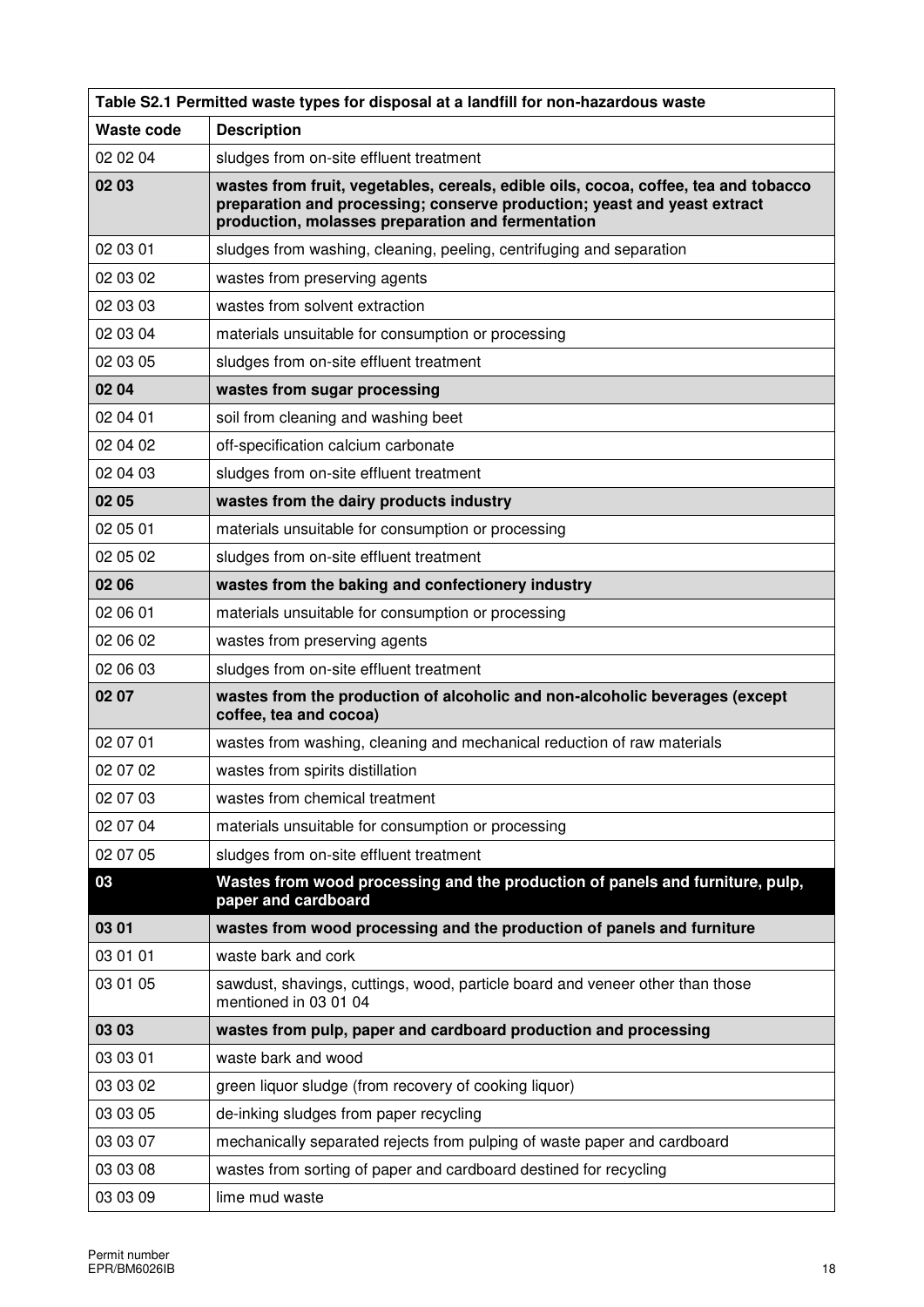| Table S2.1 Permitted waste types for disposal at a landfill for non-hazardous waste |                                                                                                         |  |
|-------------------------------------------------------------------------------------|---------------------------------------------------------------------------------------------------------|--|
| Waste code                                                                          | <b>Description</b>                                                                                      |  |
| 03 03 10                                                                            | fibre rejects, fibre-, filler- and coating-sludges from mechanical separation                           |  |
| 03 03 11                                                                            | sludges from on-site effluent treatment other than those mentioned in 03 03 10                          |  |
| 04                                                                                  | Wastes from the leather, fur and textile industries                                                     |  |
| 04 01                                                                               | wastes from the leather and fur industry                                                                |  |
| 04 01 01                                                                            | fleshings and lime split wastes                                                                         |  |
| 04 01 02                                                                            | liming waste                                                                                            |  |
| 04 01 06                                                                            | sludges, in particular from on-site effluent treatment containing chromium                              |  |
| 04 01 07                                                                            | sludges, in particular from on-site effluent treatment free of chromium                                 |  |
| 04 01 08                                                                            | waste tanned leather (blue sheetings, shavings, cuttings, buffing dust) containing<br>chromium          |  |
| 04 01 09                                                                            | wastes from dressing and finishing                                                                      |  |
| 04 02                                                                               | wastes from the textile industry                                                                        |  |
| 04 02 09                                                                            | wastes from composite materials (impregnated textile, elastomer, plastomer)                             |  |
| 04 02 10                                                                            | organic matter from natural products (for example grease, wax)                                          |  |
| 04 02 17                                                                            | dyestuffs and pigments other than those mentioned in 04 02 16                                           |  |
| 04 02 20                                                                            | sludges from on-site effluent treatment other than those mentioned in 04 02 19                          |  |
| 04 02 21                                                                            | wastes from unprocessed textile fibres                                                                  |  |
| 04 02 22                                                                            | wastes from processed textile fibres                                                                    |  |
| 05                                                                                  | Wastes from petroleum refining, natural gas purification and pyrolytic treatment of<br>coal             |  |
| 05 01                                                                               | wastes from petroleum refining                                                                          |  |
|                                                                                     |                                                                                                         |  |
| 05 01 10                                                                            | sludges from on-site effluent treatment other than those mentioned in 05 01 09                          |  |
| 05 01 13                                                                            | boiler feedwater sludges                                                                                |  |
| 05 01 14                                                                            | wastes from cooling columns                                                                             |  |
| 05 01 16                                                                            | sulphur-containing wastes from petroleum desulphurisation                                               |  |
| 05 01 17                                                                            | bitumen                                                                                                 |  |
| 05 06                                                                               | wastes from the pyrolytic treatment of coal                                                             |  |
| 05 06 04                                                                            | waste from cooling columns                                                                              |  |
| 05 07                                                                               | wastes from natural gas purification and transportation                                                 |  |
| 05 07 02                                                                            | wastes containing sulphur                                                                               |  |
| 06                                                                                  | Wastes from inorganic chemical processes                                                                |  |
| 06 03                                                                               | wastes from the MFSU of salts and their solutions and metallic oxides                                   |  |
| 06 03 14                                                                            | solid salts and solutions other than those mentioned in 06 03 11 and 06 03 13                           |  |
| 06 03 16                                                                            | metallic oxides other than those mentioned in 06 03 15                                                  |  |
| 06 05                                                                               | sludges from on-site effluent treatment                                                                 |  |
| 06 05 03                                                                            | sludges from on-site effluent treatment other than those mentioned in 06 05 02                          |  |
| 06 06                                                                               | wastes from the MFSU of sulphur chemicals, sulphur chemical processes and<br>desulphurisation processes |  |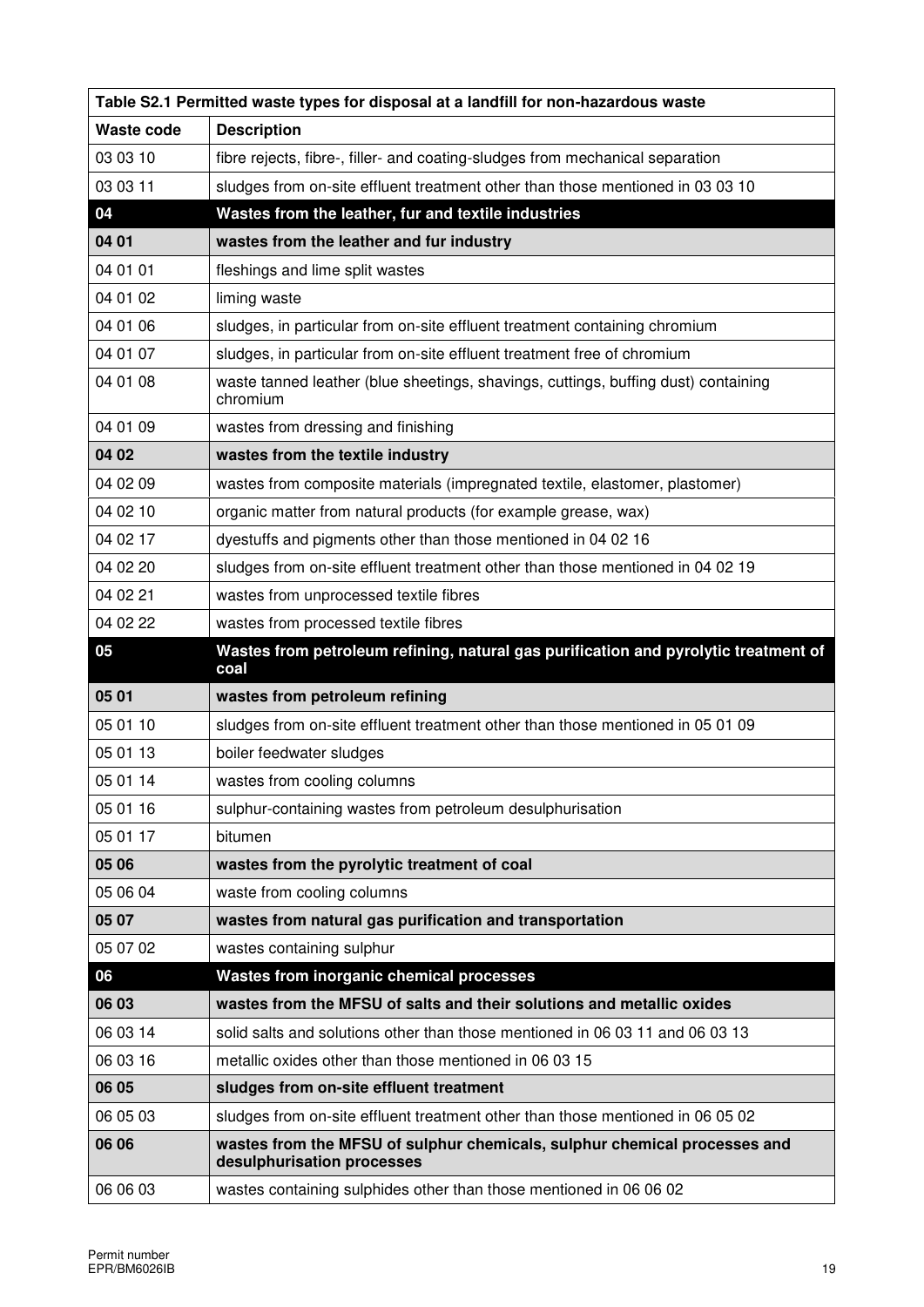| Table S2.1 Permitted waste types for disposal at a landfill for non-hazardous waste |                                                                                                                                                                |  |
|-------------------------------------------------------------------------------------|----------------------------------------------------------------------------------------------------------------------------------------------------------------|--|
| <b>Waste code</b>                                                                   | <b>Description</b>                                                                                                                                             |  |
| 06 09                                                                               | wastes from the MSFU of phosphorous chemicals and phosphorous chemical<br>processes                                                                            |  |
| 06 09 02                                                                            | phosphorous slag                                                                                                                                               |  |
| 06 09 04                                                                            | calcium-based reaction wastes other than those mentioned in 06 09 03                                                                                           |  |
| 06 11                                                                               | wastes from the manufacture of inorganic pigments and opacificiers                                                                                             |  |
| 06 11 01                                                                            | calcium-based reaction wastes from titanium dioxide production                                                                                                 |  |
| 06 13                                                                               | wastes from inorganic chemical processes not otherwise specified                                                                                               |  |
| 06 13 03                                                                            | carbon black                                                                                                                                                   |  |
| 07                                                                                  | Wastes from organic chemical processes                                                                                                                         |  |
| 07 01                                                                               | wastes from the manufacture, formulation, supply and use (MFSU) of basic<br>organic chemicals                                                                  |  |
| 07 01 12                                                                            | sludges from on-site effluent treatment other than those mentioned in 07 01 11                                                                                 |  |
| 0702                                                                                | wastes from the MFSU of plastics, synthetic rubber and man-made fibres                                                                                         |  |
| 07 02 12                                                                            | sludges from on-site effluent treatment other than those mentioned in 07 02 11                                                                                 |  |
| 07 02 13                                                                            | waste plastic                                                                                                                                                  |  |
| 07 02 15                                                                            | wastes from additives other than those mentioned in 07 02 14                                                                                                   |  |
| 07 02 17                                                                            | waste containing silicones other than those mentioned in 07 02 16                                                                                              |  |
| 07 03                                                                               | wastes from the MFSU of organic dyes and pigments (except 06 11)                                                                                               |  |
| 07 03 12                                                                            | sludges from on-site effluent treatment other than those mentioned in 07 03 11                                                                                 |  |
| 07 05                                                                               | wastes from the MFSU of pharmaceuticals                                                                                                                        |  |
| 07 05 12                                                                            | sludges from on-site effluent treatment other than those mentioned in 07 05 11                                                                                 |  |
| 07 05 14                                                                            | solid wastes other than those mentioned in 07 05 13                                                                                                            |  |
| 07 06                                                                               | wastes from the MFSU of fats, grease, soaps, detergents, disinfectants and<br>cosmetics                                                                        |  |
| 07 06 12                                                                            | sludges from on-site effluent treatment other than those mentioned in 07 06 11                                                                                 |  |
| 07 07                                                                               | wastes from the MFSU of fine chemicals and chemical products not otherwise<br>specified                                                                        |  |
| 07 07 12                                                                            | sludges from on-site effluent treatment other than those mentioned in 07 07 11                                                                                 |  |
| 08                                                                                  | Wastes from the manufacture, formulation, supply and use (MFSU) of coatings<br>(paints, varnishes and vitreous enamels), adhesives, sealants and printing inks |  |
| 08 01                                                                               | wastes from MFSU and removal of paint and varnish                                                                                                              |  |
| 08 01 12                                                                            | waste paint and varnish other than those mentioned in 08 01 11                                                                                                 |  |
| 08 01 14                                                                            | sludges from paint or varnish other than those mentioned in 08 01 13                                                                                           |  |
| 08 01 16                                                                            | aqueous sludges containing paint or varnish other than those mentioned in 08 01 15                                                                             |  |
| 08 01 18                                                                            | wastes from paint or varnish removal other than those mentioned in 08 01 17                                                                                    |  |
| 08 02                                                                               | wastes from MFSU of other coatings (including ceramic materials)                                                                                               |  |
| 08 02 01                                                                            | waste coating powders                                                                                                                                          |  |
| 08 02 02                                                                            | aqueous sludges containing ceramic materials                                                                                                                   |  |
| 08 03                                                                               | wastes from MFSU of printing inks                                                                                                                              |  |
| 08 03 07                                                                            | aqueous sludges containing ink                                                                                                                                 |  |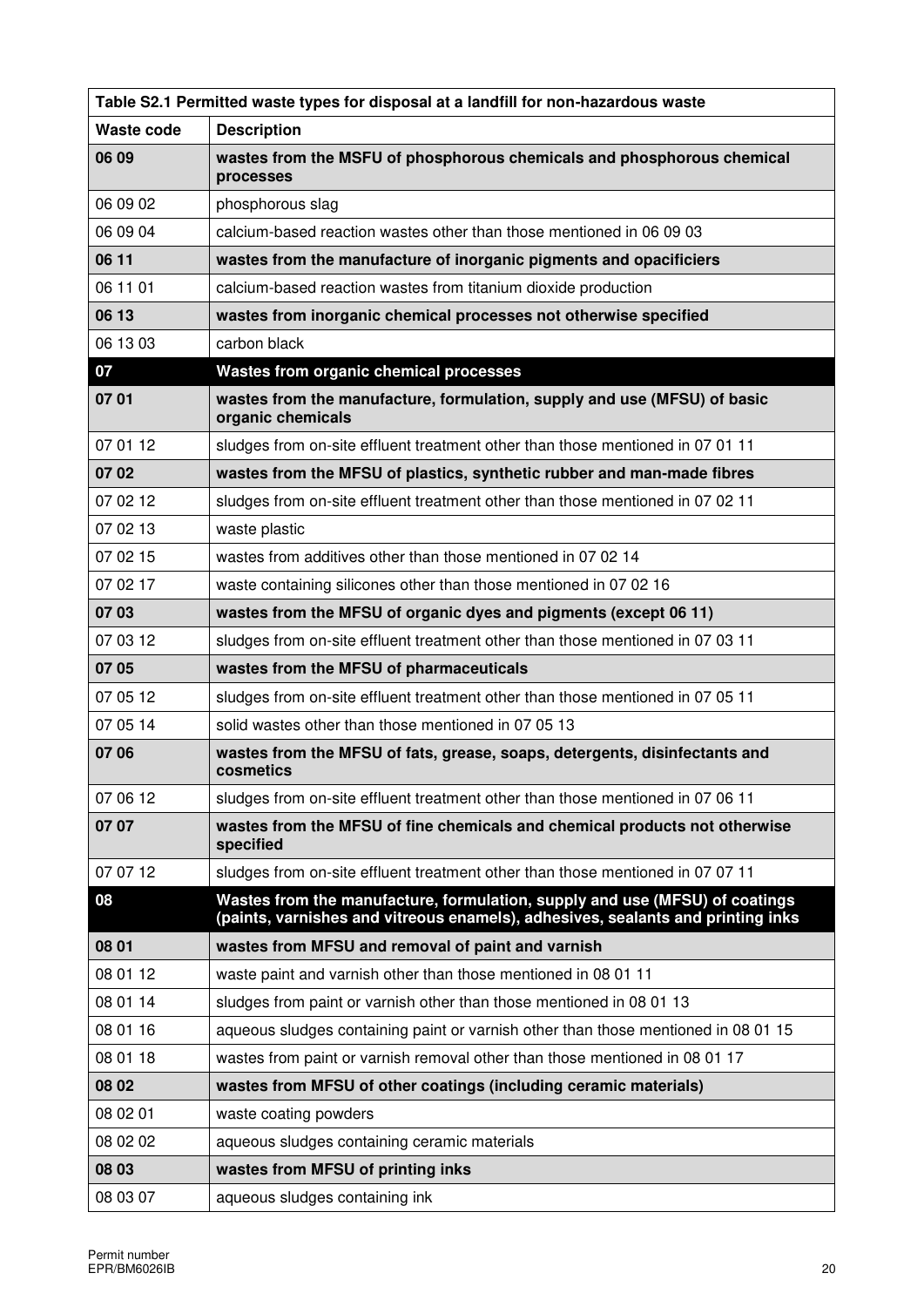| Table S2.1 Permitted waste types for disposal at a landfill for non-hazardous waste |                                                                                                 |  |
|-------------------------------------------------------------------------------------|-------------------------------------------------------------------------------------------------|--|
| <b>Waste code</b>                                                                   | <b>Description</b>                                                                              |  |
| 08 03 13                                                                            | waste ink other than those mentioned in 08 03 12                                                |  |
| 08 03 15                                                                            | ink sludges other than those mentioned in 08 03 14                                              |  |
| 08 03 18                                                                            | waste printing toner other than those mentioned in 08 03 17                                     |  |
| 08 04                                                                               | wastes from MFSU of adhesives and sealants (including water proofing products)                  |  |
| 08 04 10                                                                            | waste adhesives and sealants other than those mentioned in 08 04 09                             |  |
| 08 04 12                                                                            | adhesive and sealant sludges other than those mentioned in 08 04 11                             |  |
| 08 04 14                                                                            | aqueous sludges containing adhesives or sealants other than those mentioned in 08 04<br>13      |  |
| 09                                                                                  | Wastes from the photographic industry                                                           |  |
| 09 01                                                                               | wastes from the photographic industry                                                           |  |
| 09 01 07                                                                            | photographic film and paper containing silver or silver compounds                               |  |
| 09 01 08                                                                            | photographic film and paper free of silver or silver compounds                                  |  |
| 09 01 10                                                                            | single-use cameras without batteries                                                            |  |
| 09 01 12                                                                            | single-use cameras containing batteries other than those mentioned in 09 01 11                  |  |
| 10                                                                                  | <b>Wastes from thermal processes</b>                                                            |  |
| 1001                                                                                | wastes from power stations and other combustion plants (except 19)                              |  |
| 10 01 01                                                                            | bottom ash, slag and boiler dust (excluding boiler dust mentioned in 10 01 04)                  |  |
| 10 01 02                                                                            | coal fly ash                                                                                    |  |
| 10 01 03                                                                            | fly ash from peat and untreated wood                                                            |  |
| 10 01 05                                                                            | calcium-based reaction wastes from flue-gas desulphurisation in solid form                      |  |
| 10 01 07                                                                            | calcium-based reaction wastes from flue-gas desulphurisation in sludge form                     |  |
| 10 01 15                                                                            | bottom ash, slag and boiler dust from co-incineration other than those mentioned in 10<br>01 14 |  |
| 10 01 17                                                                            | fly ash from co-incineration other than those mentioned in 10 01 16                             |  |
| 10 01 19                                                                            | wastes from gas cleaning other than those mentioned in 10 01 05, 10 01 07 and 10 01<br>18       |  |
| 10 01 21                                                                            | sludges from on-site effluent treatment other than those mentioned in 10 01 20                  |  |
| 10 01 23                                                                            | aqueous sludges from boiler cleansing other than those mentioned in 10 01 22                    |  |
| 10 01 24                                                                            | sands from fluidised beds                                                                       |  |
| 10 01 25                                                                            | wastes from fuel storage and preparation of coal-fired power plants                             |  |
| 10 01 26                                                                            | wastes from cooling-water treatment                                                             |  |
| 1002                                                                                | wastes from the iron and steel industry                                                         |  |
| 10 02 01                                                                            | wastes from the processing of slag                                                              |  |
| 10 02 02                                                                            | unprocessed slag                                                                                |  |
| 10 02 08                                                                            | solid wastes from gas treatment other than those mentioned in 10 02 07                          |  |
| 10 02 10                                                                            | mill scales                                                                                     |  |
| 10 02 14                                                                            | sludges and filter cakes from gas treatment other than those mentioned in 10 02 13              |  |
| 10 02 15                                                                            | other sludges and filter cakes                                                                  |  |
| 1003                                                                                | wastes from aluminium thermal metallurgy                                                        |  |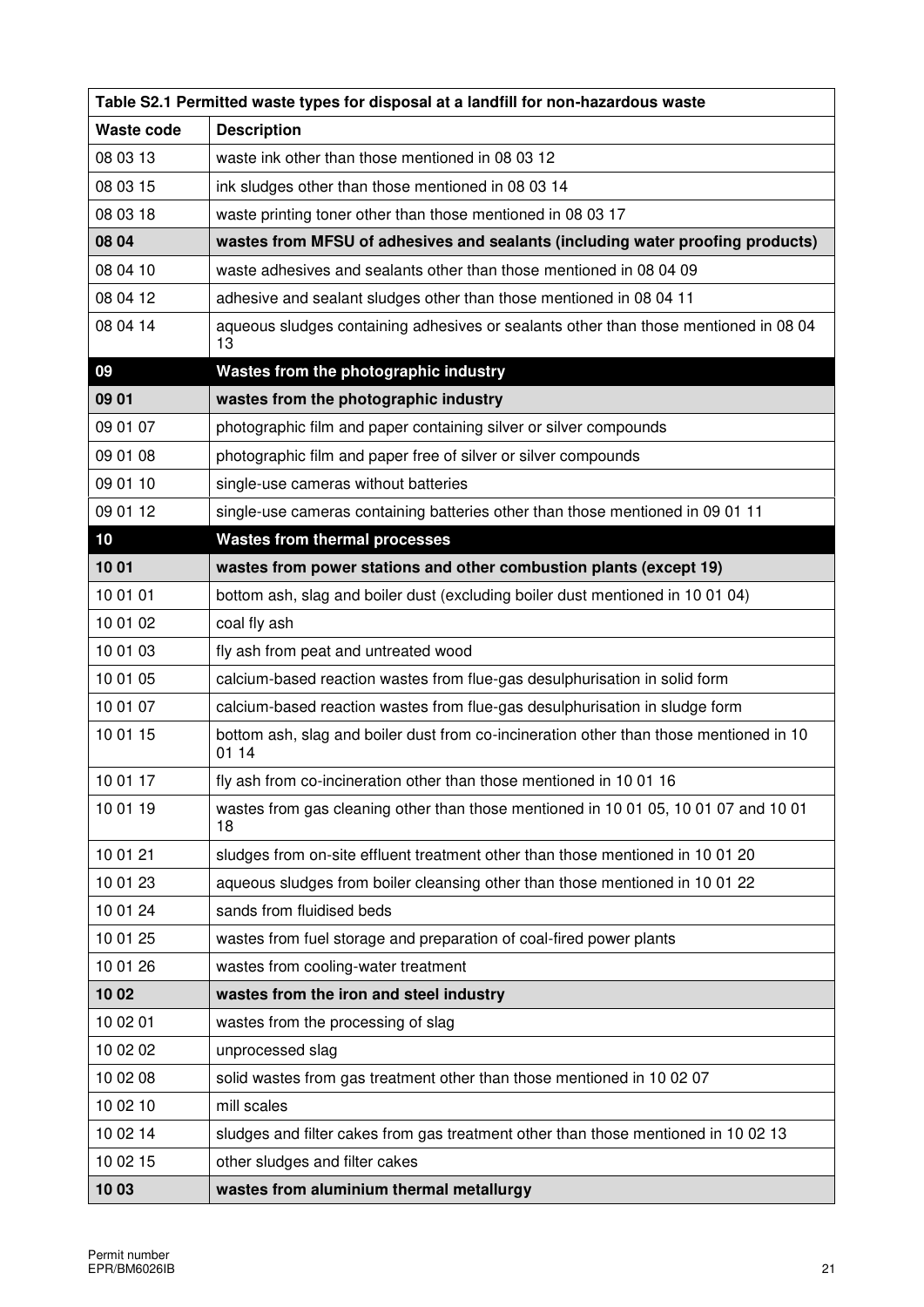| Table S2.1 Permitted waste types for disposal at a landfill for non-hazardous waste |                                                                                                  |  |
|-------------------------------------------------------------------------------------|--------------------------------------------------------------------------------------------------|--|
| Waste code                                                                          | <b>Description</b>                                                                               |  |
| 10 03 02                                                                            | anode scraps                                                                                     |  |
| 10 03 05                                                                            | waste alumina                                                                                    |  |
| 10 03 16                                                                            | skimmings other than those mentioned in 10 03 15                                                 |  |
| 10 03 18                                                                            | carbon-containing wastes from anode manufacture other than those mentioned in 10 03<br>17        |  |
| 10 03 20                                                                            | flue-gas dust other than those mentioned in 10 03 19                                             |  |
| 10 03 22                                                                            | other particulates and dust (including ball-mill dust) other than those mentioned in 10 03<br>21 |  |
| 10 03 24                                                                            | solid wastes from gas treatment other than those mentioned in 10 03 23                           |  |
| 10 03 26                                                                            | sludges and filter cakes from gas treatment other than those mentioned in 10 03 25               |  |
| 10 03 28                                                                            | wastes from cooling-water treatment other than those mentioned in 10 03 27                       |  |
| 10 03 30                                                                            | wastes from treatment of salt slags and black drosses other than those mentioned in 10<br>03 29  |  |
| 1004                                                                                | wastes from lead thermal metallurgy                                                              |  |
| 10 04 10                                                                            | wastes from cooling-water treatment other than those mentioned in 10 04 09                       |  |
| 1005                                                                                | wastes from zinc thermal metallurgy                                                              |  |
| 10 05 01                                                                            | slags from primary and secondary production                                                      |  |
| 10 05 04                                                                            | other particulates and dust                                                                      |  |
| 10 05 09                                                                            | wastes from cooling-water treatment other than those mentioned in 10 05 08                       |  |
| 10 05 11                                                                            | dross and skimmings other than those mentioned in 10 05 10                                       |  |
| 1006                                                                                | wastes from copper thermal metallurgy                                                            |  |
| 10 06 01                                                                            | slags from primary and secondary production                                                      |  |
| 10 06 02                                                                            | dross and skimmings from primary and secondary production                                        |  |
| 10 06 04                                                                            | other particulates and dust                                                                      |  |
| 10 06 10                                                                            | wastes from cooling-water treatment other than those mentioned in 10 06 09                       |  |
| 1007                                                                                | wastes from silver, gold and platinum thermal metallurgy                                         |  |
| 10 07 01                                                                            | slags from primary and secondary production                                                      |  |
| 10 07 02                                                                            | dross and skimmings from primary and secondary production                                        |  |
| 10 07 03                                                                            | solid wastes from gas treatment                                                                  |  |
| 10 07 04                                                                            | other particulates and dust                                                                      |  |
| 10 07 05                                                                            | sludges and filter cakes from gas treatment                                                      |  |
| 10 07 08                                                                            | wastes from cooling-water treatment other than those mentioned in 10 07 07                       |  |
| 1008                                                                                | wastes from other non-ferrous thermal metallurgy                                                 |  |
| 10 08 04                                                                            | particulates and dust                                                                            |  |
| 10 08 09                                                                            | other slags                                                                                      |  |
| 10 08 11                                                                            | dross and skimmings other than those mentioned in 10 08 10                                       |  |
| 10 08 13                                                                            | carbon-containing wastes from anode manufacture other than those mentioned in 10 08<br>12        |  |
| 10 08 14                                                                            | anode scrap                                                                                      |  |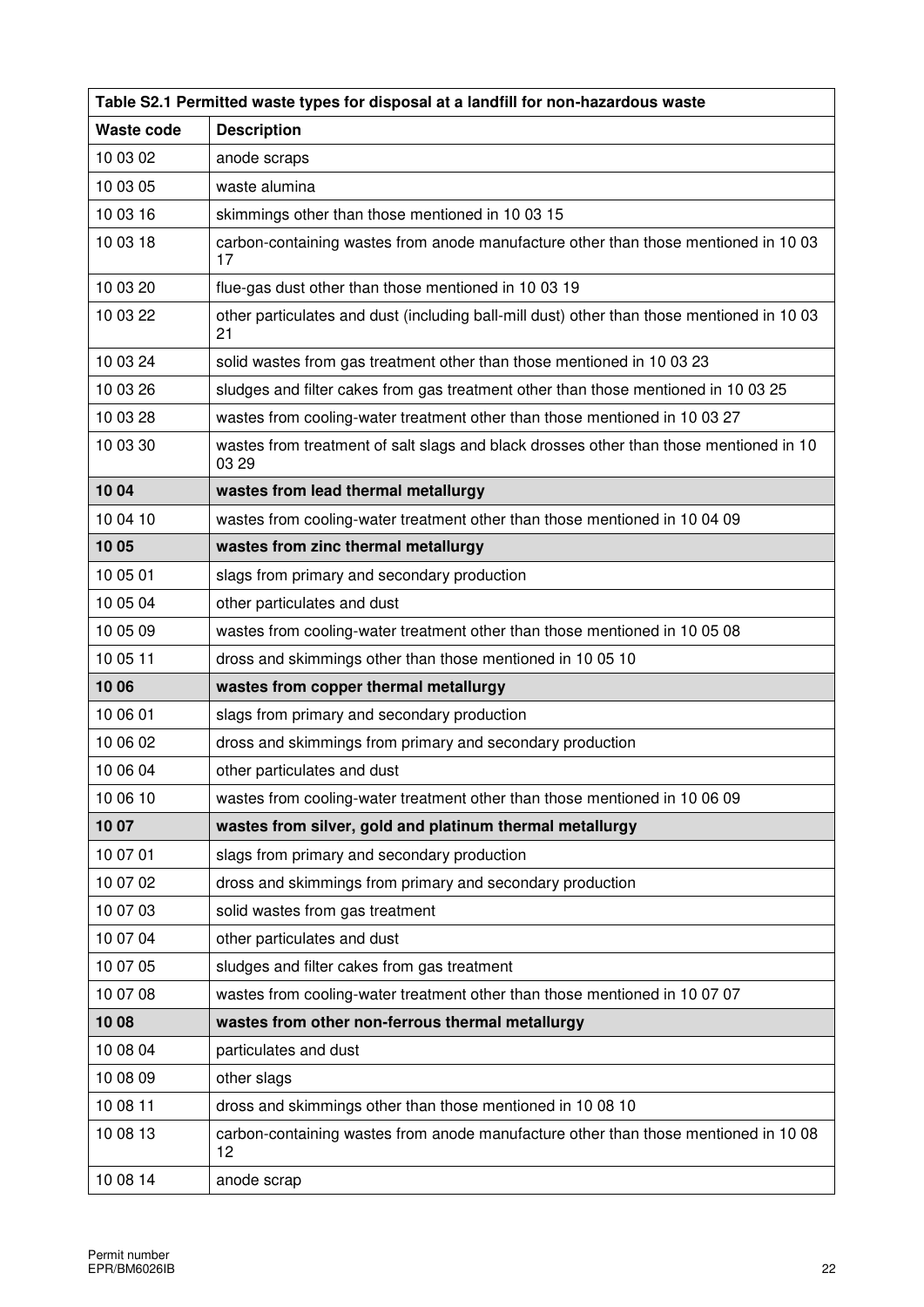| Table S2.1 Permitted waste types for disposal at a landfill for non-hazardous waste |                                                                                                      |
|-------------------------------------------------------------------------------------|------------------------------------------------------------------------------------------------------|
| Waste code                                                                          | <b>Description</b>                                                                                   |
| 10 08 16                                                                            | flue-gas dust other than those mentioned in 10 08 15                                                 |
| 10 08 18                                                                            | sludges and filter cakes from flue-gas treatment other than those mentioned in 10 08 17              |
| 10 08 20                                                                            | wastes from cooling-water treatment other than those mentioned in 10 08 19                           |
| 1009                                                                                | wastes from casting of ferrous pieces                                                                |
| 10 09 03                                                                            | furnace slag                                                                                         |
| 10 09 06                                                                            | casting cores and moulds which have not undergone pouring other than those<br>mentioned in 10 09 05  |
| 10 09 08                                                                            | casting cores and moulds which have undergone pouring other than those mentioned in<br>10 09 07      |
| 10 09 10                                                                            | flue-gas dust other than those mentioned in 10 09 09                                                 |
| 10 09 12                                                                            | other particulates other than those mentioned in 10 09 11                                            |
| 10 09 14                                                                            | waste binders other than those mentioned in 10 09 13                                                 |
| 10 10                                                                               | wastes from casting of non-ferrous pieces                                                            |
| 10 10 03                                                                            | furnace slag                                                                                         |
| 10 10 06                                                                            | casting cores and moulds which have not undergone pouring, other than those<br>mentioned in 10 10 05 |
| 10 10 08                                                                            | casting cores and moulds which have undergone pouring, other than those mentioned in<br>10 10 07     |
| 10 10 10                                                                            | flue-gas dust other than those mentioned in 10 10 09                                                 |
| 10 10 12                                                                            | other particulates other than those mentioned in 10 10 11                                            |
| 10 10 14                                                                            | waste binders other than those mentioned in 10 10 13                                                 |
| 10 10 16                                                                            | waste crack-indicating agent other than those mentioned in 10 10 15                                  |
| 10 11                                                                               | wastes from manufacture of glass and glass products                                                  |
| 10 11 03                                                                            | waste glass-based fibrous materials                                                                  |
| 10 11 05                                                                            | particulates and dust                                                                                |
| 10 11 10                                                                            | waste preparation mixture before thermal processing, other than those mentioned in 10<br>11 09       |
| 10 11 12                                                                            | waste glass other than those mentioned in 10 11 11                                                   |
| 10 11 14                                                                            | glass-polishing and -grinding sludge other than those mentioned in 10 11 13                          |
| 10 11 16                                                                            | solid wastes from flue-gas treatment other than those mentioned in 10 11 15                          |
| 10 11 18                                                                            | sludges and filter cakes from flue-gas treatment other than those mentioned in 10 11 17              |
| 10 11 20                                                                            | solid wastes from on-site effluent treatment other than those mentioned in 10 11 19                  |
| 10 12                                                                               | wastes from manufacture of ceramic goods, bricks, tiles and construction<br>products                 |
| 10 12 01                                                                            | waste preparation mixture before thermal processing                                                  |
| 10 12 03                                                                            | particulates and dust                                                                                |
| 10 12 05                                                                            | sludges and filter cakes from gas treatment                                                          |
| 10 12 06                                                                            | discarded moulds                                                                                     |
| 10 12 08                                                                            | waste ceramics, bricks, tiles and construction products (after thermal processing)                   |
| 10 12 10                                                                            | solid wastes from gas treatment other than those mentioned in 10 12 09                               |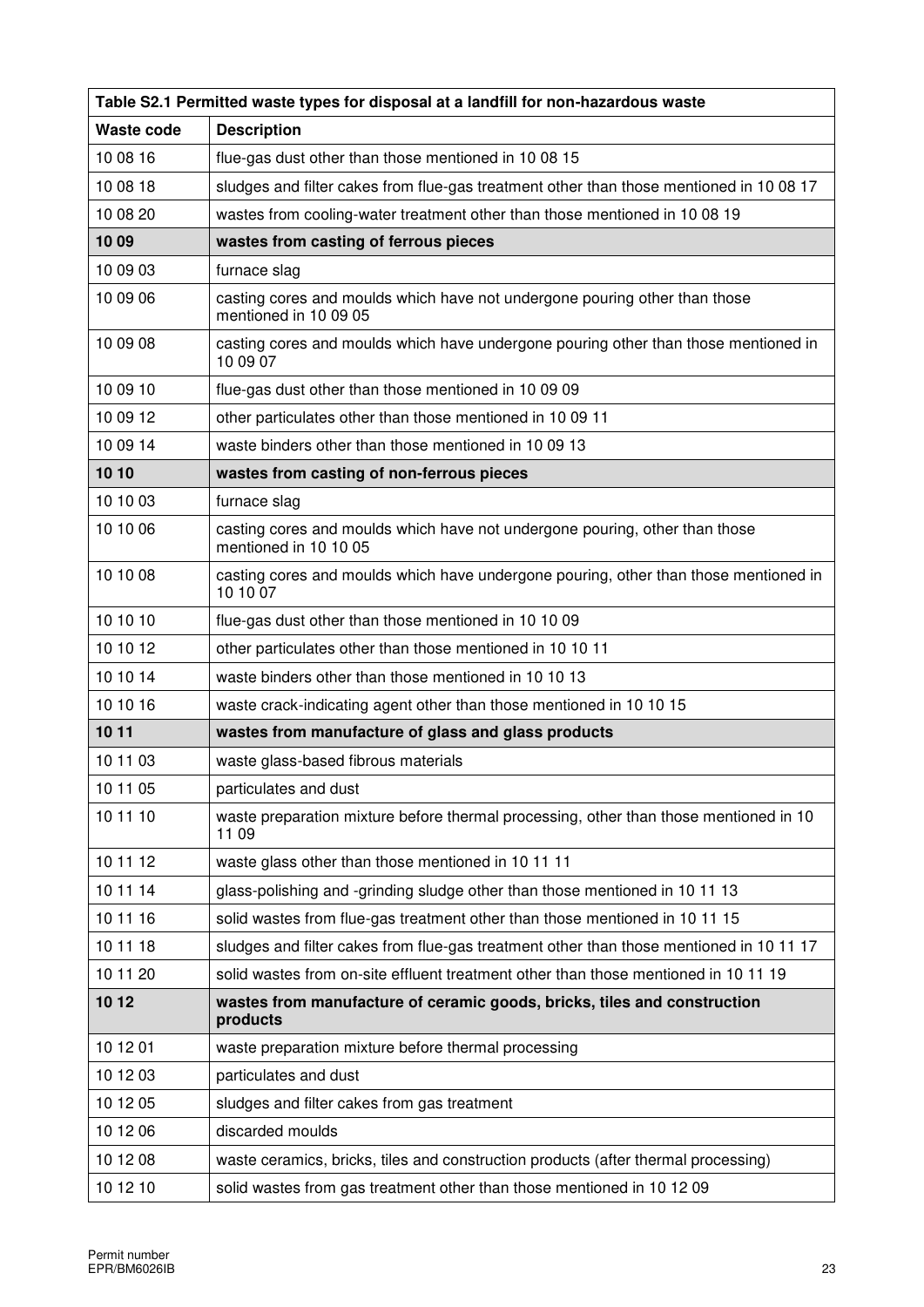| Table S2.1 Permitted waste types for disposal at a landfill for non-hazardous waste |                                                                                                                                                                                                                           |  |
|-------------------------------------------------------------------------------------|---------------------------------------------------------------------------------------------------------------------------------------------------------------------------------------------------------------------------|--|
| Waste code                                                                          | <b>Description</b>                                                                                                                                                                                                        |  |
| 10 12 12                                                                            | wastes from glazing other than those mentioned in 10 12 11                                                                                                                                                                |  |
| 10 12 13                                                                            | sludge from on-site effluent treatment                                                                                                                                                                                    |  |
| 10 13                                                                               | wastes from manufacture of cement, lime and plaster and articles and products<br>made from them                                                                                                                           |  |
| 10 13 01                                                                            | waste preparation mixture before thermal processing                                                                                                                                                                       |  |
| 10 13 04                                                                            | wastes from calcination and hydration of lime                                                                                                                                                                             |  |
| 10 13 06                                                                            | particulates and dust (except 10 13 12 and 10 13 13)                                                                                                                                                                      |  |
| 10 13 07                                                                            | sludges and filter cakes from gas treatment                                                                                                                                                                               |  |
| 10 13 10                                                                            | wastes from asbestos-cement manufacture other than those mentioned in 10 13 09                                                                                                                                            |  |
| 10 13 11                                                                            | wastes from cement-based composite materials other than those mentioned in 10 13 09<br>and 10 13 10                                                                                                                       |  |
| 10 13 13                                                                            | solid wastes from gas treatment other than those mentioned in 10 13 12                                                                                                                                                    |  |
| 10 13 14                                                                            | waste concrete and concrete sludge                                                                                                                                                                                        |  |
| 11                                                                                  | Wastes from chemical surface treatment and coating of metals and other<br>materials; non-ferrous hydro-metallurgy                                                                                                         |  |
| 11 01                                                                               | wastes from chemical surface treatment and coating of metals and other materials<br>(for example galvanic processes, zinc coating processes, pickling processes,<br>etching, phosphating, alkaline degreasing, anodising) |  |
| 11 01 10                                                                            | sludges and filter cakes other than those mentioned in 11 01 09                                                                                                                                                           |  |
| 11 01 14                                                                            | degreasing wastes other than those mentioned in 11 01 13                                                                                                                                                                  |  |
| 11 02                                                                               | wastes from non-ferrous hydrometallurgical processes                                                                                                                                                                      |  |
| 11 02 03                                                                            | wastes from the production of anodes for aqueous electrolytical processes                                                                                                                                                 |  |
| 11 02 06                                                                            | wastes from copper hydrometallurgical processes other than those mentioned in 1102<br>05                                                                                                                                  |  |
| 11 05                                                                               | wastes from hot galvanising processes                                                                                                                                                                                     |  |
| 11 05 01                                                                            | hard zinc                                                                                                                                                                                                                 |  |
| 11 05 02                                                                            | zinc ash                                                                                                                                                                                                                  |  |
| 12                                                                                  | Wastes from shaping and physical and mechanical surface treatment of metals<br>and plastics                                                                                                                               |  |
| 1201                                                                                | wastes from shaping and physical and mechanical surface treatment of metals<br>and plastics                                                                                                                               |  |
| 12 01 02                                                                            | ferrous metal dust and particles                                                                                                                                                                                          |  |
| 12 01 04                                                                            | non-ferrous metal dust and particles                                                                                                                                                                                      |  |
| 12 01 05                                                                            | plastics shavings and turnings                                                                                                                                                                                            |  |
| 12 01 13                                                                            | welding wastes                                                                                                                                                                                                            |  |
| 12 01 15                                                                            | machining sludges other than those mentioned in 1201 14                                                                                                                                                                   |  |
| 12 01 17                                                                            | waste blasting material other than those mentioned in 12 01 16                                                                                                                                                            |  |
| 12 01 21                                                                            | spent grinding bodies and grinding materials other than those mentioned in 12 01 20                                                                                                                                       |  |
| 15                                                                                  | Waste packaging, absorbents, wiping cloths, filter materials and protective<br>clothing not otherwise specified                                                                                                           |  |
| 1501                                                                                | packaging (including separately collected municipal packaging waste)                                                                                                                                                      |  |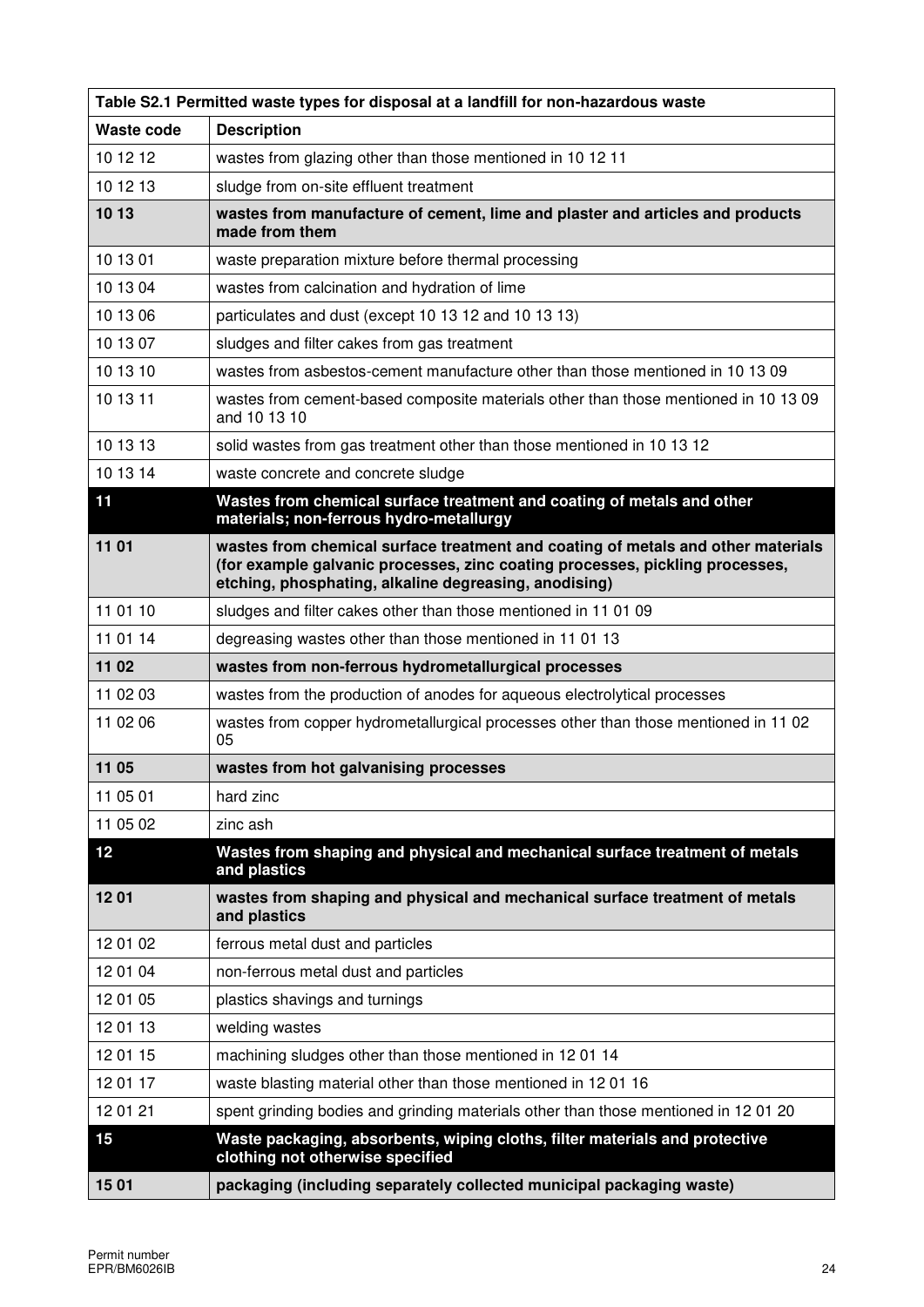| Table S2.1 Permitted waste types for disposal at a landfill for non-hazardous waste |                                                                                                                |  |
|-------------------------------------------------------------------------------------|----------------------------------------------------------------------------------------------------------------|--|
| <b>Waste code</b>                                                                   | <b>Description</b>                                                                                             |  |
| 15 01 01                                                                            | paper and cardboard packaging                                                                                  |  |
| 15 01 02                                                                            | plastic packaging                                                                                              |  |
| 15 01 03                                                                            | wooden packaging                                                                                               |  |
| 15 01 04                                                                            | metallic packaging                                                                                             |  |
| 15 01 05                                                                            | composite packaging                                                                                            |  |
| 15 01 06                                                                            | mixed packaging                                                                                                |  |
| 15 01 07                                                                            | glass packaging                                                                                                |  |
| 15 01 09                                                                            | textile packaging                                                                                              |  |
| 1502                                                                                | absorbents, filter materials, wiping cloths and protective clothing                                            |  |
| 15 02 03                                                                            | absorbents, filter materials, wiping cloths and protective clothing other than those<br>mentioned in 15 02 02  |  |
| 16                                                                                  | Wastes not otherwise specified in the list                                                                     |  |
| 1603                                                                                | off-specification batches and unused products                                                                  |  |
| 16 03 04                                                                            | inorganic wastes other than those mentioned in 16 03 03                                                        |  |
| 16 03 06                                                                            | organic wastes other than those mentioned in 16 03 05                                                          |  |
| 16 05                                                                               | gases in pressure containers and discarded chemicals                                                           |  |
| 16 05 09                                                                            | discarded chemicals other than those mentioned in 16 05 06, 16 05 07 or 16 05 08                               |  |
| 16 08                                                                               | spent catalysts                                                                                                |  |
| 16 08 01                                                                            | spent catalysts containing gold, silver, rhenium, rhodium, palladium, iridium or platinum<br>(except 16 08 07) |  |
| 16 08 03                                                                            | spent catalysts containing transition metals or transition metal compounds not otherwise<br>specified          |  |
| 16 11                                                                               | waste linings and refractories                                                                                 |  |
| 16 11 02                                                                            | carbon-based linings and refractories from metallurgical processes others than those<br>mentioned in 16 11 01  |  |
| 16 11 04                                                                            | other linings and refractories from metallurgical processes other than those mentioned in<br>16 11 03          |  |
| 16 11 06                                                                            | linings and refractories from non-metallurgical processes others than those mentioned in<br>16 11 05           |  |
| 17                                                                                  | Construction and demolition wastes (including excavated soil from contaminated<br>sites)                       |  |
| 1701                                                                                | concrete, bricks, tiles and ceramics                                                                           |  |
| 17 01 01                                                                            | concrete                                                                                                       |  |
| 17 01 02                                                                            | bricks                                                                                                         |  |
| 17 01 03                                                                            | tiles and ceramics                                                                                             |  |
| 17 01 07                                                                            | mixtures of concrete, bricks, tiles and ceramics other than those mentioned in 17 01 06                        |  |
| 1702                                                                                | wood, glass and plastic                                                                                        |  |
| 17 02 01                                                                            | wood                                                                                                           |  |
| 17 02 02                                                                            | glass                                                                                                          |  |
| 17 02 03                                                                            | plastic                                                                                                        |  |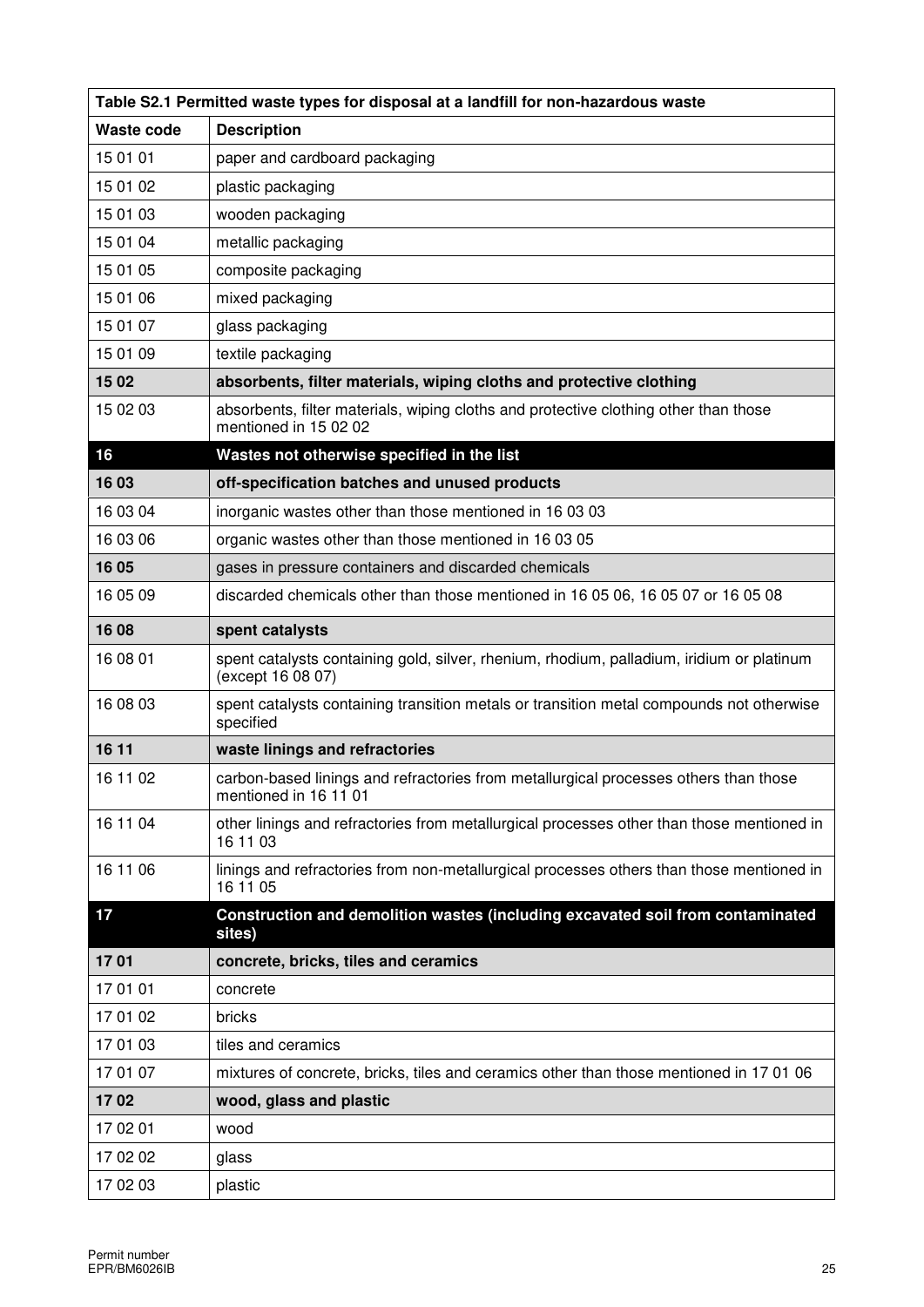| Table S2.1 Permitted waste types for disposal at a landfill for non-hazardous waste |                                                                                                                                                                                             |  |
|-------------------------------------------------------------------------------------|---------------------------------------------------------------------------------------------------------------------------------------------------------------------------------------------|--|
| <b>Waste code</b>                                                                   | <b>Description</b>                                                                                                                                                                          |  |
| 1703                                                                                | bituminous mixtures, coal tar and tarred products                                                                                                                                           |  |
| 17 03 02                                                                            | bituminous mixtures other than those mentioned in 17 03 01                                                                                                                                  |  |
| 1704                                                                                | metals (including their alloys)                                                                                                                                                             |  |
| 17 04 01                                                                            | copper, bronze, brass                                                                                                                                                                       |  |
| 17 04 02                                                                            | aluminium                                                                                                                                                                                   |  |
| 17 04 03                                                                            | lead                                                                                                                                                                                        |  |
| 17 04 04                                                                            | zinc                                                                                                                                                                                        |  |
| 17 04 05                                                                            | iron and steel                                                                                                                                                                              |  |
| 17 04 06                                                                            | tin                                                                                                                                                                                         |  |
| 17 04 07                                                                            | mixed metals                                                                                                                                                                                |  |
| 17 04 11                                                                            | cables other than those mentioned in 17 04 10                                                                                                                                               |  |
| 1705                                                                                | soil (including excavated soil from contaminated sites), stones and dredging spoil                                                                                                          |  |
| 17 05 04                                                                            | soil and stones other than those mentioned in 17 05 03                                                                                                                                      |  |
| 17 05 06                                                                            | dredging spoil other than those mentioned in 17 05 05                                                                                                                                       |  |
| 17 05 08                                                                            | track ballast other than those mentioned in 17 05 07                                                                                                                                        |  |
| 1706                                                                                | insulation materials and asbestos-containing construction materials                                                                                                                         |  |
| 17 06 04                                                                            | insulation materials other than those mentioned in 17 06 01 and 17 06 03                                                                                                                    |  |
| 1709                                                                                | other construction and demolition wastes                                                                                                                                                    |  |
| 17 09 04                                                                            | mixed construction and demolition wastes other than those mentioned in 17 09 01, 17 09<br>02 and 17 09 03                                                                                   |  |
| 18                                                                                  | Wastes from human or animal health care and/or related research (except kitchen<br>and restaurant wastes not arising from immediate health care)                                            |  |
| 1801                                                                                | wastes from natal care, diagnosis, treatment or prevention of disease in humans                                                                                                             |  |
| 18 01 04                                                                            | wastes whose collection and disposal is not subject to special requirements in order to<br>prevent infection (for example dressings, plaster casts, linen, disposable clothing,<br>diapers) |  |
| 19                                                                                  | Wastes from waste management facilities, off-site waste water treatment plants<br>and the preparation of water intended for human consumption and water for<br>industrial use               |  |
| 1901                                                                                | wastes from incineration or pyrolysis of waste                                                                                                                                              |  |
| 19 01 02                                                                            | ferrous materials removed from bottom ash                                                                                                                                                   |  |
| 19 01 12                                                                            | bottom ash and slag other than those mentioned in 1901 11                                                                                                                                   |  |
| 19 01 14                                                                            | fly ash other than those mentioned in 1901 13                                                                                                                                               |  |
| 19 01 16                                                                            | boiler dust other than those mentioned in 1901 15                                                                                                                                           |  |
| 19 01 18                                                                            | pyrolysis wastes other than those mentioned in 1901 17                                                                                                                                      |  |
| 19 01 19                                                                            | sands from fluidised beds                                                                                                                                                                   |  |
| 1902                                                                                | wastes from physico/chemical treatments of waste (including dechromatation,<br>decyanidation, neutralisation)                                                                               |  |
| 19 02 03                                                                            | premixed wastes composed only of non-hazardous wastes                                                                                                                                       |  |
| 19 02 06                                                                            | sludges from physico/chemical treatment other than those mentioned in 19 02 05                                                                                                              |  |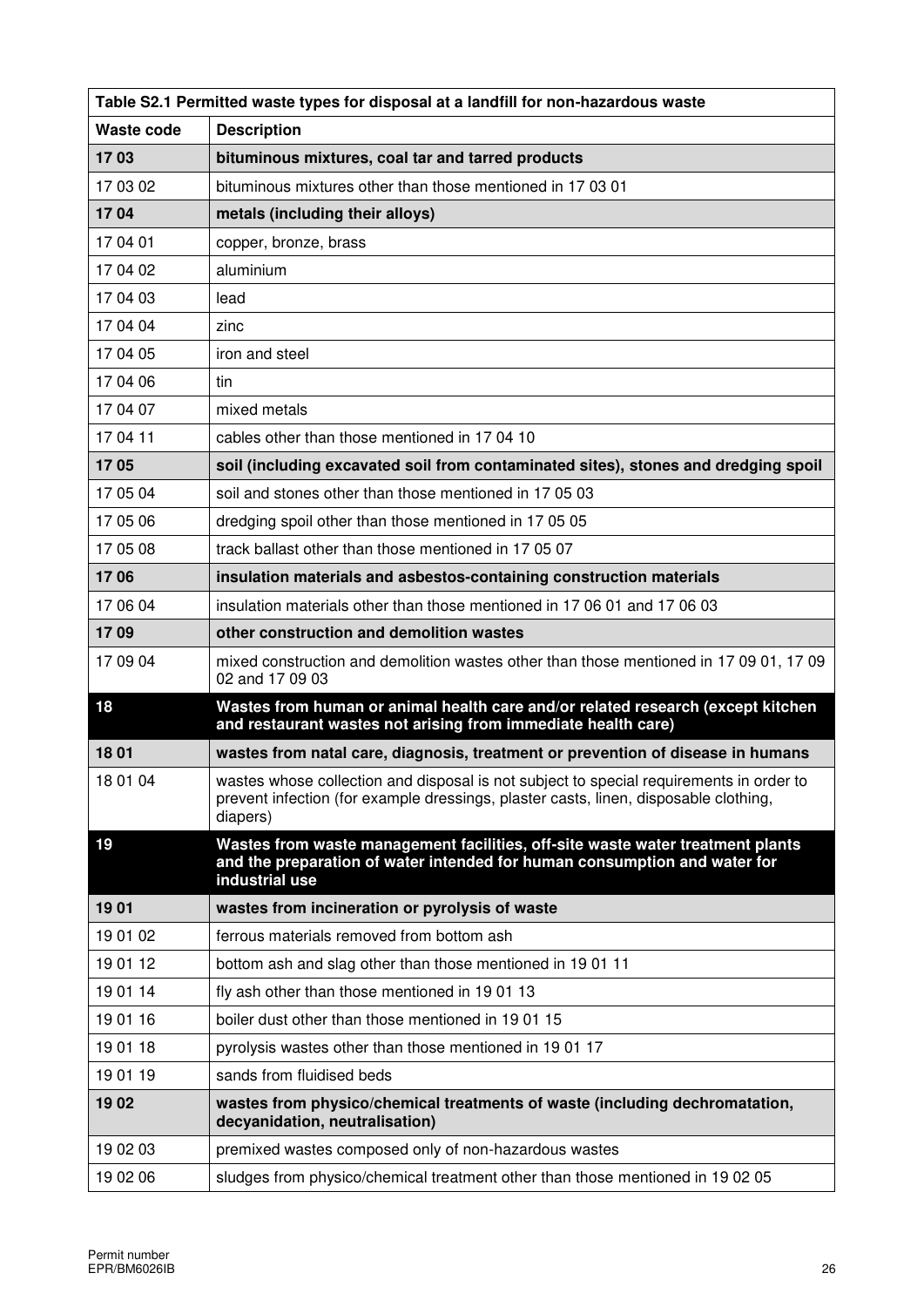| Table S2.1 Permitted waste types for disposal at a landfill for non-hazardous waste |                                                                                                                                   |  |
|-------------------------------------------------------------------------------------|-----------------------------------------------------------------------------------------------------------------------------------|--|
| <b>Waste code</b>                                                                   | <b>Description</b>                                                                                                                |  |
| 19 02 10                                                                            | combustible wastes other than those mentioned in 19 02 08 and 19 02 09                                                            |  |
| 1903                                                                                | stabilised/solidified wastes                                                                                                      |  |
| 19 03 05                                                                            | stabilised wastes other than those mentioned in 19 03 04                                                                          |  |
| 19 03 07                                                                            | solidified wastes other than those mentioned in 19 03 06                                                                          |  |
| 1904                                                                                | vitrified waste and wastes from vitrification                                                                                     |  |
| 19 04 01                                                                            | vitrified waste                                                                                                                   |  |
| 1905                                                                                | wastes from aerobic treatment of solid wastes                                                                                     |  |
| 19 05 01                                                                            | non-composted fraction of municipal and similar wastes                                                                            |  |
| 19 05 02                                                                            | non-composted fraction of animal and vegetable waste                                                                              |  |
| 19 05 03                                                                            | off-specification compost                                                                                                         |  |
| 1906                                                                                | wastes from anaerobic treatment of waste                                                                                          |  |
| 19 06 04                                                                            | digestate from anaerobic treatment of municipal waste                                                                             |  |
| 19 06 06                                                                            | digestate from anaerobic treatment of animal and vegetable waste                                                                  |  |
| 1908                                                                                | wastes from waste water treatment plants not otherwise specified                                                                  |  |
| 19 08 01                                                                            | screenings                                                                                                                        |  |
| 19 08 02                                                                            | waste from desanding                                                                                                              |  |
| 19 08 05                                                                            | sludges from treatment of urban waste water                                                                                       |  |
| 19 08 09                                                                            | grease and oil mixture from oil/water separation containing only edible oil and fats                                              |  |
| 19 08 12                                                                            | sludges from biological treatment of industrial waste water other than those mentioned in<br>19 08 11                             |  |
| 19 08 14                                                                            | sludges from other treatment of industrial waste water other than those mentioned in 19<br>08 13                                  |  |
| 1909                                                                                | wastes from the preparation of water intended for human consumption or water<br>for industrial use                                |  |
| 19 09 01                                                                            | solid waste from primary filtration and screenings                                                                                |  |
| 19 09 02                                                                            | sludges from water clarification                                                                                                  |  |
| 19 09 03                                                                            | sludges from decarbonation                                                                                                        |  |
| 19 09 04                                                                            | spent activated carbon                                                                                                            |  |
| 19 09 05                                                                            | saturated or spent ion exchange resins                                                                                            |  |
| 19 09 06                                                                            | solutions and sludges from regeneration of ion exchangers                                                                         |  |
| 19 10                                                                               | wastes from shredding of metal-containing wastes                                                                                  |  |
| 19 10 01                                                                            | iron and steel waste                                                                                                              |  |
| 19 10 02                                                                            | non-ferrous waste                                                                                                                 |  |
| 19 10 04                                                                            | fluff-light fraction and dust other than those mentioned in 19 10 03                                                              |  |
| 19 10 06                                                                            | other fractions other than those mentioned in 19 10 05                                                                            |  |
| 19 12                                                                               | wastes from the mechanical treatment of waste (for example sorting, crushing,<br>compacting, pelletising) not otherwise specified |  |
| 19 12 01                                                                            | paper and cardboard                                                                                                               |  |
| 19 12 02                                                                            | ferrous metal                                                                                                                     |  |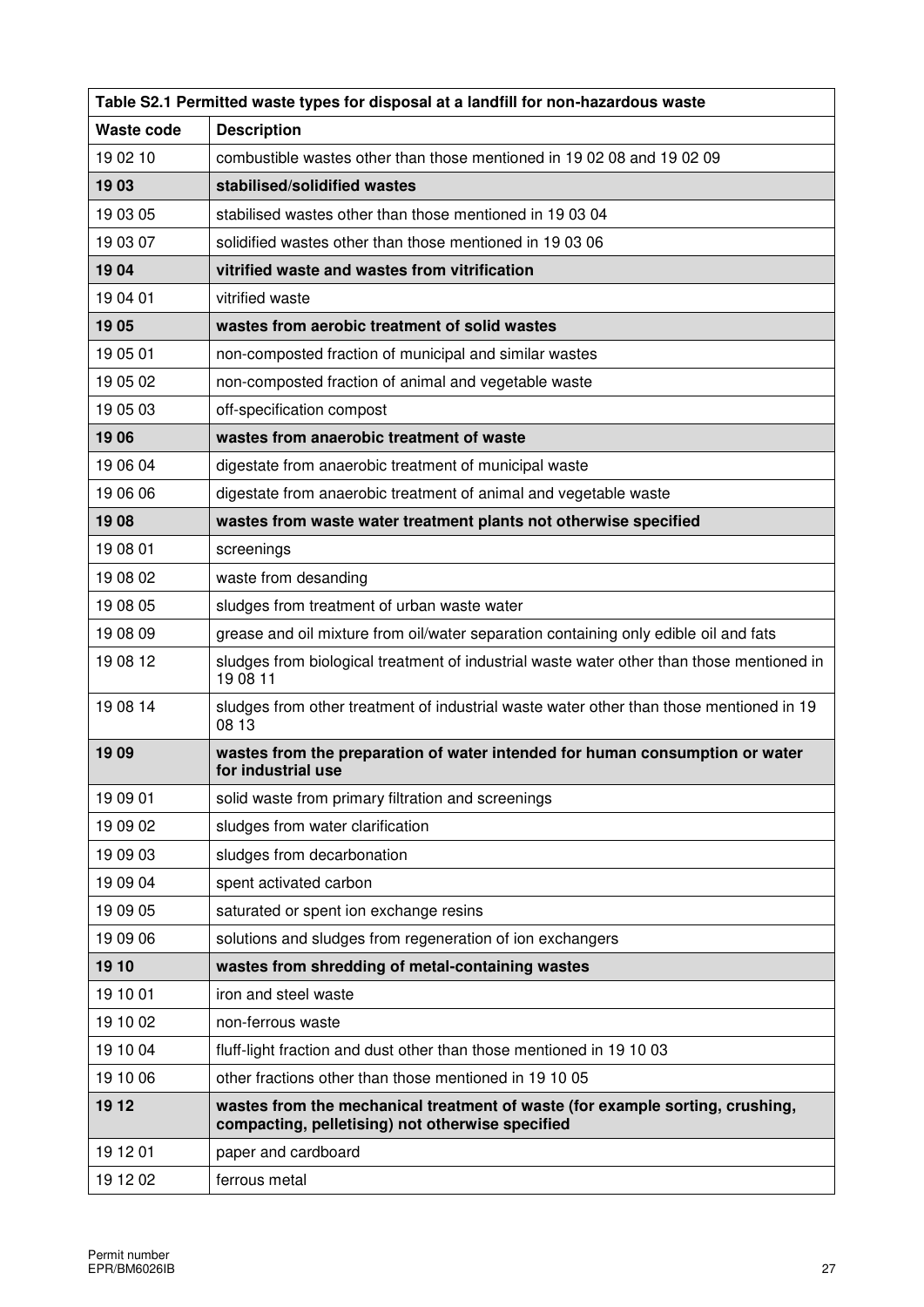| Table S2.1 Permitted waste types for disposal at a landfill for non-hazardous waste |                                                                                                                                                                                                                                                                                                                                                                                    |  |  |  |  |  |
|-------------------------------------------------------------------------------------|------------------------------------------------------------------------------------------------------------------------------------------------------------------------------------------------------------------------------------------------------------------------------------------------------------------------------------------------------------------------------------|--|--|--|--|--|
| Waste code                                                                          | <b>Description</b>                                                                                                                                                                                                                                                                                                                                                                 |  |  |  |  |  |
| 19 12 03                                                                            | non-ferrous metal                                                                                                                                                                                                                                                                                                                                                                  |  |  |  |  |  |
| 19 12 04                                                                            | plastic and rubber                                                                                                                                                                                                                                                                                                                                                                 |  |  |  |  |  |
| 19 12 05                                                                            | glass                                                                                                                                                                                                                                                                                                                                                                              |  |  |  |  |  |
| 19 12 07                                                                            | wood other than that mentioned in 19 12 06                                                                                                                                                                                                                                                                                                                                         |  |  |  |  |  |
| 19 12 08                                                                            | textiles                                                                                                                                                                                                                                                                                                                                                                           |  |  |  |  |  |
| 19 12 09                                                                            | minerals (for example sand, stones)                                                                                                                                                                                                                                                                                                                                                |  |  |  |  |  |
| 19 12 12                                                                            | other wastes (including mixtures of materials) from mechanical treatment of wastes other<br>than those mentioned in 19 12 11                                                                                                                                                                                                                                                       |  |  |  |  |  |
| 19 13                                                                               | wastes from soil and groundwater remediation                                                                                                                                                                                                                                                                                                                                       |  |  |  |  |  |
| 19 13 02                                                                            | solid wastes from soil remediation other than those mentioned in 19 13 01                                                                                                                                                                                                                                                                                                          |  |  |  |  |  |
| 19 13 04                                                                            | sludges from soil remediation other than those mentioned in 19 13 03                                                                                                                                                                                                                                                                                                               |  |  |  |  |  |
| 19 13 06                                                                            | sludges from groundwater remediation other than those mentioned in 19 13 05                                                                                                                                                                                                                                                                                                        |  |  |  |  |  |
| 20                                                                                  | Municipal wastes (household waste and similar commercial, industrial and<br>institutional wastes) including separately collected fractions                                                                                                                                                                                                                                         |  |  |  |  |  |
| 20 01                                                                               | separately collected fractions (except 15 01)                                                                                                                                                                                                                                                                                                                                      |  |  |  |  |  |
| 20 01 01                                                                            | paper and cardboard                                                                                                                                                                                                                                                                                                                                                                |  |  |  |  |  |
| 20 01 02                                                                            | glass                                                                                                                                                                                                                                                                                                                                                                              |  |  |  |  |  |
| 20 01 08                                                                            | biodegradable kitchen and canteen waste                                                                                                                                                                                                                                                                                                                                            |  |  |  |  |  |
| 20 01 10                                                                            | clothes                                                                                                                                                                                                                                                                                                                                                                            |  |  |  |  |  |
| 20 01 11                                                                            | textiles                                                                                                                                                                                                                                                                                                                                                                           |  |  |  |  |  |
| 20 01 25                                                                            | edible oil and fat                                                                                                                                                                                                                                                                                                                                                                 |  |  |  |  |  |
| 20 01 28                                                                            | paint, inks, adhesives and resins other than those mentioned in 2001 27                                                                                                                                                                                                                                                                                                            |  |  |  |  |  |
| 20 01 30                                                                            | detergents other than those mentioned in 2001 29                                                                                                                                                                                                                                                                                                                                   |  |  |  |  |  |
| 20 01 36                                                                            | discarded electrical and electronic equipment other than those mentioned in 20 01 21, 20<br>01 23 and 20 01 35                                                                                                                                                                                                                                                                     |  |  |  |  |  |
| 20 01 38                                                                            | wood other than that mentioned in 20 01 37                                                                                                                                                                                                                                                                                                                                         |  |  |  |  |  |
| 20 01 39                                                                            | plastics                                                                                                                                                                                                                                                                                                                                                                           |  |  |  |  |  |
| 20 01 40                                                                            | metals                                                                                                                                                                                                                                                                                                                                                                             |  |  |  |  |  |
| 20 01 41                                                                            | wastes from chimney sweeping                                                                                                                                                                                                                                                                                                                                                       |  |  |  |  |  |
| 20 01 99                                                                            | Other fractions not otherwise specified (comprising only of non-clinical human and<br>animal (including animal bedding) offensive/hygiene waste (not arising from healthcare<br>and/or related research i.e. not including waste from natal care, diagnosis, treatment or<br>prevention of disease) which is not subject to special requirements in order to prevent<br>infection. |  |  |  |  |  |
| 20 02                                                                               | garden and park wastes (including cemetery waste)                                                                                                                                                                                                                                                                                                                                  |  |  |  |  |  |
| 20 02 01                                                                            | biodegradable waste                                                                                                                                                                                                                                                                                                                                                                |  |  |  |  |  |
| 20 02 02                                                                            | soil and stones                                                                                                                                                                                                                                                                                                                                                                    |  |  |  |  |  |
| 20 02 03                                                                            | other non-biodegradable wastes                                                                                                                                                                                                                                                                                                                                                     |  |  |  |  |  |
| 20 03                                                                               | other municipal wastes                                                                                                                                                                                                                                                                                                                                                             |  |  |  |  |  |
| 20 03 01                                                                            | mixed municipal waste                                                                                                                                                                                                                                                                                                                                                              |  |  |  |  |  |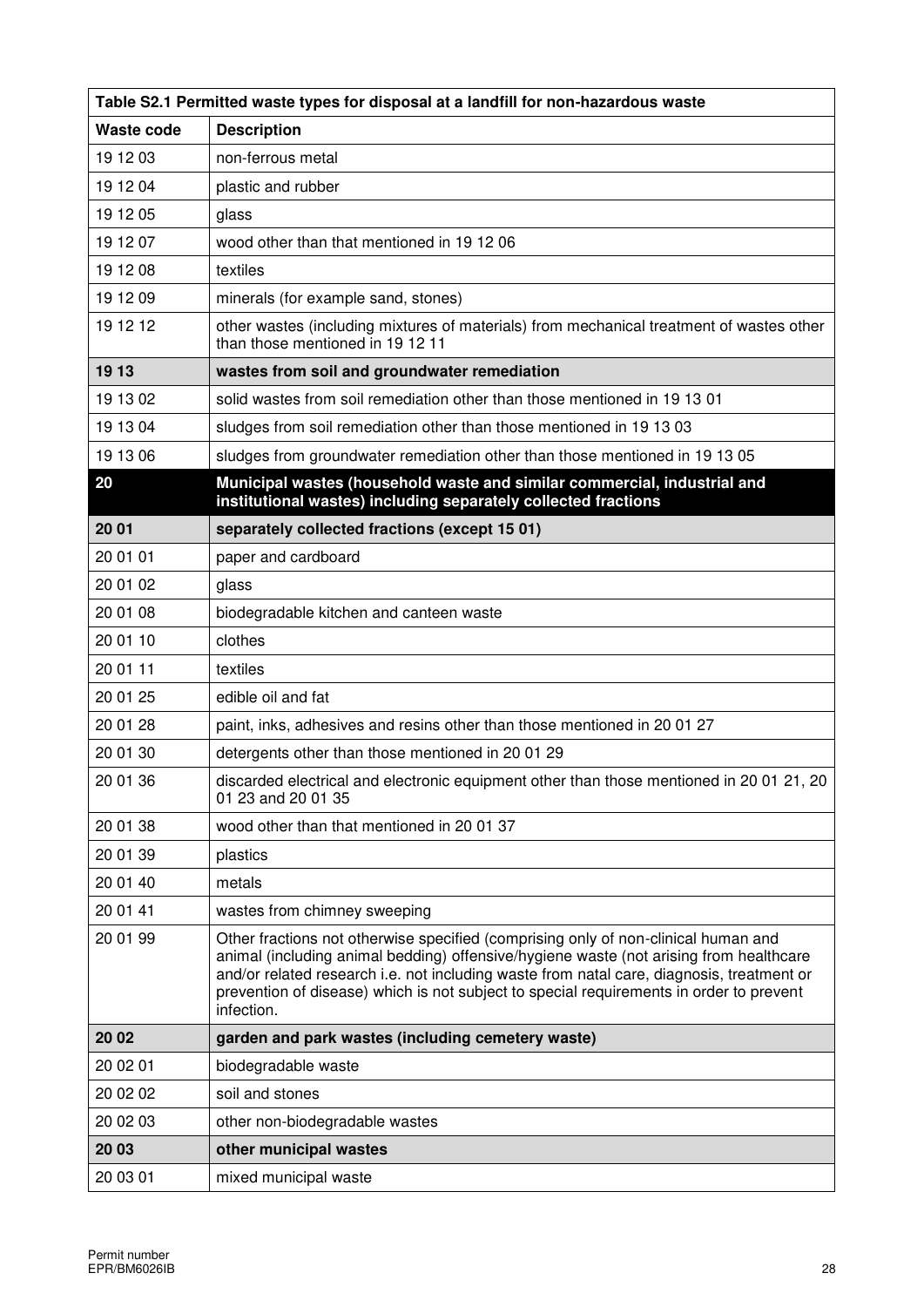| Table S2.1 Permitted waste types for disposal at a landfill for non-hazardous waste |                            |  |  |  |
|-------------------------------------------------------------------------------------|----------------------------|--|--|--|
| Waste code                                                                          | <b>Description</b>         |  |  |  |
| 20 03 02                                                                            | waste from markets         |  |  |  |
| 20 03 03                                                                            | street-cleaning residues   |  |  |  |
| 20 03 04                                                                            | septic tank sludge         |  |  |  |
| 20 03 06                                                                            | waste from sewage cleaning |  |  |  |
| 20 03 07                                                                            | bulky waste                |  |  |  |

| Table S2.2 Permitted waste types accepted for treatment (Activity A3, table S1.1) |                                                                                                                                                                               |  |  |  |  |
|-----------------------------------------------------------------------------------|-------------------------------------------------------------------------------------------------------------------------------------------------------------------------------|--|--|--|--|
| Waste code                                                                        | <b>Description</b>                                                                                                                                                            |  |  |  |  |
| 19                                                                                | Wastes from waste management facilities, off-site waste water treatment plants<br>and the preparation of water intended for human consumption and water for<br>industrial use |  |  |  |  |
| 19 07                                                                             | landfill leachate                                                                                                                                                             |  |  |  |  |
| 19 07 03                                                                          | landfill leachate other than those mentioned in 190702                                                                                                                        |  |  |  |  |
|                                                                                   | Other non-hazardous liquid waste as agreed in accordance with the Pre-operational<br>measures in Table S1.4                                                                   |  |  |  |  |

| Table S2.3 Permitted waste types for restoration |                                                                                                                                                                            |  |  |  |  |
|--------------------------------------------------|----------------------------------------------------------------------------------------------------------------------------------------------------------------------------|--|--|--|--|
| Waste code                                       | <b>Description</b>                                                                                                                                                         |  |  |  |  |
| 01                                               | Wastes resulting from exploration, mining, quarrying, and physical and chemical<br>treatment of minerals                                                                   |  |  |  |  |
| 01 04                                            | wastes from physical and chemical processing of non-metalliferous minerals                                                                                                 |  |  |  |  |
| 01 04 08                                         | waste gravel and crushed rocks other than those mentioned in 01 04 07                                                                                                      |  |  |  |  |
| 01 04 09                                         | waste sand and clays                                                                                                                                                       |  |  |  |  |
| 02                                               | Wastes from agriculture, horticulture, aquaculture, forestry, hunting and fishing, food<br>preparation and processing                                                      |  |  |  |  |
| 02 01                                            | wastes from agriculture, horticulture, aquaculture, forestry, hunting and fishing                                                                                          |  |  |  |  |
| 02 01 03                                         | plant tissue waste                                                                                                                                                         |  |  |  |  |
| 02 04                                            | wastes from sugar processing                                                                                                                                               |  |  |  |  |
| 02 04 01                                         | soil from washing and cleaning beet                                                                                                                                        |  |  |  |  |
| 17                                               | Construction and demolition wastes (including excavated soil from contaminated sites)                                                                                      |  |  |  |  |
| 1705                                             | soil (including excavated soil from contaminated sites), stones and dredging spoil                                                                                         |  |  |  |  |
| 17 05 04                                         | soil and stones other than those mentioned in 17 05 03                                                                                                                     |  |  |  |  |
| 17 05 06                                         | dredging spoil, other than those mentioned in 170505                                                                                                                       |  |  |  |  |
| 19                                               | Wastes from waste management facilities, off-site waste water treatment plants and the<br>preparation of water intended for human consumption and water for industrial use |  |  |  |  |
| 1906                                             | wastes from anaerobic treatment of waste                                                                                                                                   |  |  |  |  |
| 19 06 06                                         | digestate from anaerobic treatment of animal and vegetable waste                                                                                                           |  |  |  |  |
| 19 12                                            | wastes from the mechanical treatment of waste (for example sorting, crushing,<br>compacting, pelletising) not otherwise specified                                          |  |  |  |  |
| 19 12 09                                         | minerals (for example sand, stones)                                                                                                                                        |  |  |  |  |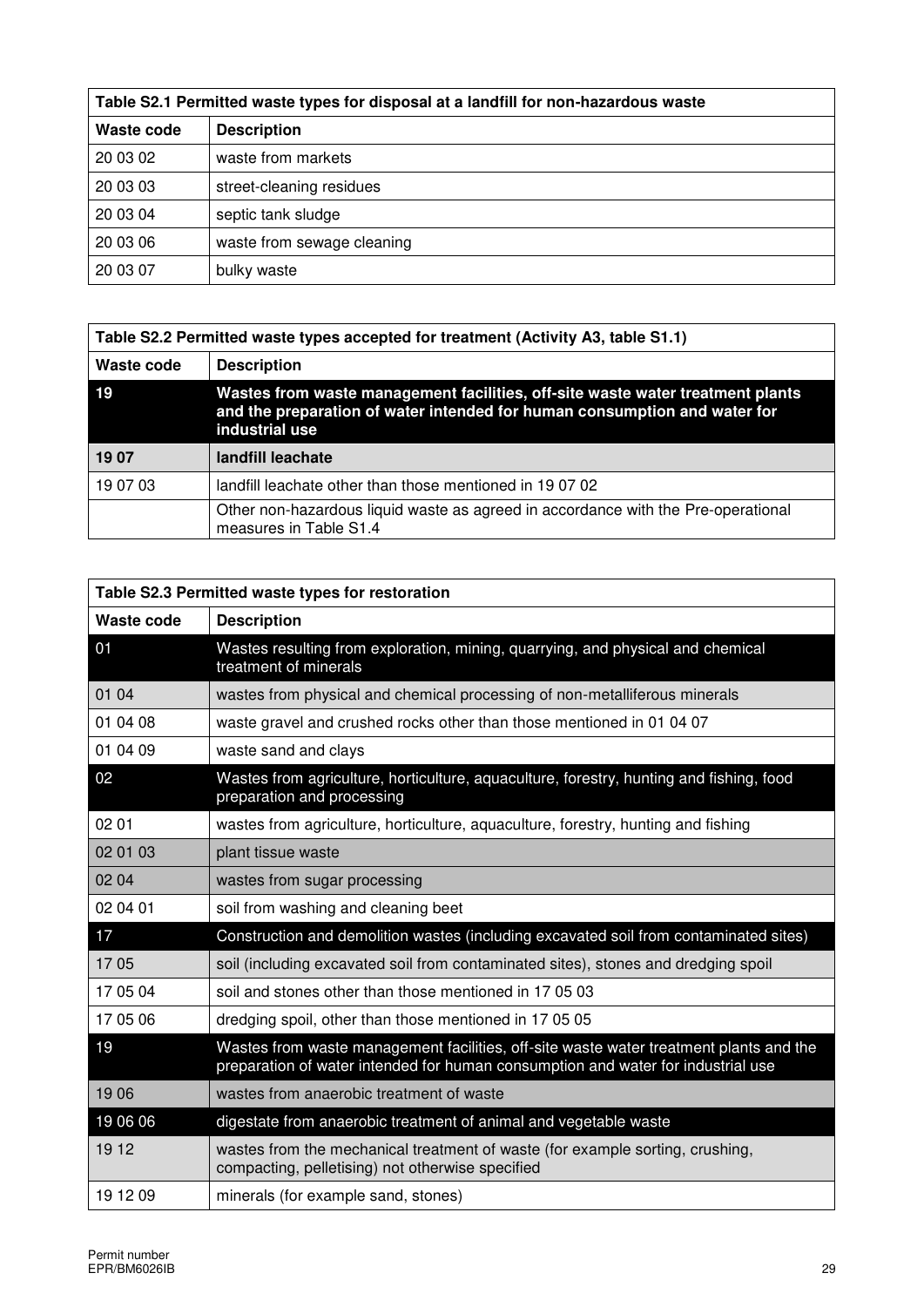| Table S2.3 Permitted waste types for restoration |                                                                                                                                            |  |  |  |  |
|--------------------------------------------------|--------------------------------------------------------------------------------------------------------------------------------------------|--|--|--|--|
| Waste code                                       | <b>Description</b>                                                                                                                         |  |  |  |  |
| 1913                                             | wastes from soil and groundwater remediation                                                                                               |  |  |  |  |
| 19 13 02                                         | solid wastes from soil remediation, other than those mentioned in 19 13 01                                                                 |  |  |  |  |
| 20                                               | Municipal wastes (household waste and similar commercial, industrial and institutional<br>wastes) including separately collected fractions |  |  |  |  |
| 20 02                                            | garden and park wastes (including cemetery waste)                                                                                          |  |  |  |  |
| 20 02 02                                         | soil and stones                                                                                                                            |  |  |  |  |

#### **Table S2.4 Permitted hazardous waste types and quantities for biological treatment in the Liquid Waste Treatment Plant (Activity A2, table S1.1)**

| Waste code                                                     | <b>Description</b>                                                                                                         |  |  |  |  |
|----------------------------------------------------------------|----------------------------------------------------------------------------------------------------------------------------|--|--|--|--|
|                                                                | Other non-hazardous and hazardous liquid waste as agreed in accordance with the Pre-<br>operational measures in Table S1.4 |  |  |  |  |
| 750m <sup>3</sup> /24 hours and no more than 1,500 tonnes/year |                                                                                                                            |  |  |  |  |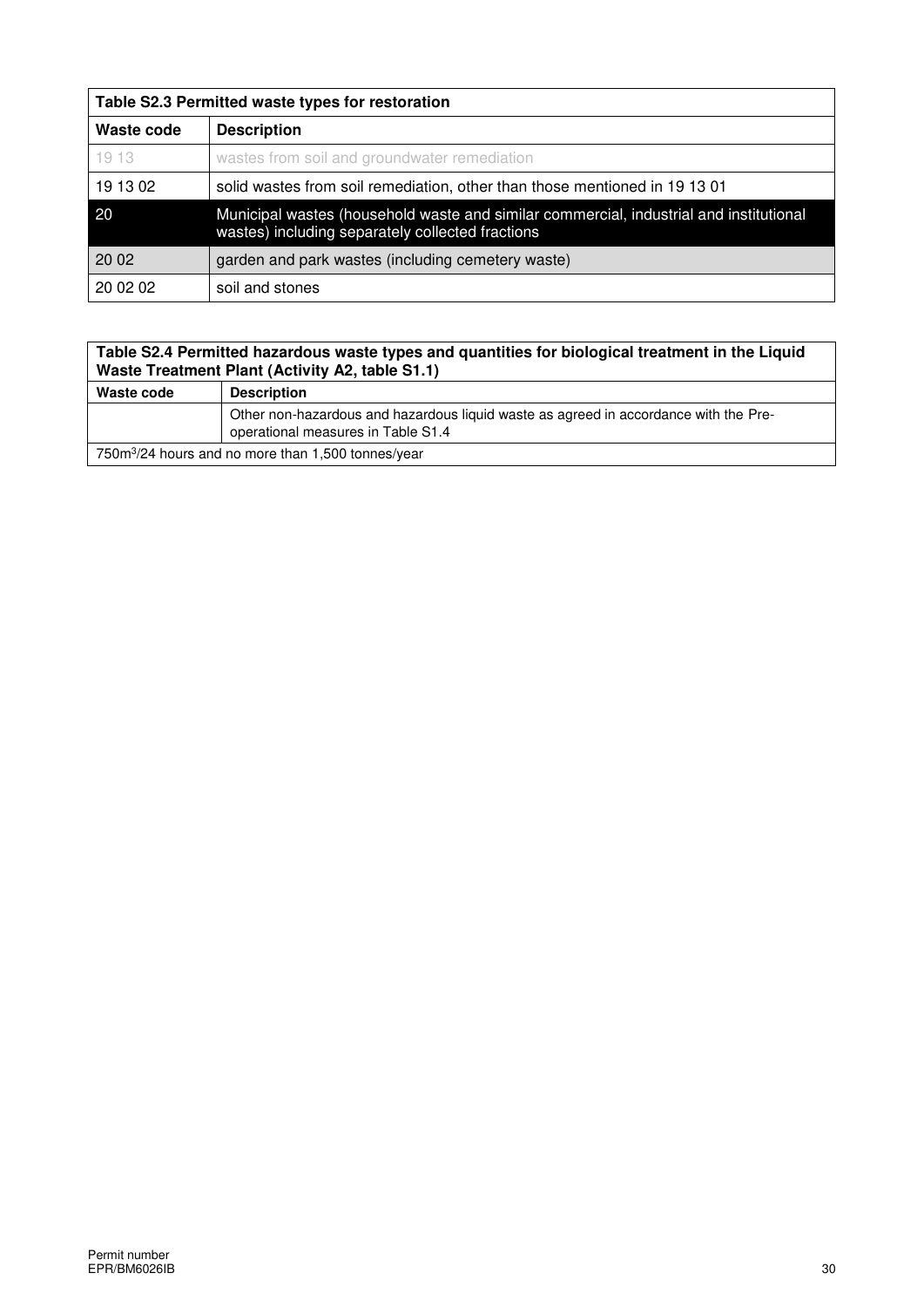## **Schedule 3 – Emissions and monitoring**

| Table S3.1 Leachate level limits and monitoring requirements                                                                                                                                                                                                                                  |            |                             |                                                                                                                                                                                                                                                                           |  |  |  |  |  |  |
|-----------------------------------------------------------------------------------------------------------------------------------------------------------------------------------------------------------------------------------------------------------------------------------------------|------------|-----------------------------|---------------------------------------------------------------------------------------------------------------------------------------------------------------------------------------------------------------------------------------------------------------------------|--|--|--|--|--|--|
| <b>Monitoring point reference/Description</b>                                                                                                                                                                                                                                                 | Limit      | <b>Monitoring frequency</b> | Monitoring standard and<br>method                                                                                                                                                                                                                                         |  |  |  |  |  |  |
| Operational Cells or Phases (Any cells or phases that do not have a final engineered cap agreed in accordance with the landfill engineering condition, 2.6)                                                                                                                                   |            |                             |                                                                                                                                                                                                                                                                           |  |  |  |  |  |  |
| LMC-P2-1A, LMC-P2-2A, as shown on drawing ESID 7A, revision D.                                                                                                                                                                                                                                | 2.1 m head | Monthly                     | As specified in Environment                                                                                                                                                                                                                                               |  |  |  |  |  |  |
| LMC-P3-1A, LMC-P3-3A, LMC-P4-1A, LMC-P4-1B, LMC-P4-2A, LMC-<br>P4-3A, LMC-P4-3B, as shown on drawing ESID 7A, revision D, and any<br>replacement leachate monitoring boreholes in phase 3 cells 1, 3 and 6<br>and phase 4, cells 1 to 6, if agreed in writing with the Environment<br>Agency. | 2.0 m head |                             | <b>Agency Guidance TGN02</b><br>(February 2003) or such other<br>subsequent guidance as may be<br>agreed in writing with the<br>Environment Agency. Or as<br>otherwise agreed with the Agency                                                                             |  |  |  |  |  |  |
| LMC-P3-2C/2, LMC-P3-4A, as shown on drawing ESID 7A, revision D,<br>and replacement leachate monitoring boreholes in phase 3, cells 2, 4 if<br>agreed in writing with the Environment Agency.                                                                                                 | 3.0 m head |                             | as part of a leachate monitoring<br>plan.                                                                                                                                                                                                                                 |  |  |  |  |  |  |
| LMC-P3-5A/1, LMC-P3-5A/2, LMC-P3-5B/,; LMC-P3-5B/2, as shown on<br>drawing ESID 7A, revision D, and replacement leachate monitoring<br>boreholes in phase 3, cell 5 if agreed in writing with the Environment<br>Agency.                                                                      | 2.0 m head |                             |                                                                                                                                                                                                                                                                           |  |  |  |  |  |  |
| Additional leachate monitoring boreholes within Phase 3 cell 6, Phase 4<br>cell 4, Phase 4 cell 5 and Phase 4 cell 6 if agreed in writing with the<br>Environment Agency.                                                                                                                     | 2.0 m head |                             |                                                                                                                                                                                                                                                                           |  |  |  |  |  |  |
| Non Operational Cells or Phases (Any cells or phases that have a final engineered cap agreed in accordance with the landfill engineering condition, 2.6)                                                                                                                                      |            |                             |                                                                                                                                                                                                                                                                           |  |  |  |  |  |  |
|                                                                                                                                                                                                                                                                                               |            | Quarterly                   | As specified in Environment<br><b>Agency Guidance TGN02</b><br>(February 2003) or such other<br>subsequent guidance as may be<br>agreed in writing with the<br>Environment Agency. Or as<br>otherwise agreed with the Agency<br>as part of a leachate monitoring<br>plan. |  |  |  |  |  |  |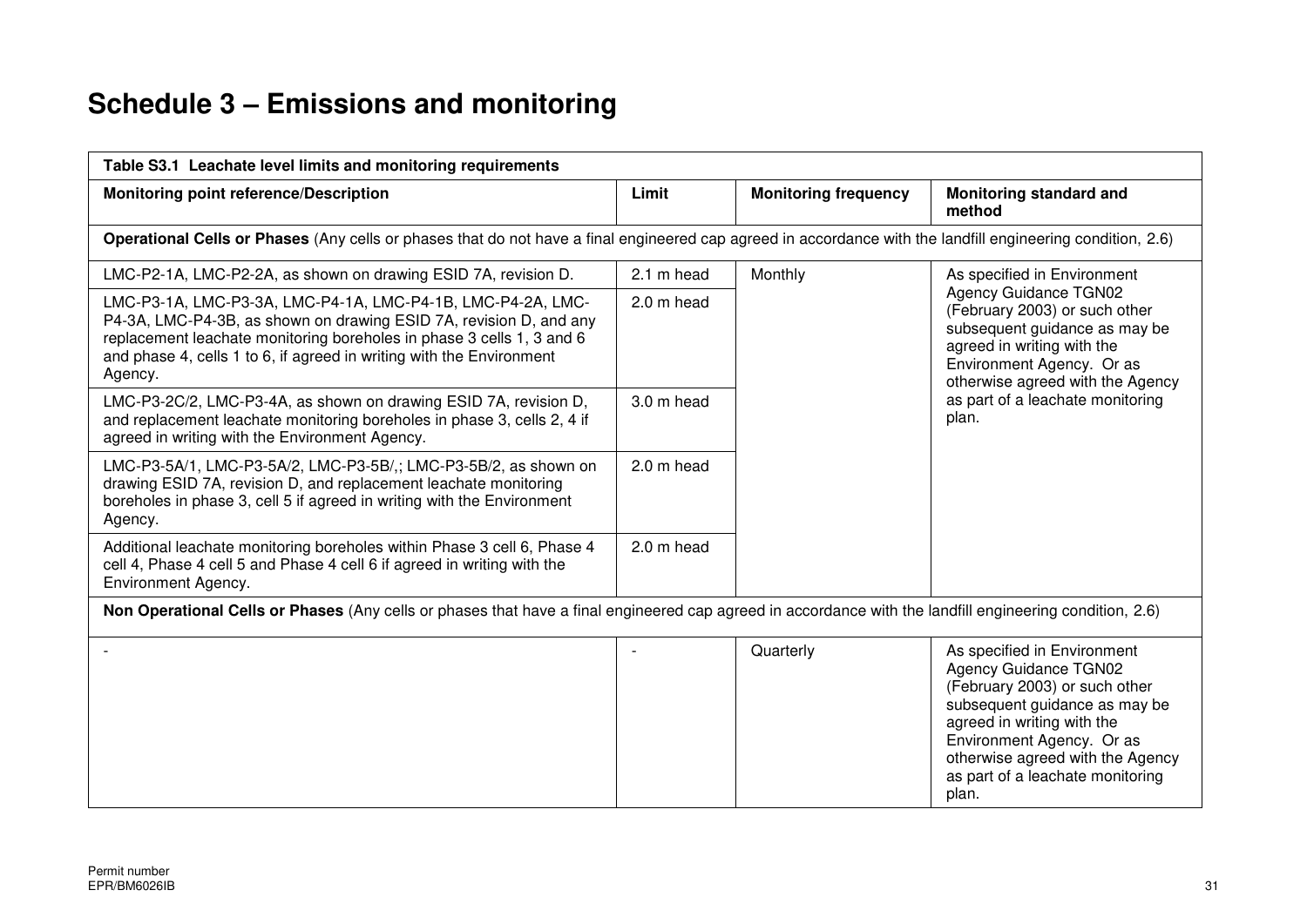| Table S3.2 Point source emissions to air – emission limits and monitoring requirements |                       |                    |                              |                                   |                                                                                                        |                                                                                                         |  |  |
|----------------------------------------------------------------------------------------|-----------------------|--------------------|------------------------------|-----------------------------------|--------------------------------------------------------------------------------------------------------|---------------------------------------------------------------------------------------------------------|--|--|
| <b>Emission</b><br>point Ref. &<br>Location                                            | <b>Parameter</b>      | <b>Source</b>      | Limit<br>(including<br>unit) | <b>Reference</b><br><b>Period</b> | <b>Monitoring</b><br><b>Frequency</b>                                                                  | <b>Monitoring Standard or Method</b>                                                                    |  |  |
| A <sub>2</sub> and A <sub>3</sub><br>Gas                                               | Oxides of<br>Nitrogen | Gas<br>utilisation | 650 mg/m $3$                 | Hourly<br>Annually<br>mean        | As per M2 or such other subsequent guidance as may be<br>agreed in writing with the Environment Agency |                                                                                                         |  |  |
| Engines as<br>CO<br>located on<br>Drawing                                              |                       | plant              | 1500<br>mg/m <sup>3</sup>    |                                   |                                                                                                        |                                                                                                         |  |  |
| Plan ESID<br>8E                                                                        | Total<br><b>VOCs</b>  |                    | 1750<br>mg/m <sup>3</sup>    |                                   |                                                                                                        |                                                                                                         |  |  |
| Flare A1<br>As shown                                                                   | Oxides of<br>Nitrogen | Landfill<br>Gas    | 150 mg/m $3$                 | Hourly<br>mean                    | Annually                                                                                               | As per M2 or such other subsequent guidance as may be<br>agreed in writing with the Environment Agency. |  |  |
| on Plan<br>ESID 8E                                                                     | CO                    | <b>Flares</b>      | 100 mg/m $3$                 |                                   |                                                                                                        | Monitoring is unnecessary where the flare is active for<br><10% of the year.                            |  |  |
|                                                                                        | Total<br><b>VOCs</b>  |                    | 10 mg/m $3$                  |                                   |                                                                                                        |                                                                                                         |  |  |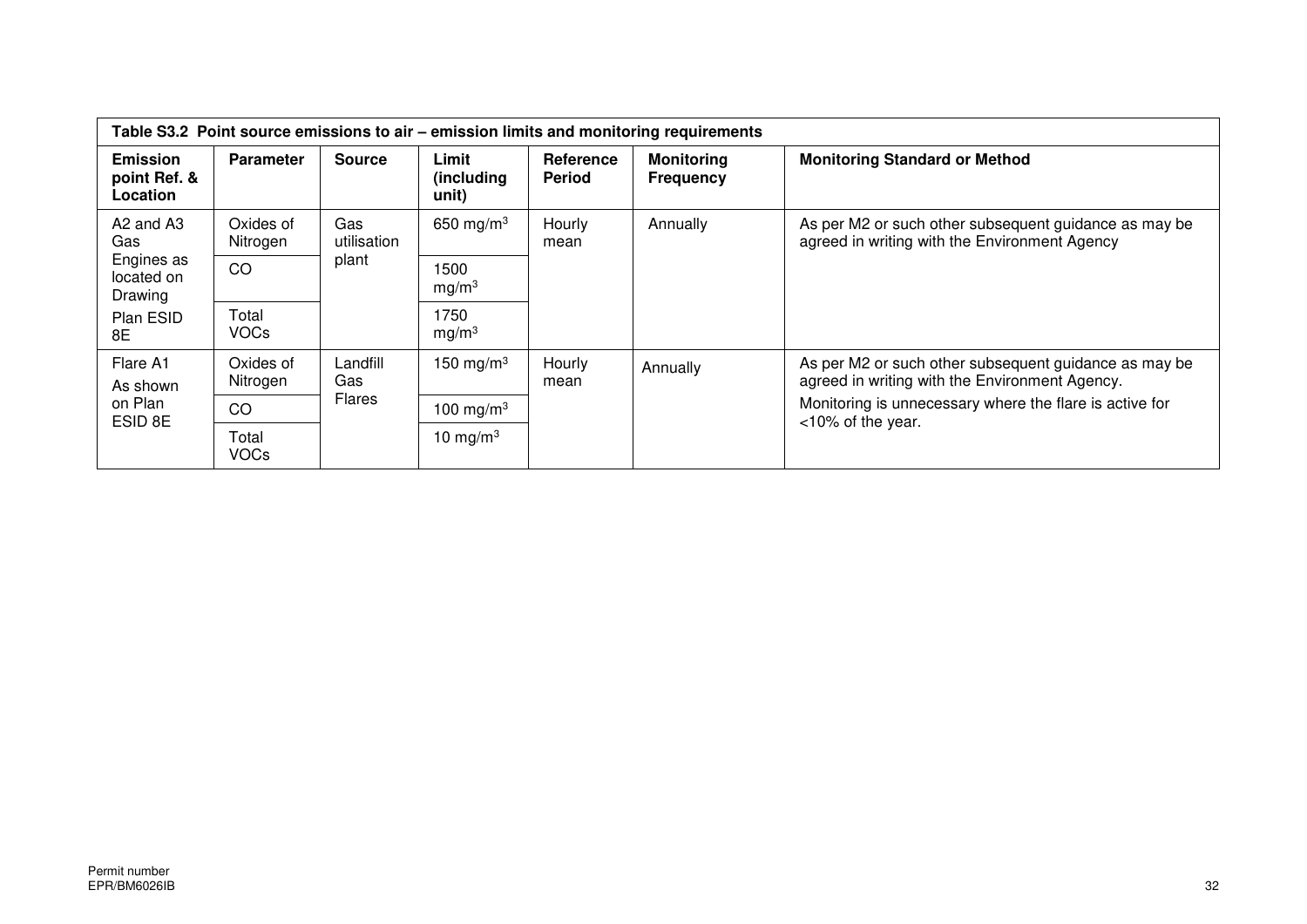| Table S3.3 Point source emission to water (other than sewer) – emission limits and monitoring requirements |                          |               |                                                                    |                     |                                |                                                                                        |
|------------------------------------------------------------------------------------------------------------|--------------------------|---------------|--------------------------------------------------------------------|---------------------|--------------------------------|----------------------------------------------------------------------------------------|
| <b>Emission</b><br>point Ref.<br>and location                                                              | <b>Parameter</b>         | <b>Source</b> | Limit (inc unit)                                                   | Reference<br>period | <b>Monitoring</b><br>frequency | Monitoring standard or method                                                          |
| <b>SW3, SW8</b>                                                                                            | Chloride<br>Site surface |               | 250 mg/l                                                           | Spot sample         | Monthly                        | As outlined in surface water management                                                |
| as shown on<br>drawing<br><b>ESID 11,</b>                                                                  | Ammoniacal<br>Nitrogen   | water         | $2$ mg/l                                                           |                     |                                | plan 1793049.604/A.1, dated August 2018,<br>or otherwise agreed in writing with the EA |
| revision J                                                                                                 | Suspended<br>Solids      |               | 50 mg/l (rolling annual average)<br>150 mg/l (any single incident) |                     |                                |                                                                                        |
| SW4 as                                                                                                     | Chloride                 |               | 250 mg/l                                                           |                     |                                |                                                                                        |
| shown on<br>drawing<br><b>ESID 11,</b>                                                                     | Ammoniacal<br>Nitrogen   |               | $1$ mg/l                                                           |                     |                                |                                                                                        |
| revision J                                                                                                 | Suspended<br>Solids      |               | 50 mg/l (rolling annual average)<br>150 mg/l (any single incident) |                     |                                |                                                                                        |
| SW5 as                                                                                                     | Chloride                 |               | N/A                                                                |                     |                                |                                                                                        |
| shown on<br>Ammoniacal<br>drawing<br>Nitrogen<br><b>ESID 11,</b>                                           |                          |               |                                                                    |                     |                                |                                                                                        |
| revision J                                                                                                 | Suspended<br>Solids      |               |                                                                    |                     |                                |                                                                                        |
| SW6 as                                                                                                     | Chloride                 |               | 300 mg/l                                                           |                     |                                |                                                                                        |
| shown on<br>drawing<br>ESID 11,                                                                            | Ammoniacal<br>Nitrogen   |               | $0.5$ mg/l                                                         |                     |                                |                                                                                        |
| revision J                                                                                                 | Suspended<br>Solids      |               | 50 mg/l (rolling annual average)<br>150 mg/l (any single incident) |                     |                                |                                                                                        |
| <b>SW3, SW4</b>                                                                                            | pH                       |               | 6 < pH < 9                                                         |                     |                                |                                                                                        |
| SW6, SW8<br>Oil and<br>as shown on<br>Grease<br>drawing<br><b>BOD</b><br><b>ESID 11,</b><br>revision J     |                          |               | None visible                                                       |                     |                                |                                                                                        |
|                                                                                                            |                          |               | $5$ mg/l                                                           |                     | Annually                       |                                                                                        |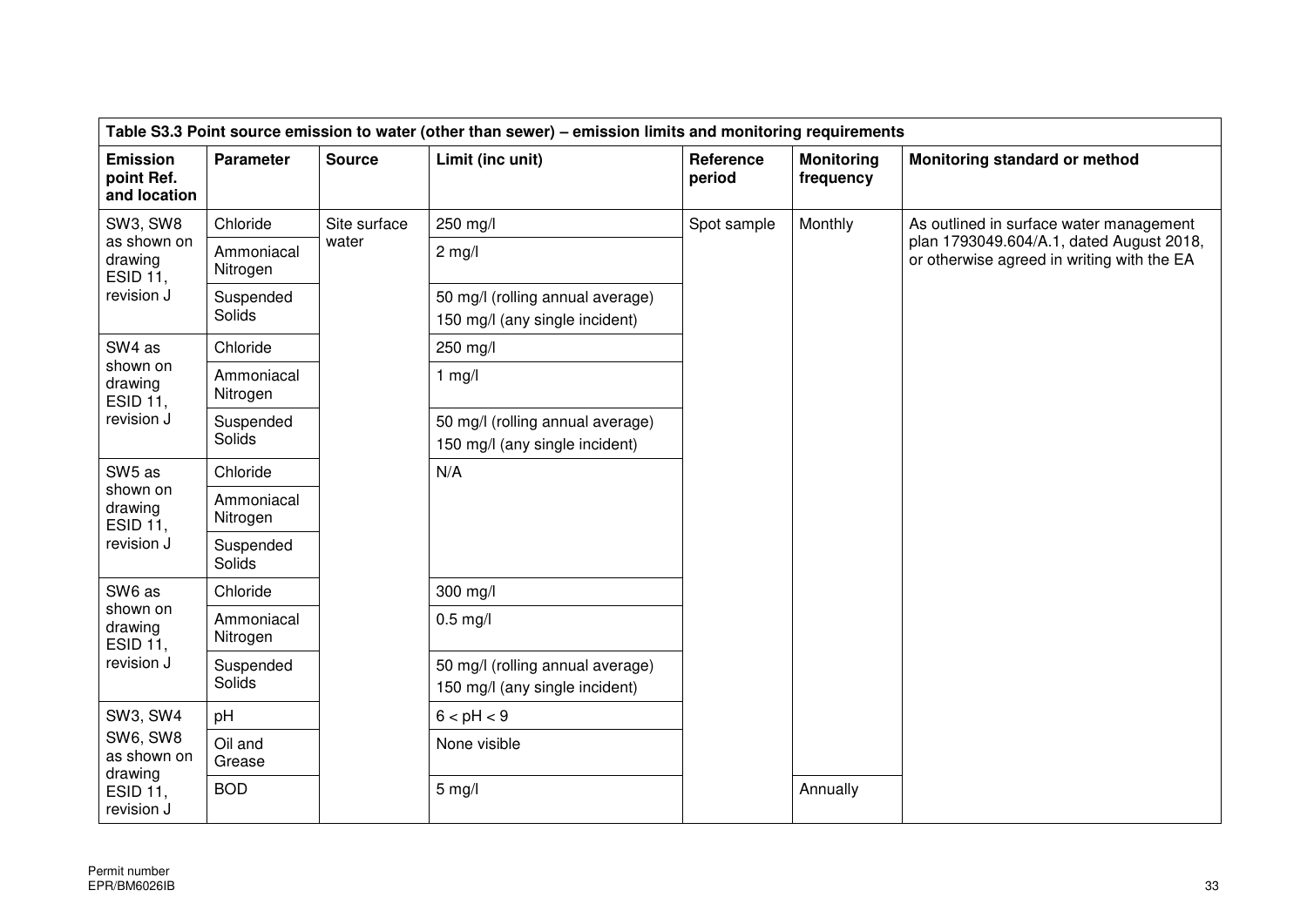| Table S3.4 Groundwater - emission limits and monitoring requirements                            |                                     |                                              |                            |                                |                                                                                                                                                                                                                                   |  |  |
|-------------------------------------------------------------------------------------------------|-------------------------------------|----------------------------------------------|----------------------------|--------------------------------|-----------------------------------------------------------------------------------------------------------------------------------------------------------------------------------------------------------------------------------|--|--|
| <b>Monitoring point</b><br>reference                                                            | <b>Parameter</b>                    | Limit<br>(including<br>unit)                 | Reference<br><b>Period</b> | <b>Monitoring</b><br>frequency | Monitoring standard or method                                                                                                                                                                                                     |  |  |
| Chloride<br>GW12 as shown on<br>drawing ESID 11,<br>Nitrogen<br>revision J<br>Nickel<br>Cadmium | Ammoniacal                          | 250 mg/l<br>$20$ mg/l                        | Spot Sample                | Quarterly                      | As specified in Environment Agency Guidance TGN02<br>'Monitoring of Landfill Leachate, Groundwater and Surface<br>Water' (February 2003), risk assessments for your<br>environmental permit (www.gov.uk) or such other subsequent |  |  |
|                                                                                                 | Naphthalene                         | $0.06$ mg/l<br>$0.006$ mg/l<br>$0.0001$ mg/l |                            | Annually                       | guidance as may be agreed in writing with the Environment<br>Agency                                                                                                                                                               |  |  |
| GW13 and GW15 as<br>shown on drawing<br>ESID 11, revision J                                     | Chloride<br>Ammoniacal<br>Nitrogen. | 250 mg/l<br>$8$ mg/l                         |                            | Quarterly                      |                                                                                                                                                                                                                                   |  |  |
|                                                                                                 | Nickel<br>Cadmium<br>Naphthalene    | $0.3$ mg/l<br>$0.005$ mg/l<br>$0.0001$ mg/l  |                            | Annually                       |                                                                                                                                                                                                                                   |  |  |
| GW10 as shown on<br>drawing ESID 11,<br>revision J                                              | Chloride<br>Ammoniacal<br>Nitrogen  | 250 mg/l<br>25 mg/l                          |                            | Quarterly                      |                                                                                                                                                                                                                                   |  |  |
|                                                                                                 | Nickel<br>Cadmium<br>Naphthalene    | $0.05$ mg/l<br>$0.005$ mg/l<br>$0.0001$ mg/l |                            | Annually                       |                                                                                                                                                                                                                                   |  |  |
| GW18 as shown on<br>drawing ESID 11,<br>revision J                                              | Chloride<br>Ammoniacal<br>Nitrogen  | 250 mg/l<br>$0.39$ mg/l                      |                            | Quarterly                      |                                                                                                                                                                                                                                   |  |  |
|                                                                                                 | Nickel<br>Cadmium<br>Naphthalene    | $0.02$ mg/l<br>$0.002$ mg/l<br>$0.0001$ mg/l |                            | Annually                       |                                                                                                                                                                                                                                   |  |  |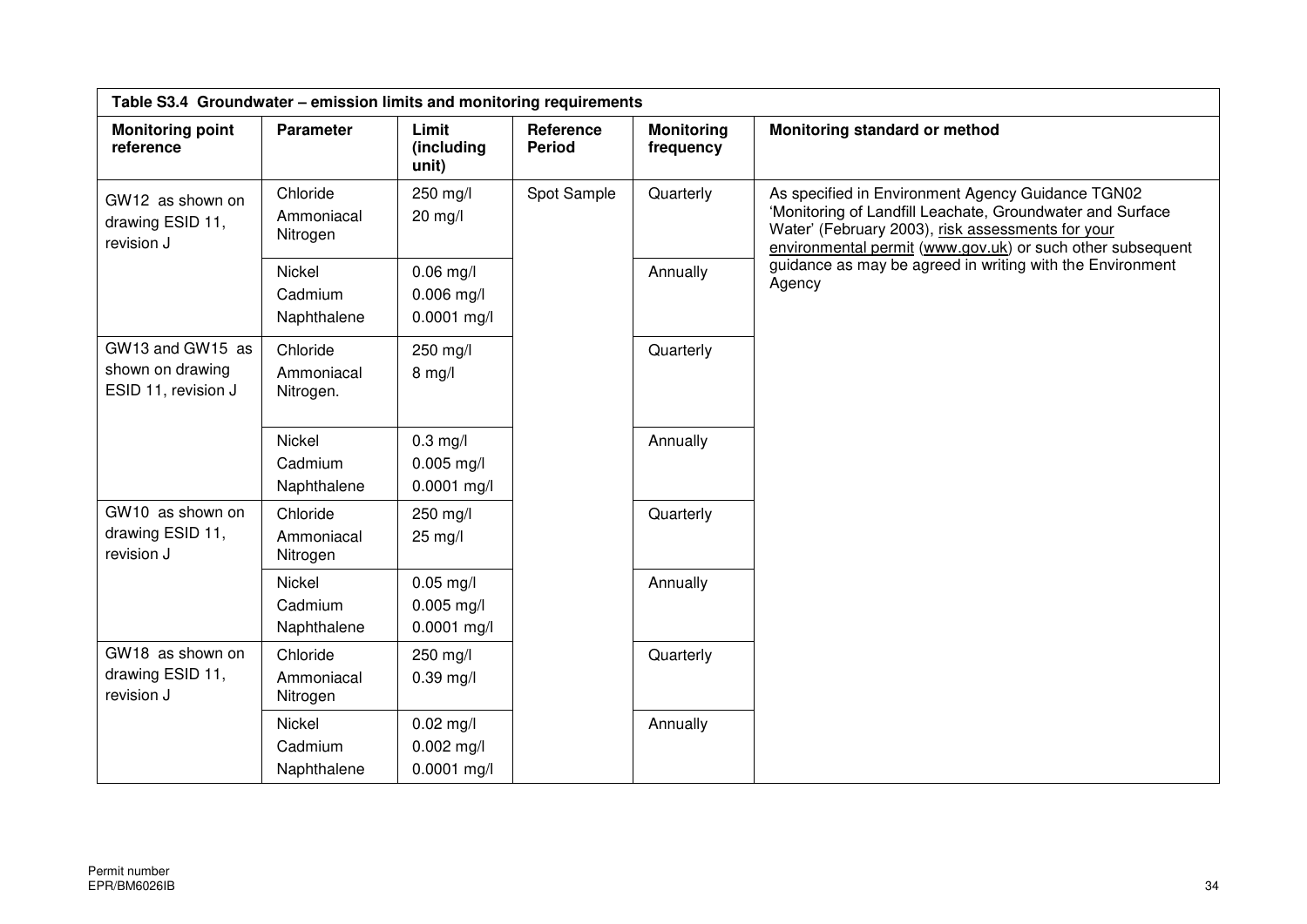| Table S3.4 Groundwater – emission limits and monitoring requirements |                                    |                                              |                            |                                |                               |  |  |
|----------------------------------------------------------------------|------------------------------------|----------------------------------------------|----------------------------|--------------------------------|-------------------------------|--|--|
| <b>Monitoring point</b><br>reference                                 | <b>Parameter</b>                   | Limit<br>(including)<br>unit)                | Reference<br><b>Period</b> | <b>Monitoring</b><br>frequency | Monitoring standard or method |  |  |
| GW19 as shown on<br>drawing ESID 11,<br>revision J                   | Chloride<br>Ammoniacal<br>Nitrogen | 250 mg/l<br>$1.0$ mg/l                       |                            | Quarterly                      |                               |  |  |
|                                                                      | Nickel<br>Cadmium<br>Naphthalene   | $0.02$ mg/l<br>$0.002$ mg/l<br>$0.0001$ mg/l |                            | Annually                       |                               |  |  |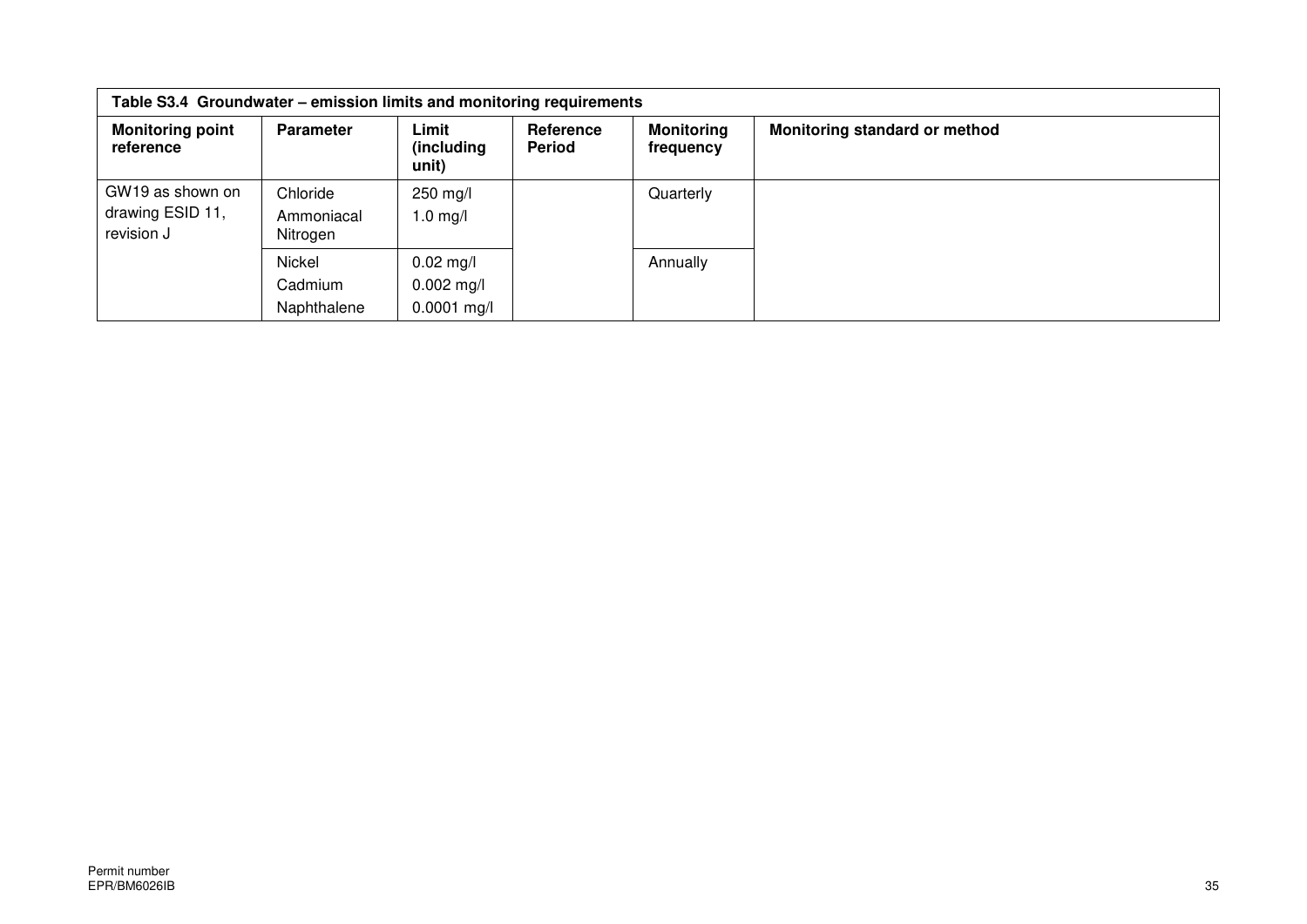| Table S3.5 Landfill gas in external monitoring boreholes - limits and monitoring requirements |                              |                         |                                |                                                                                                                             |  |  |  |
|-----------------------------------------------------------------------------------------------|------------------------------|-------------------------|--------------------------------|-----------------------------------------------------------------------------------------------------------------------------|--|--|--|
| <b>Monitoring point</b><br>Ref. /description                                                  | <b>Parameter</b>             | Limit (including units) | <b>Monitoring</b><br>frequency | Monitoring standard or method                                                                                               |  |  |  |
| GA1 and GA2                                                                                   | Methane                      | No limit                | Monthly                        | As per LFTGN03 (Sept 2004) or such other<br>subsequent guidance as may be agreed in<br>writing with the Environment Agency. |  |  |  |
|                                                                                               | <b>Carbon Dioxide</b>        |                         |                                |                                                                                                                             |  |  |  |
| GA3 to GA13<br>inclusive                                                                      | Methane                      | 1%                      |                                | Record whether the ground is:                                                                                               |  |  |  |
| GA <sub>3</sub>                                                                               | Carbon Dioxide               | 6.6%                    |                                | waterlogged                                                                                                                 |  |  |  |
| GA4                                                                                           | Carbon Dioxide               | 4.7%                    |                                | frozen                                                                                                                      |  |  |  |
| GA <sub>5</sub>                                                                               | <b>Carbon Dioxide</b>        | 3.9%                    |                                | snow covered                                                                                                                |  |  |  |
| GA <sub>6</sub>                                                                               | Carbon Dioxide               | 3.1%                    |                                |                                                                                                                             |  |  |  |
| GA7                                                                                           | Carbon Dioxide               | 3.5%                    |                                |                                                                                                                             |  |  |  |
| GA <sub>8</sub>                                                                               | <b>Carbon Dioxide</b>        | 1.5%                    |                                |                                                                                                                             |  |  |  |
| GA <sub>9</sub>                                                                               | Carbon Dioxide               | 5.8%                    |                                |                                                                                                                             |  |  |  |
| GA10                                                                                          | Carbon Dioxide               | 4.7%                    |                                |                                                                                                                             |  |  |  |
| GA11                                                                                          | Carbon Dioxide               | 9.1%                    |                                |                                                                                                                             |  |  |  |
| GA <sub>12</sub>                                                                              | Carbon Dioxide               | 1.5%                    |                                |                                                                                                                             |  |  |  |
| GA <sub>13</sub>                                                                              | Carbon Dioxide               | 5.0%                    |                                |                                                                                                                             |  |  |  |
| GA1 to GA13                                                                                   | Oxygen                       | No limit                |                                |                                                                                                                             |  |  |  |
| inclusive                                                                                     | Atmospheric Pressure         |                         |                                |                                                                                                                             |  |  |  |
|                                                                                               | <b>Differential Pressure</b> |                         |                                |                                                                                                                             |  |  |  |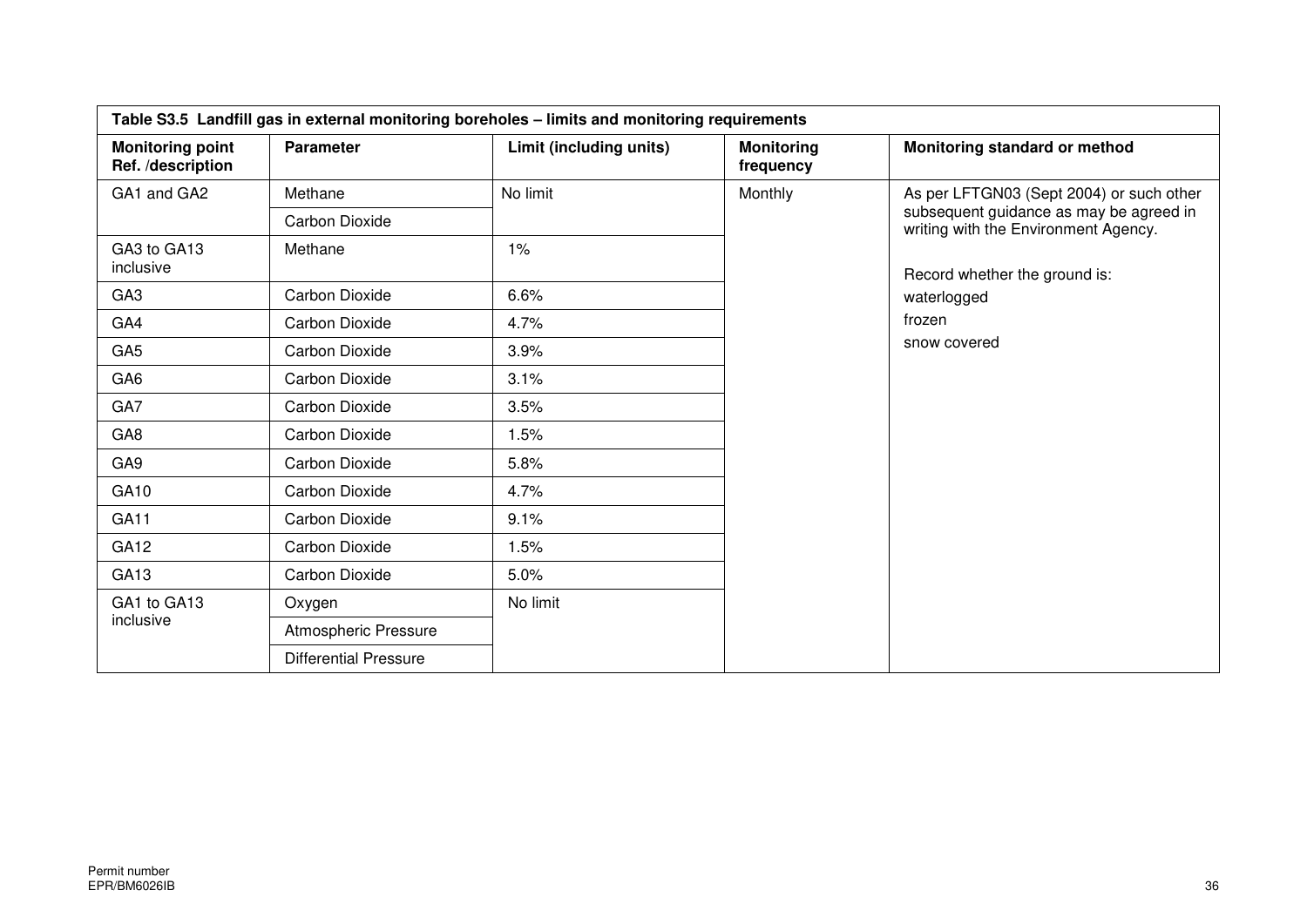**Table S3.6 Landfill gas emissions from capped surfaces for cells that have accepted non hazardous biodegradable waste – monitoring requirements** 

| <b>Monitoring point</b><br>Ref. /description | <b>Parameter</b>       | <b>Monitoring frequency</b>              | <b>Monitoring Standard or method</b>                                                                                                                                                                                  |  |  |
|----------------------------------------------|------------------------|------------------------------------------|-----------------------------------------------------------------------------------------------------------------------------------------------------------------------------------------------------------------------|--|--|
| Permanently<br>capped zone                   | Methane concentration  | Every 12 months                          | As per LFTGN 07 (v2 2010) or such other subsequent<br>guidance as may be agreed in writing with the Environment<br>Agency.                                                                                            |  |  |
| Temporarily<br>capped zone                   | Methane concentration  | Every 12 months                          | As per LFTGN 07 (v2 2010) or such other subsequent<br>guidance as may be agreed in writing with the Environment<br>Agency.                                                                                            |  |  |
| Whole site                                   | Total methane emission | As agreed with the Environment<br>Agency | As per LFTGN 07 (v2 2010) or such other subsequent<br>guidance as may be agreed in writing with the Environment<br>Agency.                                                                                            |  |  |
| Uncapped areas                               | Methane concentration  | Every 12 months                          | As agreed with the Environment Agency based on the wording<br>of revised LFTGN 07 or landfill sector guidance or such other<br>subsequent guidance as may be agreed in writing with the<br><b>Environment Agency.</b> |  |  |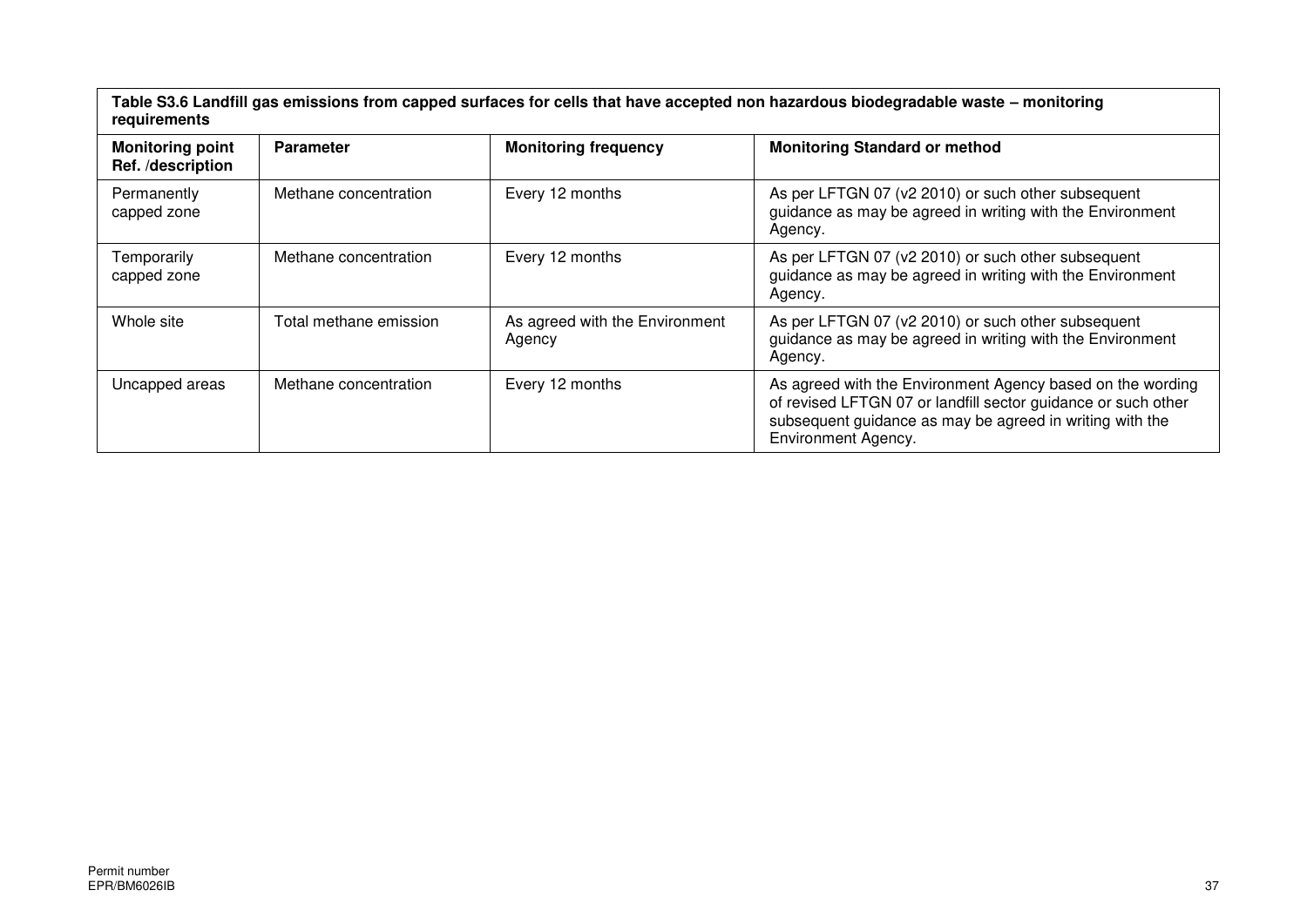| Table S3.7 Groundwater - other monitoring requirements                                                                                                                                                                                                                                            |                                                                                                                                                                                                            |                                                                                                                                                                                                                                         |                                                                                                                                                                                                                                                  |  |
|---------------------------------------------------------------------------------------------------------------------------------------------------------------------------------------------------------------------------------------------------------------------------------------------------|------------------------------------------------------------------------------------------------------------------------------------------------------------------------------------------------------------|-----------------------------------------------------------------------------------------------------------------------------------------------------------------------------------------------------------------------------------------|--------------------------------------------------------------------------------------------------------------------------------------------------------------------------------------------------------------------------------------------------|--|
| <b>Monitoring Point</b><br><b>Ref./Description</b>                                                                                                                                                                                                                                                | <b>Parameter</b>                                                                                                                                                                                           | <b>Monitoring</b><br>frequency                                                                                                                                                                                                          | Monitoring standard or method                                                                                                                                                                                                                    |  |
| Up gradient<br><b>MEPP</b>                                                                                                                                                                                                                                                                        | Water level, electrical<br>Quarterly<br>conductivity, chloride,<br>ammoniacal nitrogen, pH,                                                                                                                | As specified in Environment Agency Guidance TGN02 'Monitoring of Landfill<br>Leachate, Groundwater and Surface Water' (February 2003), risk assessments<br>for your environmental permit (www.gov.uk) or such other subsequent guidance |                                                                                                                                                                                                                                                  |  |
| Annually<br>total alkalinity, magnesium,<br>potassium, total sulphates,<br>calcium, sodium, chromium,<br>copper, iron, lead, nickel,<br>zinc, manganese, Nitrate,<br>Cadmium, Ionic Balance,<br>Napthalene, dibutyltin<br>Annually for<br>Hazardous substances<br>first six years<br>of operation | as may be agreed in writing with the Environment Agency                                                                                                                                                    |                                                                                                                                                                                                                                         |                                                                                                                                                                                                                                                  |  |
|                                                                                                                                                                                                                                                                                                   |                                                                                                                                                                                                            |                                                                                                                                                                                                                                         |                                                                                                                                                                                                                                                  |  |
| Down or cross gradient<br><b>MEPP</b>                                                                                                                                                                                                                                                             | Water level, electrical<br>conductivity, chloride,<br>ammoniacal nitrogen, pH,                                                                                                                             | Quarterly                                                                                                                                                                                                                               | As specified in Environment Agency Guidance TGN02 'Monitoring of Landfill<br>Leachate, Groundwater and Surface Water' (February 2003), risk assessments<br>for your environmental permit (www.gov.uk) or such other subsequent guidance          |  |
|                                                                                                                                                                                                                                                                                                   | total alkalinity, magnesium,<br>potassium, total sulphates,<br>calcium, sodium, chromium,<br>copper, iron, lead, nickel,<br>zinc, manganese, Nitrate,<br>Cadmium, Ionic Balance,<br>Napthalene, dibutyltin | as may be agreed in writing with the Environment Agency.<br>Annually                                                                                                                                                                    | After the initial 6 year monitoring period for hazardous substances, if the results<br>of quarterly or annual monitoring suggest an increase in contamination, the<br>operator shall also undertake a full leachate hazardous substances screen. |  |
|                                                                                                                                                                                                                                                                                                   | Hazardous substances<br>detected in leachate                                                                                                                                                               | Annually for<br>first six years<br>of operation<br>then every<br>two years                                                                                                                                                              |                                                                                                                                                                                                                                                  |  |
| <b>MEPP</b>                                                                                                                                                                                                                                                                                       | Base of monitoring point<br>(mAoD)                                                                                                                                                                         | Annually                                                                                                                                                                                                                                |                                                                                                                                                                                                                                                  |  |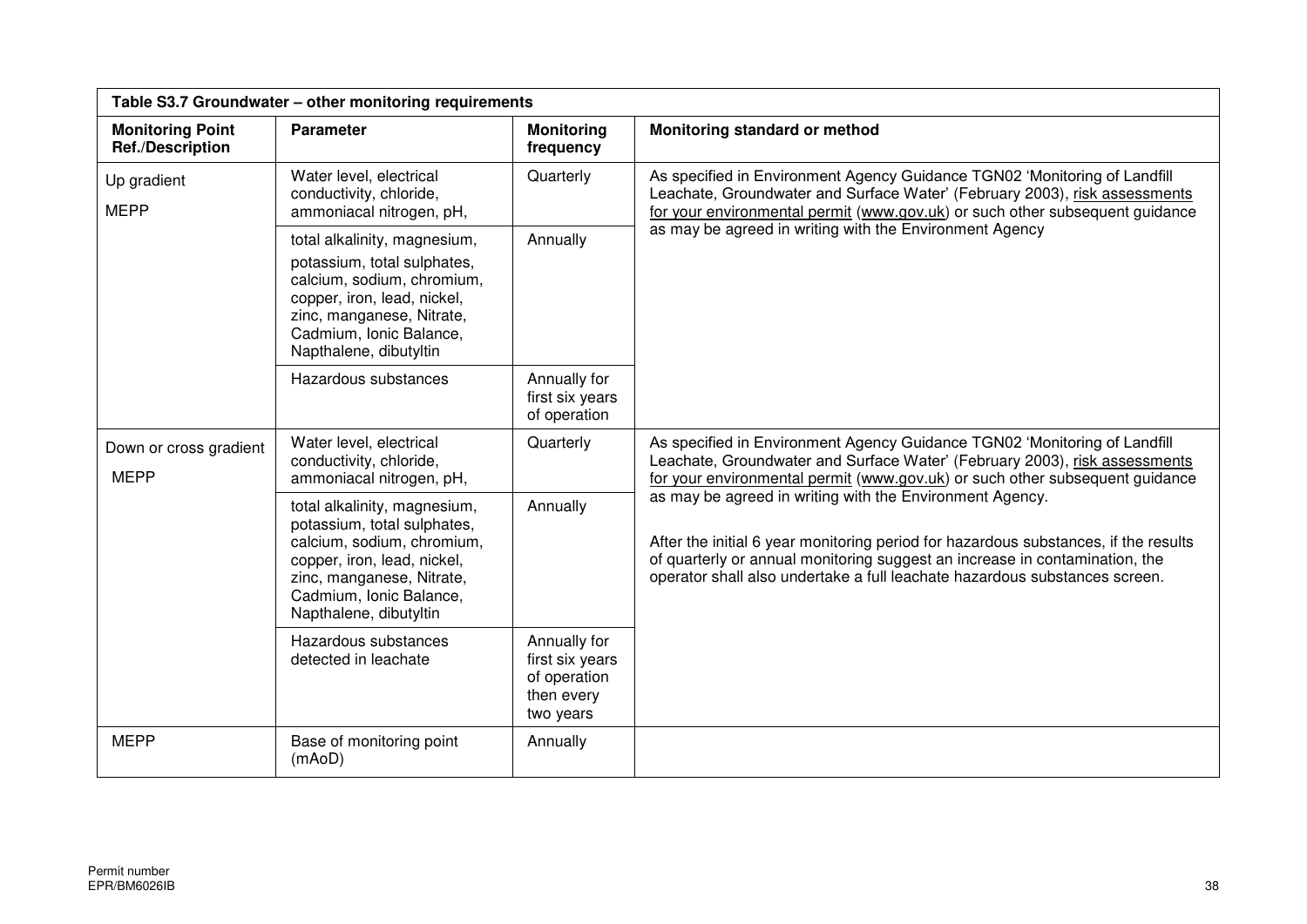|                                                                                                                                                     | Table S3.8 Landfill gas - other monitoring requirements                                                          |                                              |                                                                                                                                                                                                                                                                       |                                                                                                                                                                                                                                                                                                                                                                                            |  |
|-----------------------------------------------------------------------------------------------------------------------------------------------------|------------------------------------------------------------------------------------------------------------------|----------------------------------------------|-----------------------------------------------------------------------------------------------------------------------------------------------------------------------------------------------------------------------------------------------------------------------|--------------------------------------------------------------------------------------------------------------------------------------------------------------------------------------------------------------------------------------------------------------------------------------------------------------------------------------------------------------------------------------------|--|
| <b>Monitoring Point</b><br>Ref.<br>/Description                                                                                                     | <b>Parameter</b>                                                                                                 | <b>Monitoring</b><br>frequency               | <b>Monitoring standard or</b><br>method                                                                                                                                                                                                                               | <b>Other specifications</b>                                                                                                                                                                                                                                                                                                                                                                |  |
| In waste gas<br>monitoring boreholes<br>or sealed leachate<br>wells or sacrificial gas<br>extraction system in<br>cells for non-<br>hazardous waste | Methane<br>Carbon Dioxide<br>Oxygen<br>Carbon<br>Monoxide<br>Differential<br>pressure<br>Atmospheric<br>pressure | Monthly until<br>gas extraction<br>commences | Calibrated handheld monitoring<br>instrument                                                                                                                                                                                                                          | For cells or phases which have no active gas<br>extraction.<br>Gas extraction system shall be installed and extraction<br>commenced once monitoring shows onset of methane<br>production in waste at a rate that can be sustainably<br>extracted.<br>Once gas extraction has commenced in a particular<br>cell or phase, there is no longer a requirement to carry<br>out this monitoring. |  |
|                                                                                                                                                     | Hydrogen<br>sulphide                                                                                             | Quarterly                                    | Calibrated handheld monitoring<br>instrument or Tedlar Bag<br>sample in accordance with<br>LFTGN04 (v3 2010) or other<br>such subsequent guidance as<br>may be agreed in writing with<br>the Environment Agency or a<br>method agreed with the<br>Environment Agency. | For cells or phases which have no active gas<br>extraction.<br>Once gas extraction has commenced in a particular<br>cell or phase, there is no longer a requirement to carry<br>out this monitoring.<br>Concentrations of hydrogen sulphide shall be<br>assessed in accordance with the gas and odour<br>management plans                                                                  |  |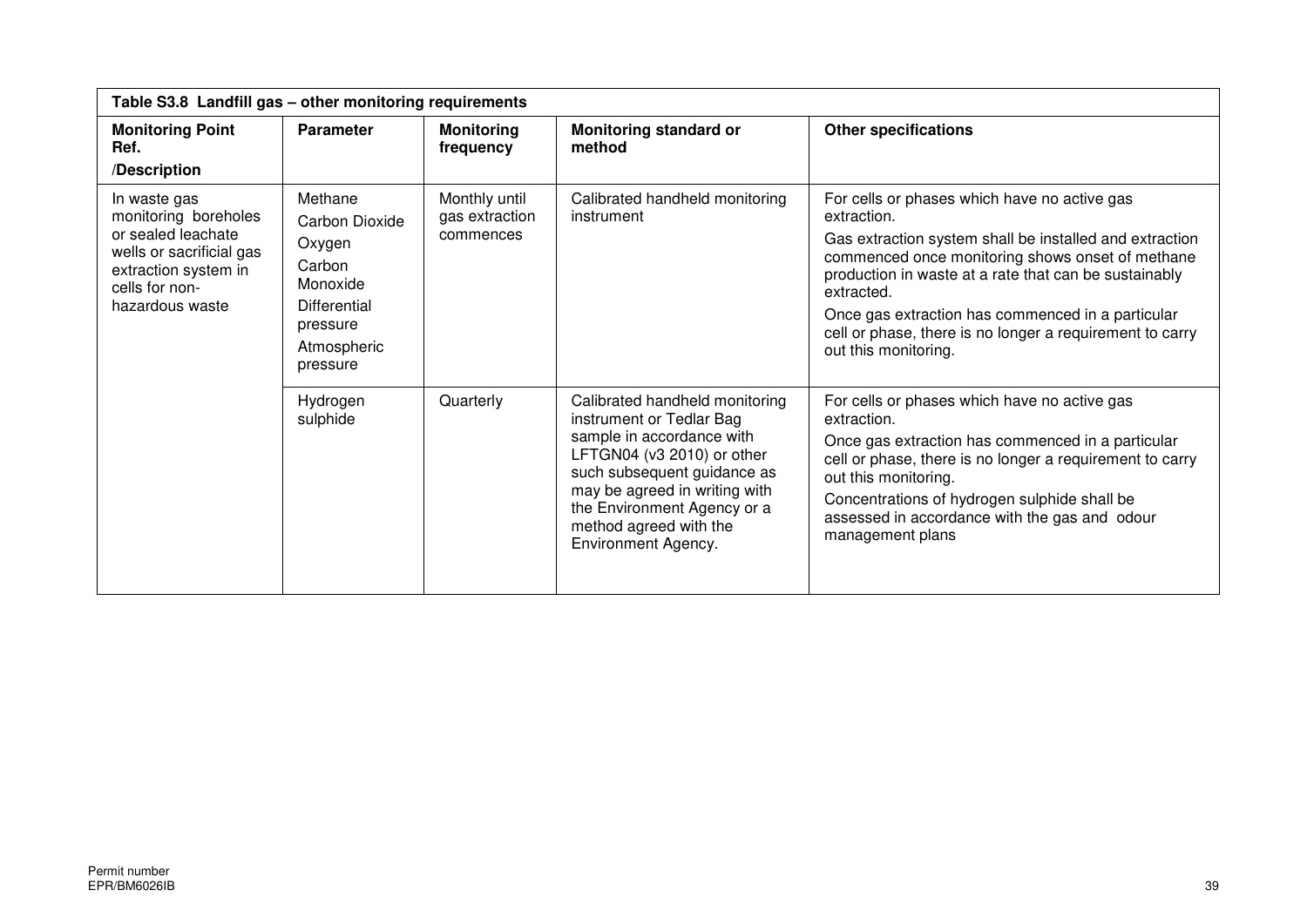| Table S3.8 Landfill gas - other monitoring requirements                                                                  |                                                                                                                                                                                                                                    |                                                                                                                     |                                                                                                                                                                                                                                                                              |                                                                                                                                                                                                                                                                                                                                                                                       |
|--------------------------------------------------------------------------------------------------------------------------|------------------------------------------------------------------------------------------------------------------------------------------------------------------------------------------------------------------------------------|---------------------------------------------------------------------------------------------------------------------|------------------------------------------------------------------------------------------------------------------------------------------------------------------------------------------------------------------------------------------------------------------------------|---------------------------------------------------------------------------------------------------------------------------------------------------------------------------------------------------------------------------------------------------------------------------------------------------------------------------------------------------------------------------------------|
| <b>Monitoring Point</b><br>Ref.<br>/Description                                                                          | <b>Parameter</b>                                                                                                                                                                                                                   | <b>Monitoring</b><br>frequency                                                                                      | <b>Monitoring standard or</b><br>method                                                                                                                                                                                                                                      | <b>Other specifications</b>                                                                                                                                                                                                                                                                                                                                                           |
| Gas collection system<br>at well control valve,<br>manifolds (if<br>applicable) and<br>strategic points on gas<br>system | Methane<br>Carbon Dioxide<br>Oxygen<br>Carbon<br>Monoxide<br>Atmospheric<br>pressure<br>Gas flow rate or<br>suction<br>% Balance Gas<br>(calculated as<br>the difference<br>between the<br>sum of<br>measured<br>gases and<br>100% | Monthly or at<br>such other<br>frequency as<br>may be<br>agreed in<br>writing with<br>the<br>Environment<br>Agency. | Calibrated handheld monitoring<br>instrument                                                                                                                                                                                                                                 | Where the oxygen concentration exceeds 5% or the %<br>balance gas is greater than 20% an assessment of air<br>ingress into the system shall be undertaken.<br>Where the concentration of carbon monoxide exceeds<br>100ppm then further investigation shall be undertake<br>Record the ambient air temperature and whether the<br>ground is:<br>waterlogged<br>frozen<br>snow covered |
| Gas collection system<br>at well control valve                                                                           | Hydrogen<br>sulphide                                                                                                                                                                                                               | Six monthly                                                                                                         | Calibrated handheld monitoring<br>instrument or Tedlar Bag<br>sample in accordance with<br>LFTGN04 (v3 2010) or other<br>such subsequent guidance as<br>may be agreed in writing with<br>the Environment Agency or a<br>method agreed with the<br><b>Environment Agency.</b> | Concentrations of hydrogen sulphide shall be<br>assessed in accordance with the gas and odour<br>management plans                                                                                                                                                                                                                                                                     |
| Output to flare or LFG<br><b>Utilisation Compound</b>                                                                    | Trace gas                                                                                                                                                                                                                          | Annually                                                                                                            | Trace gas analysis in<br>accordance with LFTGN04 (v3<br>2010) or such other subsequent<br>guidance as may be agreed in<br>writing with the Environment<br>Agency.                                                                                                            | The concentration of trace gas components shall be<br>assessed against the assumptions made in the Landfill<br>gas risk assessment and dispersion modelling.                                                                                                                                                                                                                          |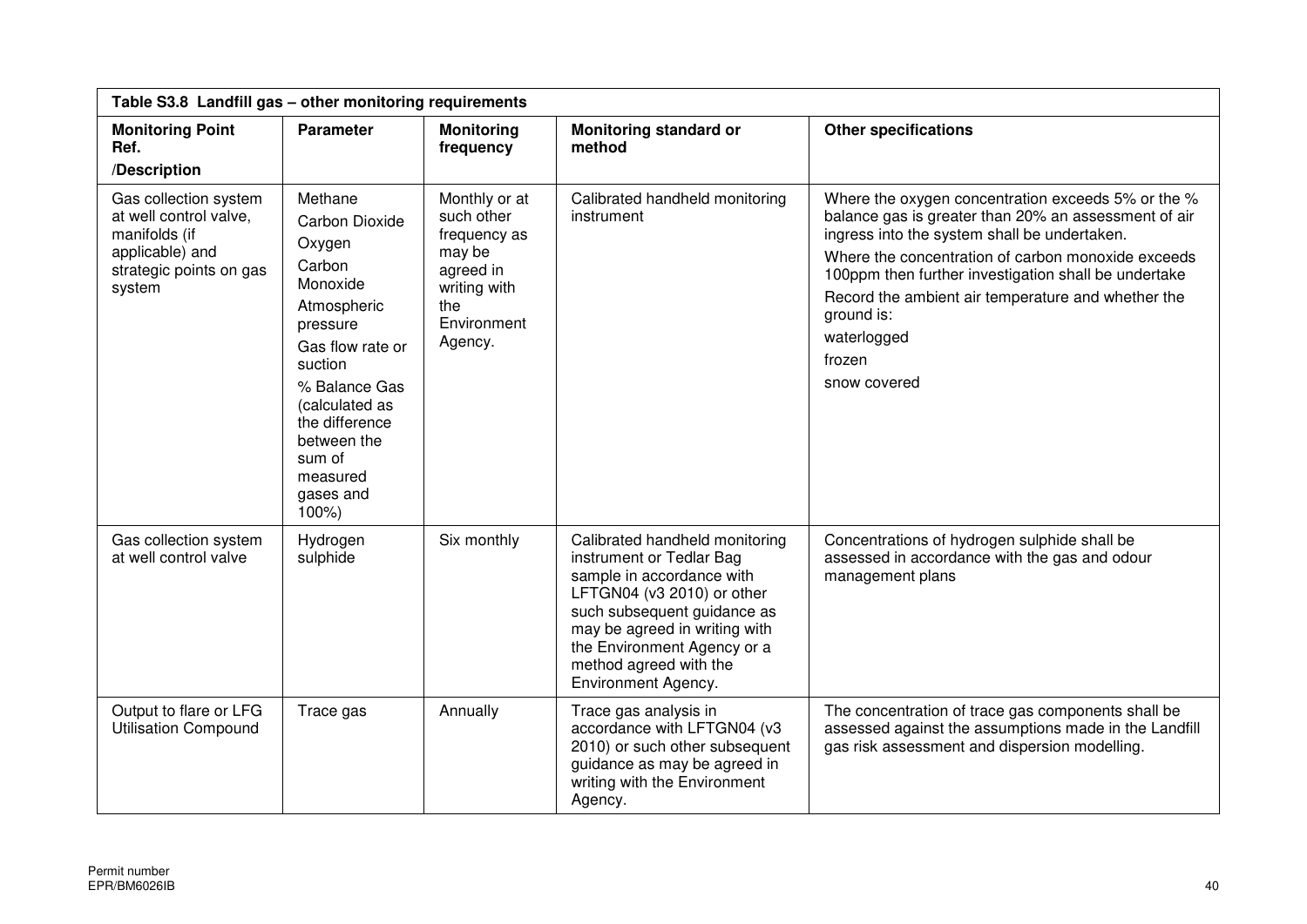| Table S3.8 Landfill gas - other monitoring requirements                          |                                                                                                                                                                                     |                                                                                                                                                      |                                                                                                                                                            |                                                                                                                                                                                                                                                                                             |  |
|----------------------------------------------------------------------------------|-------------------------------------------------------------------------------------------------------------------------------------------------------------------------------------|------------------------------------------------------------------------------------------------------------------------------------------------------|------------------------------------------------------------------------------------------------------------------------------------------------------------|---------------------------------------------------------------------------------------------------------------------------------------------------------------------------------------------------------------------------------------------------------------------------------------------|--|
| <b>Monitoring Point</b><br>Ref.<br>/Description                                  | <b>Parameter</b>                                                                                                                                                                    | <b>Monitoring</b><br>frequency                                                                                                                       | <b>Monitoring standard or</b><br>method                                                                                                                    | <b>Other specifications</b>                                                                                                                                                                                                                                                                 |  |
| Output to flare or LFG<br><b>Utilisation Compound</b>                            | Methane<br>Carbon Dioxide<br>Oxygen<br>Gas flow rate<br>Suction<br>% Balance Gas<br>(calculated as<br>the difference<br>between the<br>sum of<br>measured<br>gases and<br>$100\%$ ) | Weekly                                                                                                                                               |                                                                                                                                                            | Where the oxygen concentration exceeds 5% or the %<br>balance gas is greater than 20% an assessment of air<br>ingress into the system shall be undertaken.                                                                                                                                  |  |
| Flare A1 as shown on<br>Plan ESID 8E                                             | Temperature                                                                                                                                                                         | As per<br>LFTGN05 (v2<br>2010) or such<br>other<br>subsequent<br>guidance as<br>may be<br>agreed in<br>writing with<br>the<br>Environment<br>Agency. | As per M2 or such other<br>subsequent guidance as may<br>be agreed in writing with the<br>Environment Agency.                                              |                                                                                                                                                                                                                                                                                             |  |
| A2 and A3<br>Gas engines, post<br>turbo as located on<br>Drawing<br>Plan ESID 8E | NO <sub>x</sub> and CO                                                                                                                                                              | Quarterly                                                                                                                                            | In accordance with Appendix C<br>of LFTGN08, (v2 2010) or such<br>other subsequent guidance as<br>may be agreed in writing with<br>the Environment Agency. | Where monitoring using hand-held, electrochemical<br>equipment indicates an exceedance of the emissions<br>standards specified in Table S3.2, these shall be used<br>as action levels and the operator shall investigate the<br>cause and take appropriate measures to reduce<br>emissions. |  |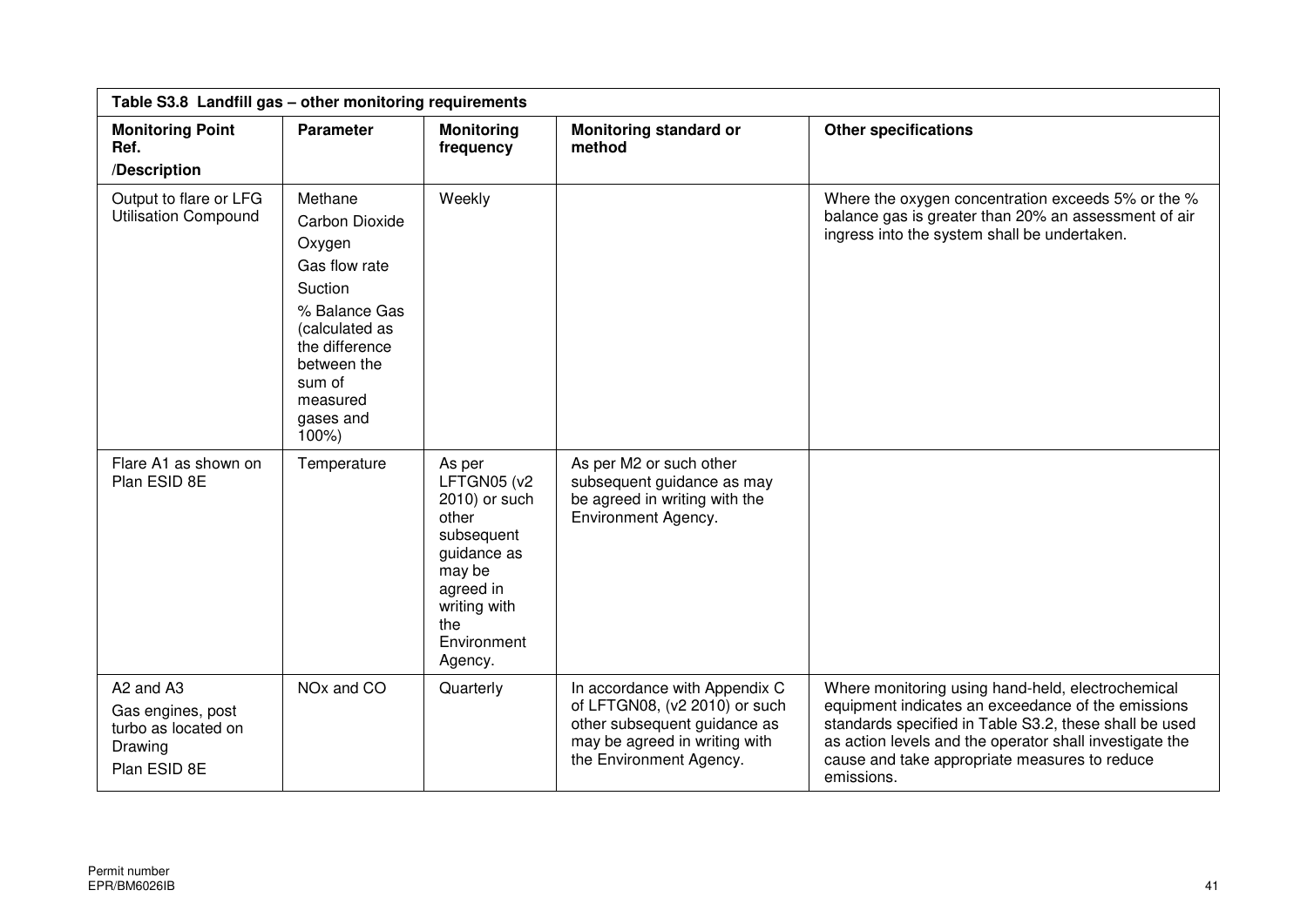| Table S3.9 Leachate - other monitoring requirements                                                     |                                                                                                                                                                                                                         |                                                                                                |                                                                                                                                                                                                                         |                                |  |
|---------------------------------------------------------------------------------------------------------|-------------------------------------------------------------------------------------------------------------------------------------------------------------------------------------------------------------------------|------------------------------------------------------------------------------------------------|-------------------------------------------------------------------------------------------------------------------------------------------------------------------------------------------------------------------------|--------------------------------|--|
| Monitoring point reference or<br>description                                                            | <b>Parameter</b>                                                                                                                                                                                                        | <b>Monitoring</b><br>frequency                                                                 | Monitoring standard or method                                                                                                                                                                                           | <b>Other</b><br>specifications |  |
| <b>Operational Cells or Phases</b><br>with condition 2.6)                                               | (Any cell or phases that do not have a final engineered cap agreed in accordance                                                                                                                                        | At leachate compliance point as listed<br>in table S3.1.<br>As specified in Environment Agency |                                                                                                                                                                                                                         |                                |  |
| LMC-P2-1A, LMC-P2-2A,<br>LMC-P3-1A, LMC-P3-2C/2,<br>LMC-P3-3A, LMC-P4-3A,<br>LMC-P4-3B, LMCP4-4A        | pH, EC, total alkalinity,<br>ammoniacal nitrogen, Chloride,<br>COD, BOD, cadmium, chromium,<br>copper, lead, nickel, iron, arsenic,<br>magnesium,                                                                       | Quarterly                                                                                      | Guidance TGN02 'Monitoring of<br>Landfill Leachate, Groundwater and<br>Surface Water' (February 2003), risk<br>assessments for your environmental<br>permit (www.gov.uk) or such other<br>subsequent guidance, with one | None                           |  |
| LMC-P3-4A, LMC-P3-5A/1,<br>LMC-P3-5A/2, LMC-P3-5B/1,<br>LMC-P3-5B/2, LMC-P4-1A,<br>LMC-P4-1B, LMC-P4-2A | potassium, total sulphates,<br>calcium, sodium, zinc,<br>manganese                                                                                                                                                      | six-monthly                                                                                    | sampling point per cell / phase or<br>such other subsequent guidance as<br>may be agreed in writing with the<br>Environment Agency.                                                                                     |                                |  |
| <b>MEPP</b>                                                                                             | Hazardous substances                                                                                                                                                                                                    | Annually                                                                                       |                                                                                                                                                                                                                         | None                           |  |
| <b>MEPP</b>                                                                                             | Depth to base<br>(mAoD)                                                                                                                                                                                                 | Annually                                                                                       |                                                                                                                                                                                                                         | None                           |  |
| <b>Non Operational Cells or Phases</b><br>(2.6)                                                         | (Any cell or phases that have a final engineered cap agreed in accordance with condition                                                                                                                                |                                                                                                |                                                                                                                                                                                                                         |                                |  |
| <b>MEPP</b>                                                                                             | pH, EC, total alkalinity,<br>ammoniacal nitrogen, Chloride,<br>COD, BOD, cadmium, chromium,<br>copper, lead, nickel, iron, arsenic,<br>magnesium,<br>potassium, total sulphates,<br>calcium, sodium, zinc,<br>manganese | Annually                                                                                       |                                                                                                                                                                                                                         |                                |  |
| <b>MEPP</b>                                                                                             | Hazardous substances                                                                                                                                                                                                    | Every four<br>years                                                                            |                                                                                                                                                                                                                         | None                           |  |
| <b>MEPP</b>                                                                                             | Depth to base (mAoD)                                                                                                                                                                                                    | Annually                                                                                       |                                                                                                                                                                                                                         |                                |  |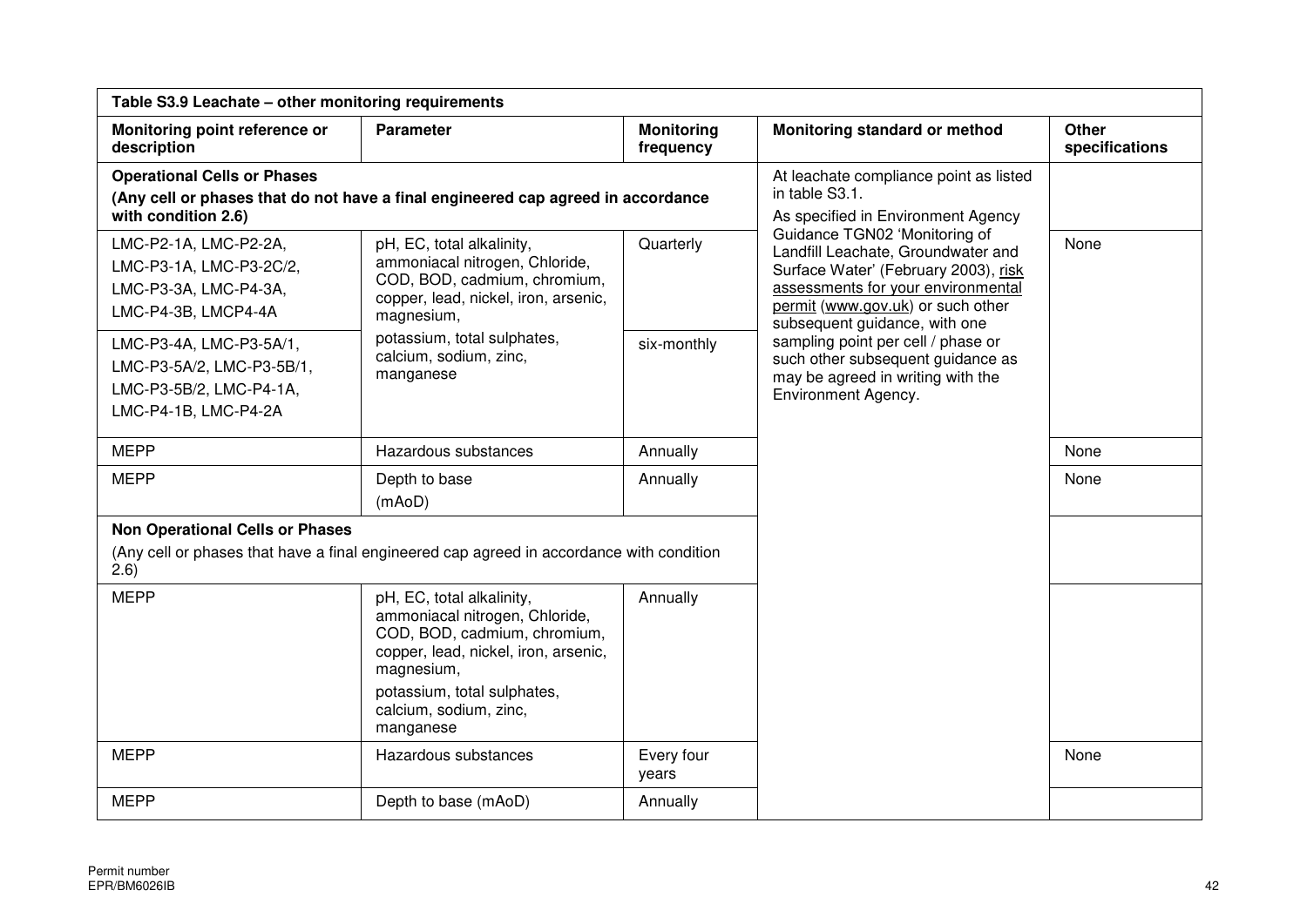| Table S3.10 Surface water - other monitoring requirements |                                                                                                                           |                                |                                            |                                                                                                                                                                                                                                                                                                          |
|-----------------------------------------------------------|---------------------------------------------------------------------------------------------------------------------------|--------------------------------|--------------------------------------------|----------------------------------------------------------------------------------------------------------------------------------------------------------------------------------------------------------------------------------------------------------------------------------------------------------|
| <b>Monitoring Point Ref.</b><br>/Description              | <b>Parameter</b>                                                                                                          | <b>Monitoring</b><br>frequency | <b>Monitoring</b><br>standard or<br>method | <b>Other specifications</b>                                                                                                                                                                                                                                                                              |
| <b>MEPP</b>                                               | Ammoniacal<br>nitrogen<br>Chloride<br>Suspended<br>Solids<br>Visual Oil and<br>Grease<br>рH<br>electrical<br>conductivity | Monthly                        | Spot sample                                | As specified in Environment Agency Guidance TGN02<br>'Monitoring of Landfill Leachate, Groundwater and Surface<br>Water' (February 2003), risk assessments for your<br>environmental permit (www.gov.uk) or such other subsequent<br>guidance as may be agreed in writing with the Environment<br>Agency |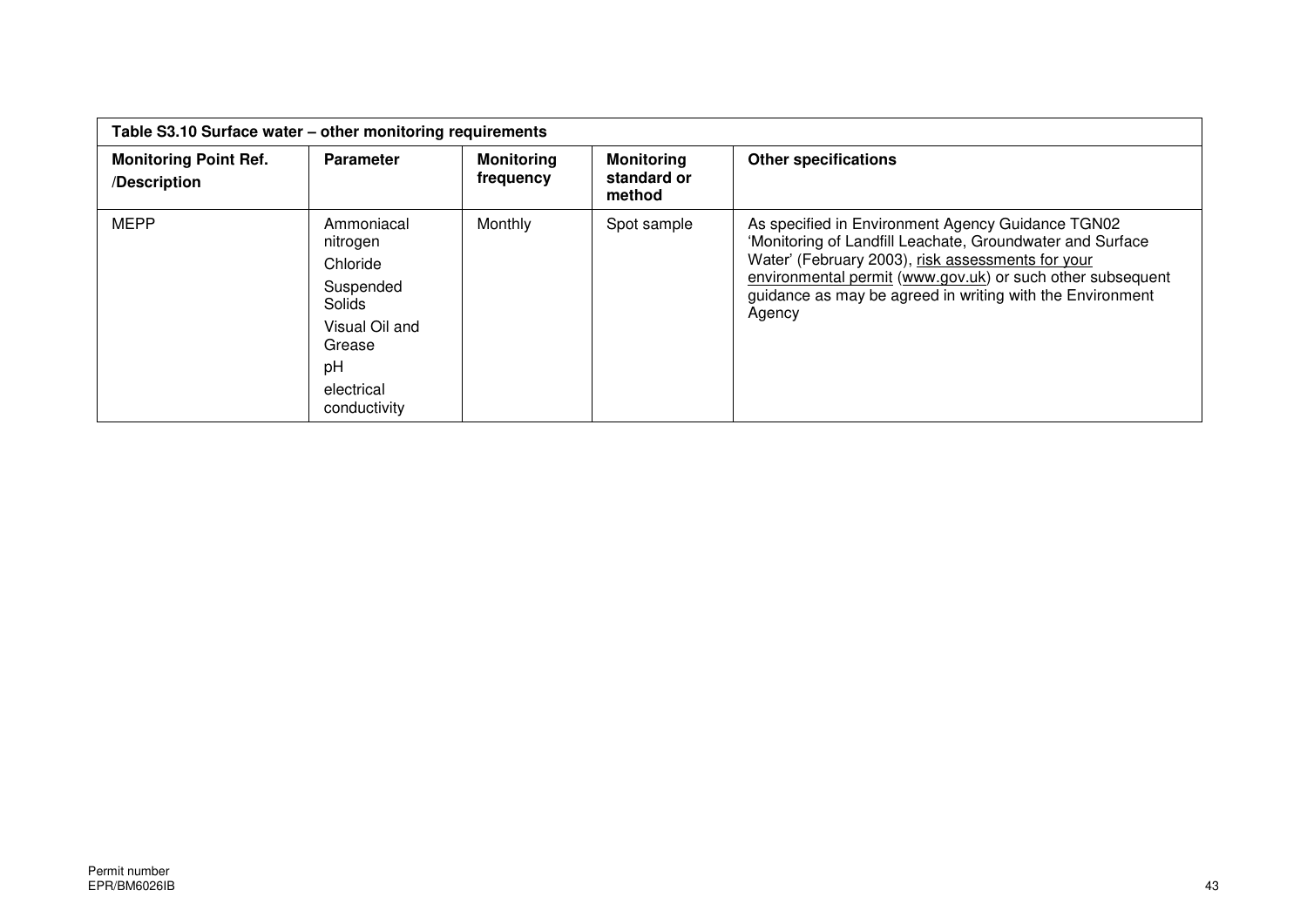# **Schedule 4 – Reporting**

Parameters, for which reports shall be made, in accordance with conditions of this permit, are listed below.

| Table S4.1 Reporting of monitoring data                                                           |                     |                                                 |  |  |
|---------------------------------------------------------------------------------------------------|---------------------|-------------------------------------------------|--|--|
| <b>Parameter</b>                                                                                  | Reporting<br>period | <b>Period ends</b>                              |  |  |
| Leachate and/ or groundwater level<br>As specified by schedule 3, table<br>S <sub>3.1</sub>       | Every 3 months      | 31 March, 30 June, 30 September, 31<br>December |  |  |
| Point source emission to air<br>As specified by schedule 3, table<br>S3.2                         | Every 12<br>months  | 31 December                                     |  |  |
| Point source emission to water<br>(other than sewer)<br>As specified by schedule 3, table<br>S3.3 | Every 3 months      | 31 March, 30 June, 30 September, 31<br>December |  |  |
| Emission to groundwater<br>As specified by schedule 3, table<br>S3.4                              | Every 3 months      | 31 March, 30 June, 30 September, 31<br>December |  |  |
| Landfill gas in external monitoring<br>boreholes<br>As specified by schedule 3, table<br>S3.5     | Every 3 months      | 31 March, 30 June, 30 September, 31<br>December |  |  |
| Emission of landfill gas from<br>capped surfaces<br>As specified by schedule 3, table<br>S3.6     | Every 12<br>months  | 31 December                                     |  |  |
| Other groundwater monitoring<br>As specified by schedule 3, table<br>S3.7                         | Every 3 months      | 31 March, 30 June, 30 September, 31<br>December |  |  |
| Other Landfill gas monitoring<br>As specified by schedule 3, table<br>S3.8                        | Every 3 months      | 31 March, 30 June, 30 September, 31<br>December |  |  |
| Trace gas monitoring                                                                              | Every 12<br>months  | 31 December                                     |  |  |
| Other leachate monitoring<br>As specified by schedule 3, table<br>S3.9                            | Every 12<br>months  | 31 December                                     |  |  |
| Other surface water monitoring<br>As specified by schedule 3, table<br>S3.10                      | Every 12<br>months  | 31 December                                     |  |  |
| Meteorological data<br>Landfill Directive, annex III, section<br>$\overline{2}$                   | Every 12<br>months  | 31 December                                     |  |  |

\* - where the reporting period is 12 months, you may submit this information as part of the 'annual report' required by condition 4.2.2.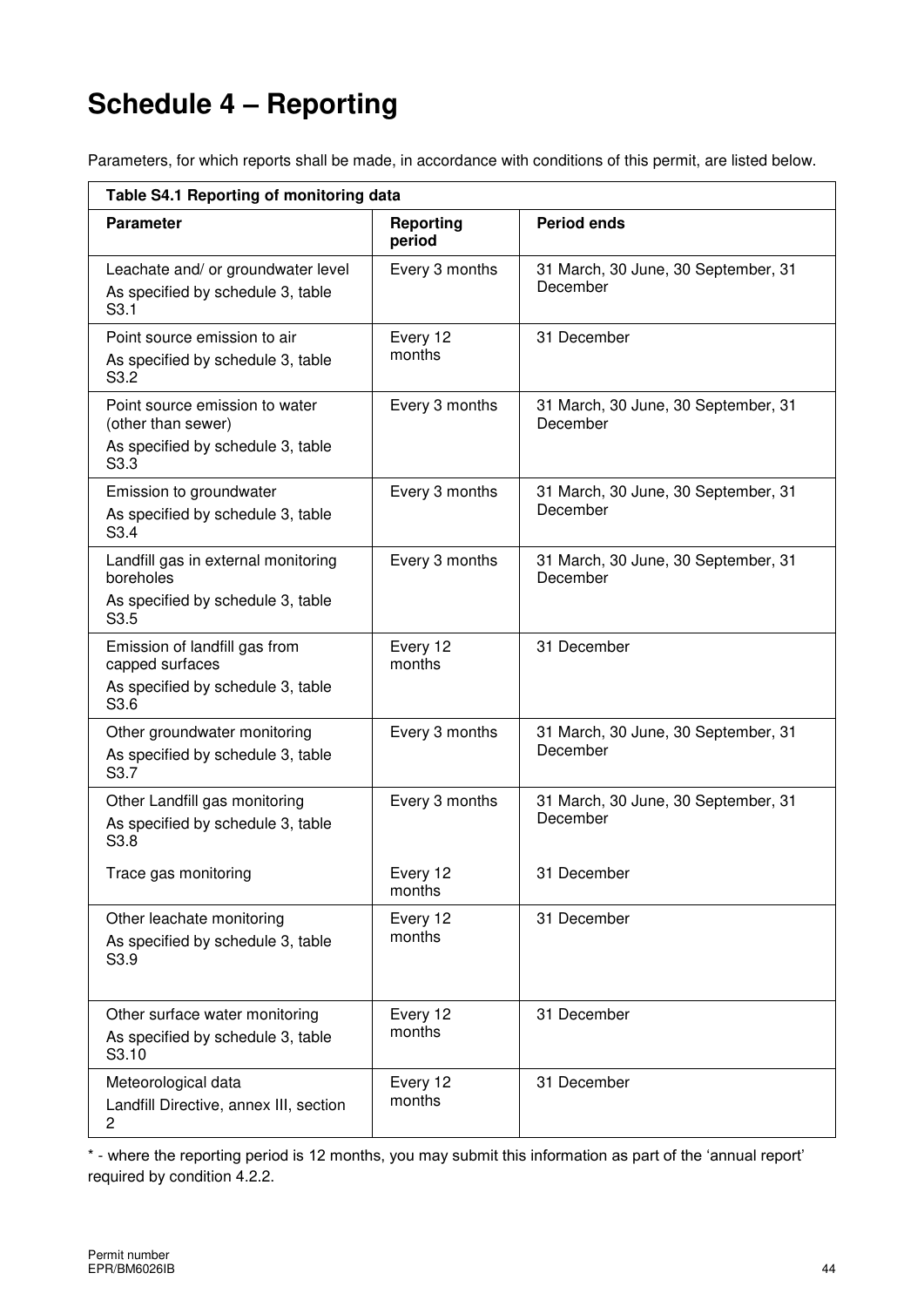| Table S4.2: Annual production/treatment                                                                                                          |                              |
|--------------------------------------------------------------------------------------------------------------------------------------------------|------------------------------|
| Leachate:                                                                                                                                        | Cubic metres/year            |
| Disposed of off site;                                                                                                                            |                              |
| Disposed of to any onsite effluent treatment plant;                                                                                              |                              |
| Recirculated into the waste mass.                                                                                                                |                              |
| Accepted from offsite for treatment at any onsite effluent<br>treatment plant.                                                                   |                              |
| Landfill gas:                                                                                                                                    | Normalised cubic metres/year |
| combustion in flares:                                                                                                                            |                              |
| combustion in gas engines;                                                                                                                       |                              |
| Other methods of gas utilisation.                                                                                                                |                              |
| Average methane content entering the landfill gas utilisation<br>or treatment compound (based on the annual average of<br>Table S3.8 monitoring) | $%$ methane $v/v$            |
| Methane generation rate (50% le from a representative<br>model)                                                                                  | $m3$ /hr                     |

| <b>Table S4.3 Performance Parameters</b>                |                                      |                 |                                   |
|---------------------------------------------------------|--------------------------------------|-----------------|-----------------------------------|
| <b>Parameter</b>                                        | <b>Frequency</b><br>οf<br>assessment | Annual<br>total | Unit                              |
| Energy used<br>(including for<br>leachate<br>treatment) | Annually                             |                 | MWh of electricity or natural gas |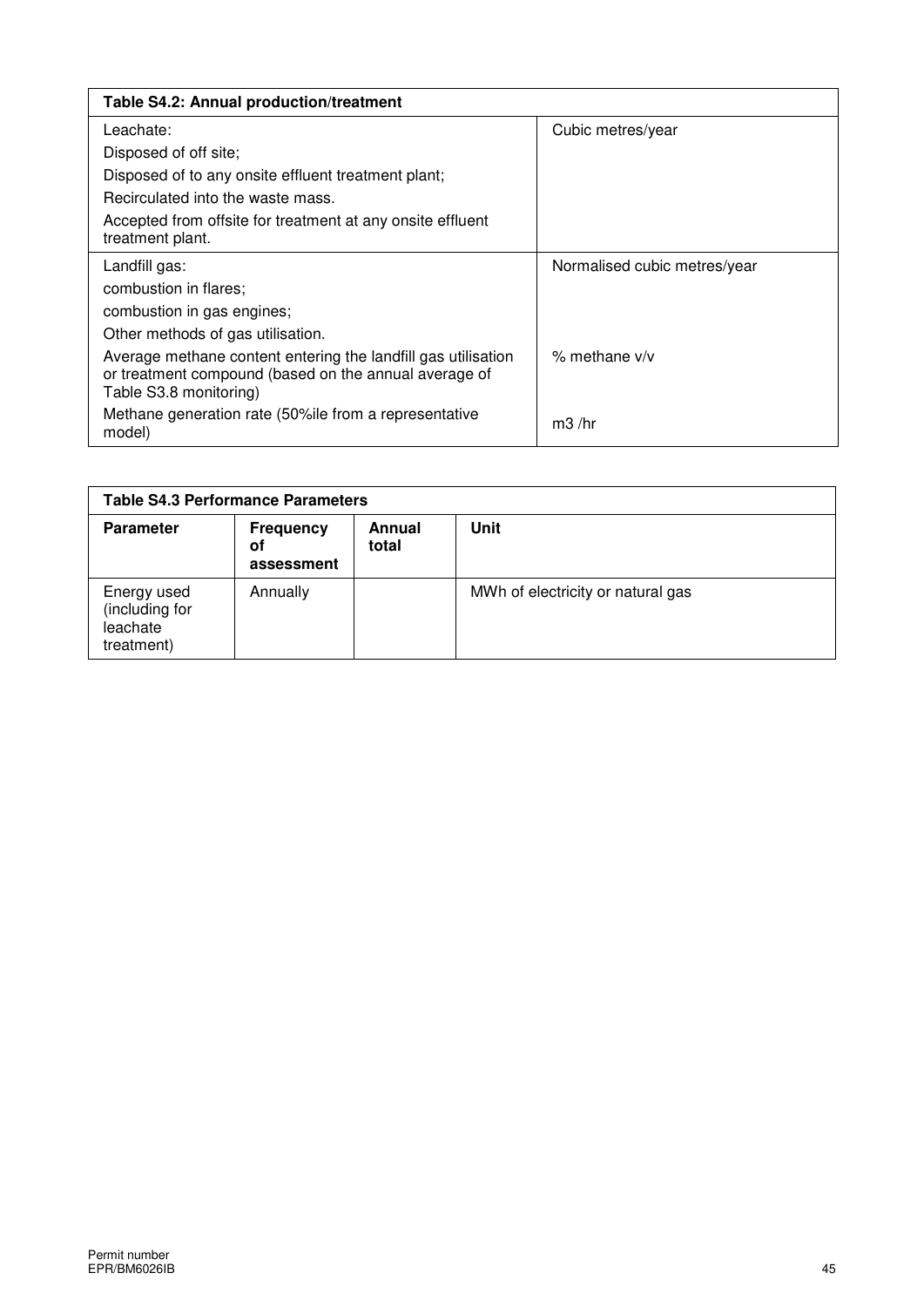| <b>Table S4.4 Reporting Forms</b>                          |                                                                                                              |              |  |  |
|------------------------------------------------------------|--------------------------------------------------------------------------------------------------------------|--------------|--|--|
| Media/parameter                                            | <b>Reporting Format</b>                                                                                      | Date of Form |  |  |
| Leachate                                                   | Form leachate 1 or<br>other reporting format<br>to be agreed in writing<br>with the Environment<br>Agency    | 03/11/2015   |  |  |
| Air                                                        | Form Air 1 or other<br>reporting format to be<br>agreed in writing with<br>the Environment<br>Agency         | 03/11/2015   |  |  |
| Controlled water                                           | Form Water 1 or other<br>reporting format to be<br>agreed in writing with<br>the Environment<br>Agency       | 03/11/2015   |  |  |
| Groundwater                                                | Form Groundwater 1 or<br>other reporting format<br>to be agreed in writing<br>with the Environment<br>Agency | 03/11/2015   |  |  |
| Landfill gas                                               | Form LFG 1 or other<br>reporting format to be<br>agreed in writing with<br>the Environment<br>Agency         | 03/11/2015   |  |  |
| <b>Waste Return</b>                                        | Waste Return Form<br>RATS2E                                                                                  | 03/11/2015   |  |  |
| Landfill<br>topographical<br>surveys and<br>interpretation | Reporting format to be<br>agreed in writing with<br>the Environment<br>Agency                                | 03/11/2015   |  |  |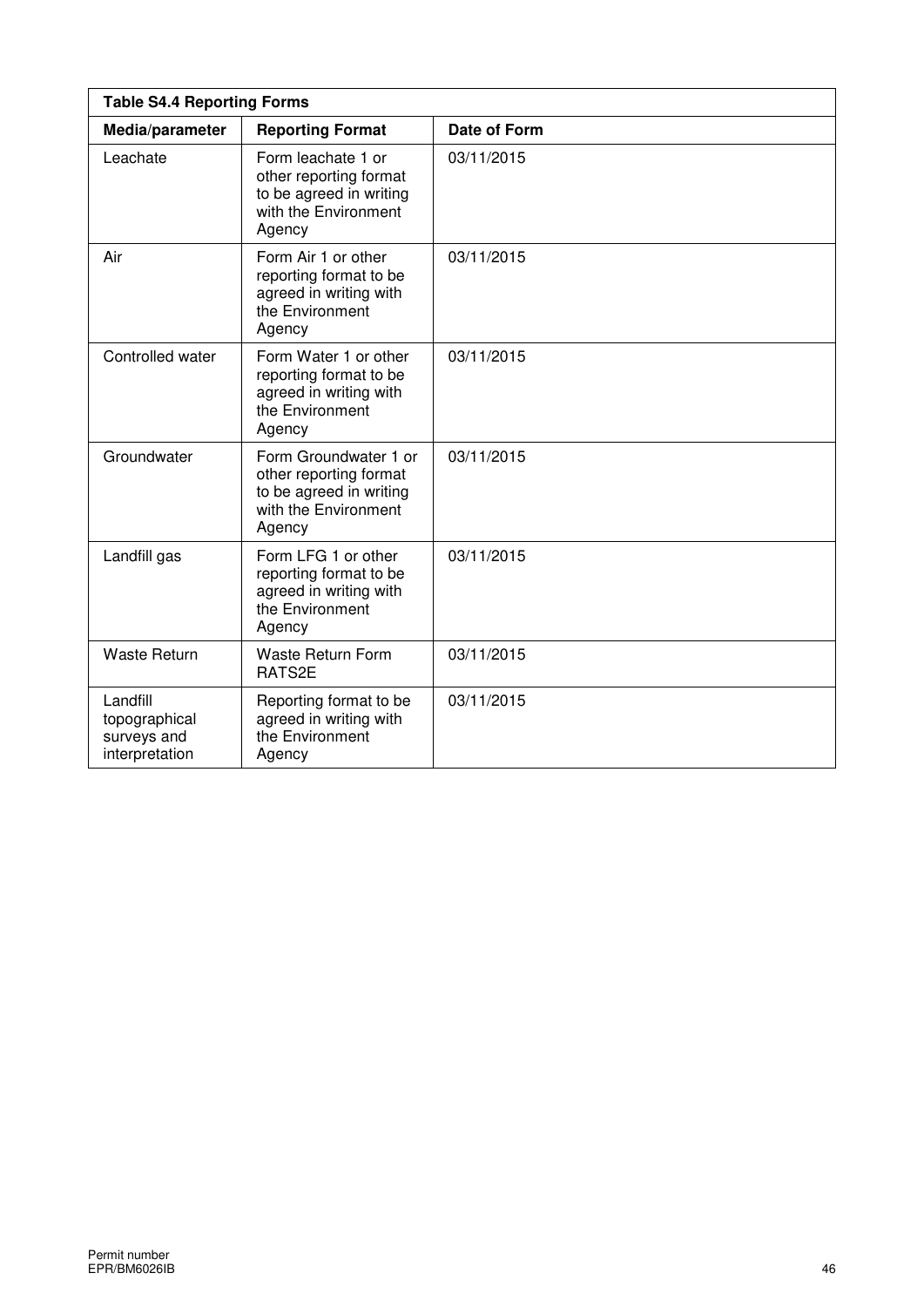# **Schedule 5 – Notification**

This page outlines the information that the operator must provide.

Units of measurement used in information supplied under Part A and B requirements shall be appropriate to the circumstances of the emission. Where appropriate, a comparison should be made of actual emissions and authorised emission limits.

If any information is considered commercially confidential, it should be separated from non-confidential information, supplied on a separate sheet and accompanied by an application for commercial confidentiality under the provisions of the EP Regulations.

## **Part A**

| <b>Permit Number</b>           |  |
|--------------------------------|--|
| Name of operator               |  |
| Location of Facility           |  |
|                                |  |
| Time and date of the detection |  |

| (a) Notification requirements for any malfunction, breakdown or failure of equipment or techniques,<br>accident, or emission of a substance not controlled by an emission limit which has caused, is<br>causing or may cause significant pollution |  |  |  |  |  |
|----------------------------------------------------------------------------------------------------------------------------------------------------------------------------------------------------------------------------------------------------|--|--|--|--|--|
| To be notified within 24 hours of detection                                                                                                                                                                                                        |  |  |  |  |  |
| Date and Time of the event                                                                                                                                                                                                                         |  |  |  |  |  |
| Reference or description of the<br>location of the event                                                                                                                                                                                           |  |  |  |  |  |
| Description of where any release<br>into the environment took place                                                                                                                                                                                |  |  |  |  |  |
| Substances(s) potentially<br>released                                                                                                                                                                                                              |  |  |  |  |  |
| Best estimate of the quantity or<br>rate of release of substances                                                                                                                                                                                  |  |  |  |  |  |
| Measures taken, or intended to be<br>taken, to stop any emission                                                                                                                                                                                   |  |  |  |  |  |
| Description of the failure or<br>accident.                                                                                                                                                                                                         |  |  |  |  |  |

| (b) Notification requirements for the breach of a limit                      |  |  |  |  |  |
|------------------------------------------------------------------------------|--|--|--|--|--|
| To be notified within 24 hours of detection unless otherwise specified below |  |  |  |  |  |
| Emission point reference/ source                                             |  |  |  |  |  |
| Parameter(s)                                                                 |  |  |  |  |  |
| Limit                                                                        |  |  |  |  |  |
| Measured value and uncertainty                                               |  |  |  |  |  |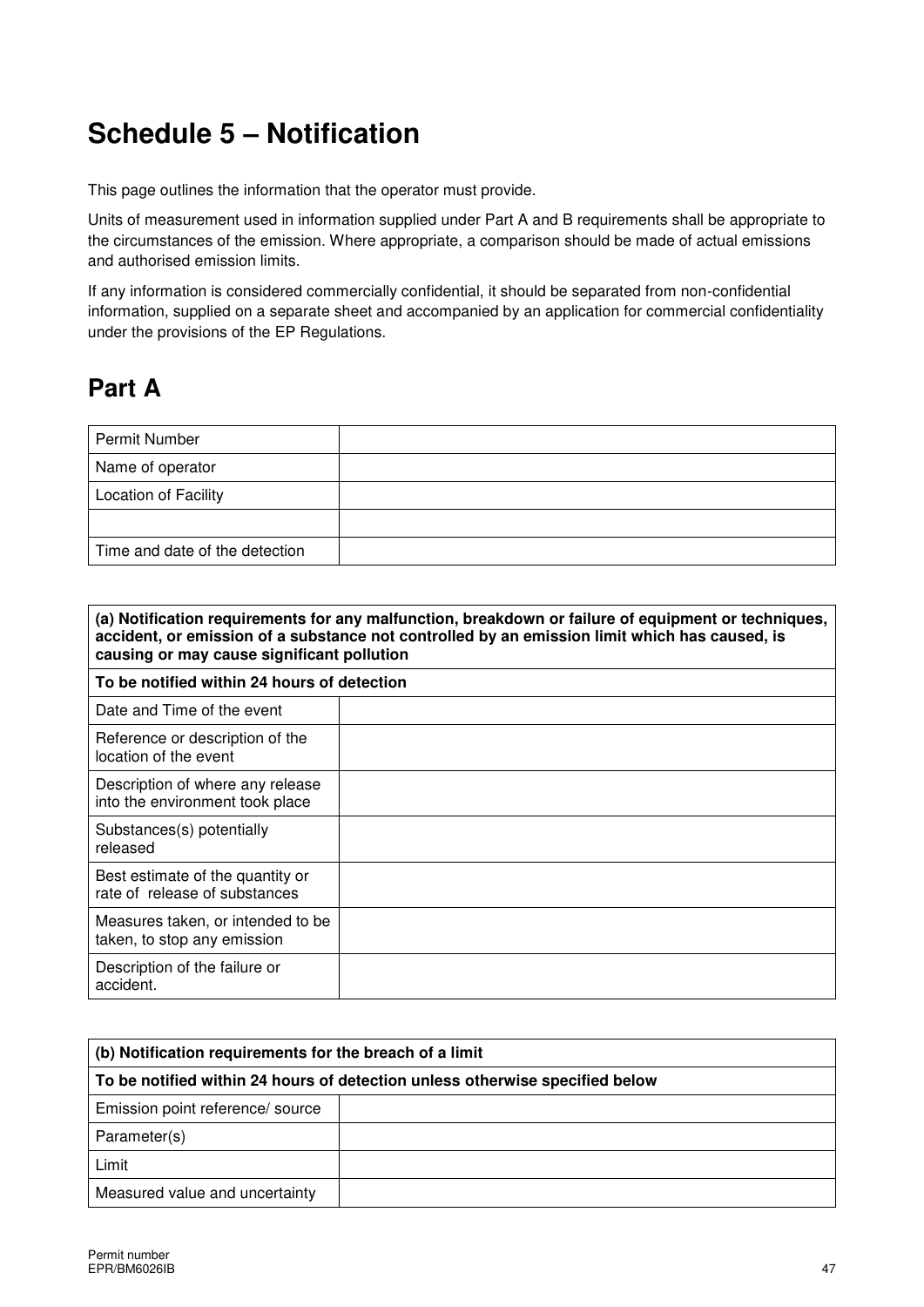| (b) Notification requirements for the breach of a limit                      |  |  |  |  |
|------------------------------------------------------------------------------|--|--|--|--|
| To be notified within 24 hours of detection unless otherwise specified below |  |  |  |  |
| Date and time of monitoring                                                  |  |  |  |  |
| Measures taken, or intended to be<br>taken, to stop the emission             |  |  |  |  |

| Time periods for notification following detection of a breach of a limit |                            |  |  |  |
|--------------------------------------------------------------------------|----------------------------|--|--|--|
| <b>Parameter</b>                                                         | <b>Notification period</b> |  |  |  |
|                                                                          |                            |  |  |  |
|                                                                          |                            |  |  |  |

| (c) Notification requirements for the detection of any significant adverse environmental effect |                                             |  |  |  |  |  |
|-------------------------------------------------------------------------------------------------|---------------------------------------------|--|--|--|--|--|
|                                                                                                 | To be notified within 24 hours of detection |  |  |  |  |  |
| Description of where the effect on<br>the environment was detected                              |                                             |  |  |  |  |  |
| Substances(s) detected                                                                          |                                             |  |  |  |  |  |
| Concentrations of substances<br>detected                                                        |                                             |  |  |  |  |  |
| Date of monitoring/sampling                                                                     |                                             |  |  |  |  |  |

# **Part B to be supplied as soon as practicable**

| Any more accurate information on the matters for<br>notification under Part A.                                                                               |  |
|--------------------------------------------------------------------------------------------------------------------------------------------------------------|--|
| Measures taken, or intended to be taken, to prevent<br>a recurrence of the incident                                                                          |  |
| Measures taken, or intended to be taken, to rectify,<br>limit or prevent any pollution of the environment<br>which has been or may be caused by the emission |  |
| The dates of any unauthorised emissions from the<br>facility in the preceding 24 months.                                                                     |  |

| Name*       |  |
|-------------|--|
| Post        |  |
| Signature   |  |
| <b>Date</b> |  |

\* authorised to sign on behalf of the operator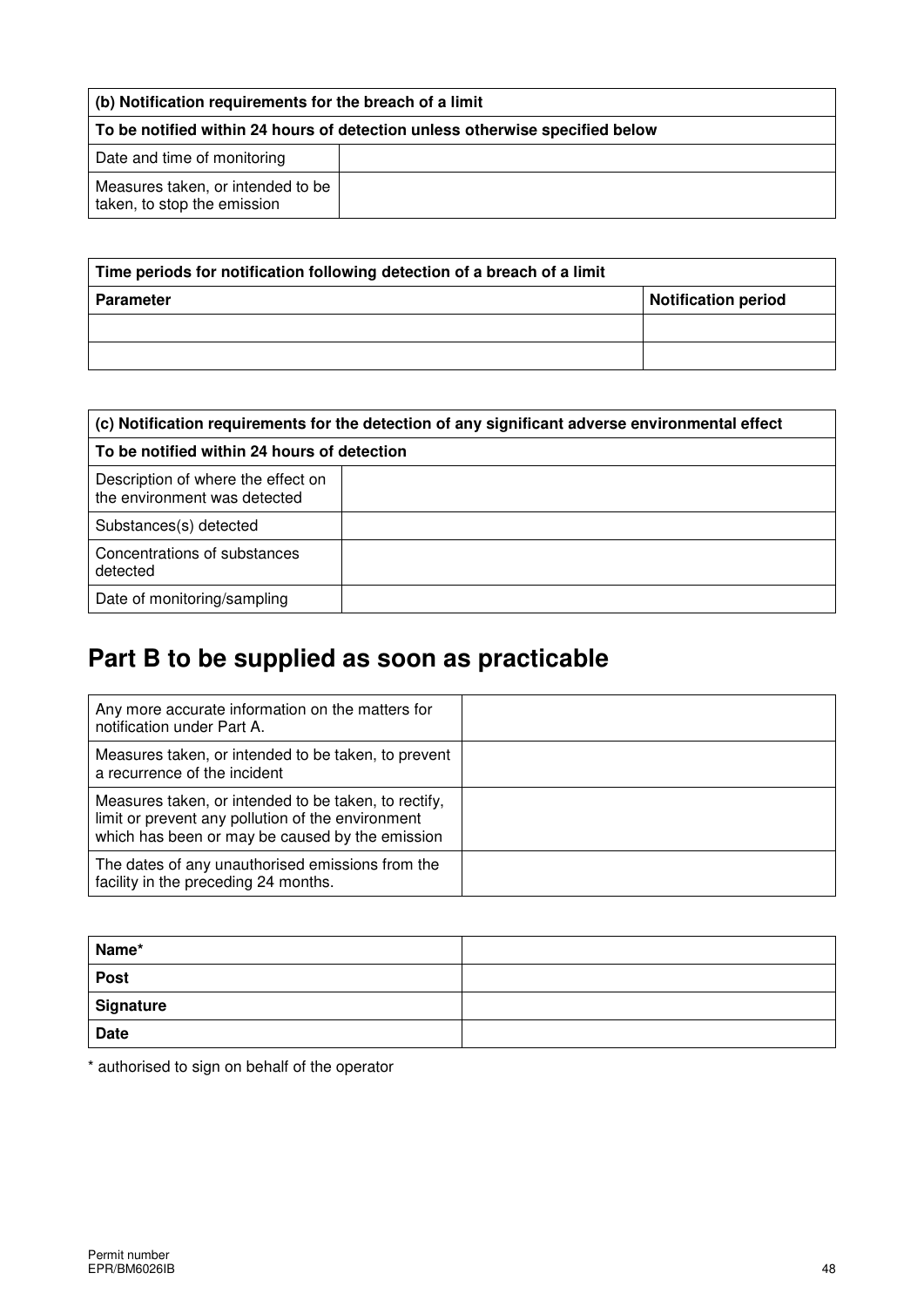# **Schedule 6 – Interpretation**

"accident" means an accident that may result in pollution.

"annually" means once every year.

"application" means the application for this permit, together with any additional information supplied by the operator as part of the application and any response to a notice served under Schedule 5 to the EP Regulations.

"authorised officer" means any person authorised by the Environment Agency under section 108(1) of The Environment Act 1995 to exercise, in accordance with the terms of any such authorisation, any power specified in section 108(4) of that Act.

"Background concentration" means such concentration of that substance as is present in:

- For emissions to surface water, the surface water quality up-gradient of the site; or
- For emissions to sewer, the surface water quality up-gradient of the sewage treatment works discharge; or
- For emissions of landfill gas, the ground or air outside the site and not attributable to the site.
	- (a) "Cell layout drawing" means: A drawing or drawings of the proposed new cell that illustrate(s) in sufficient detail:
		- (i) the location of the new cell on the site;
		- (ii) the proposed level (Above Ordnance Datum) of the base of the excavation;
		- (iii) the proposed finished levels of all containment and leachate drainage layers;
		- (iv) the positions of leachate management infrastructure; and
		- (v) the positions of landfill gas infrastructure (if appropriate).
- (b) A detailed written explanation of any minor design changes from the most recently approved cell that result from the new cell layout. This would include, for example:
	- (i) changes to slope length and gradient within the cell;
	- (ii) new leachate or landfill gas infrastructure construction design;
	- (iii) slope stability issues such as new basal excavation level; and/or
	- (iv) depth of waste.

"Construction Proposals" means written information, at a level of detail appropriate to the complexity and pollution risk, on the design, specifications of materials selected, stability assessment (where relevant) and the construction quality assurance (CQA) programme in relation to the New Cell or Landfill Infrastructure.

"CQA Validation Report" means the final "as built" construction and engineering details of the New Cell or of the Landfill Infrastructure. It must provide a comprehensive record of the construction and must include, where relevant:

- The results of all testing required by the CQA programme this must include the records of any failed tests with a written explanation, details of the remedial action taken, referenced to the appropriate secondary testing;
- Plans showing the location of all tests;
- "As-built" plans and sections of the works;
- Copies of the site engineer's daily records;
- Records of any problems or non-compliances and the solution applied;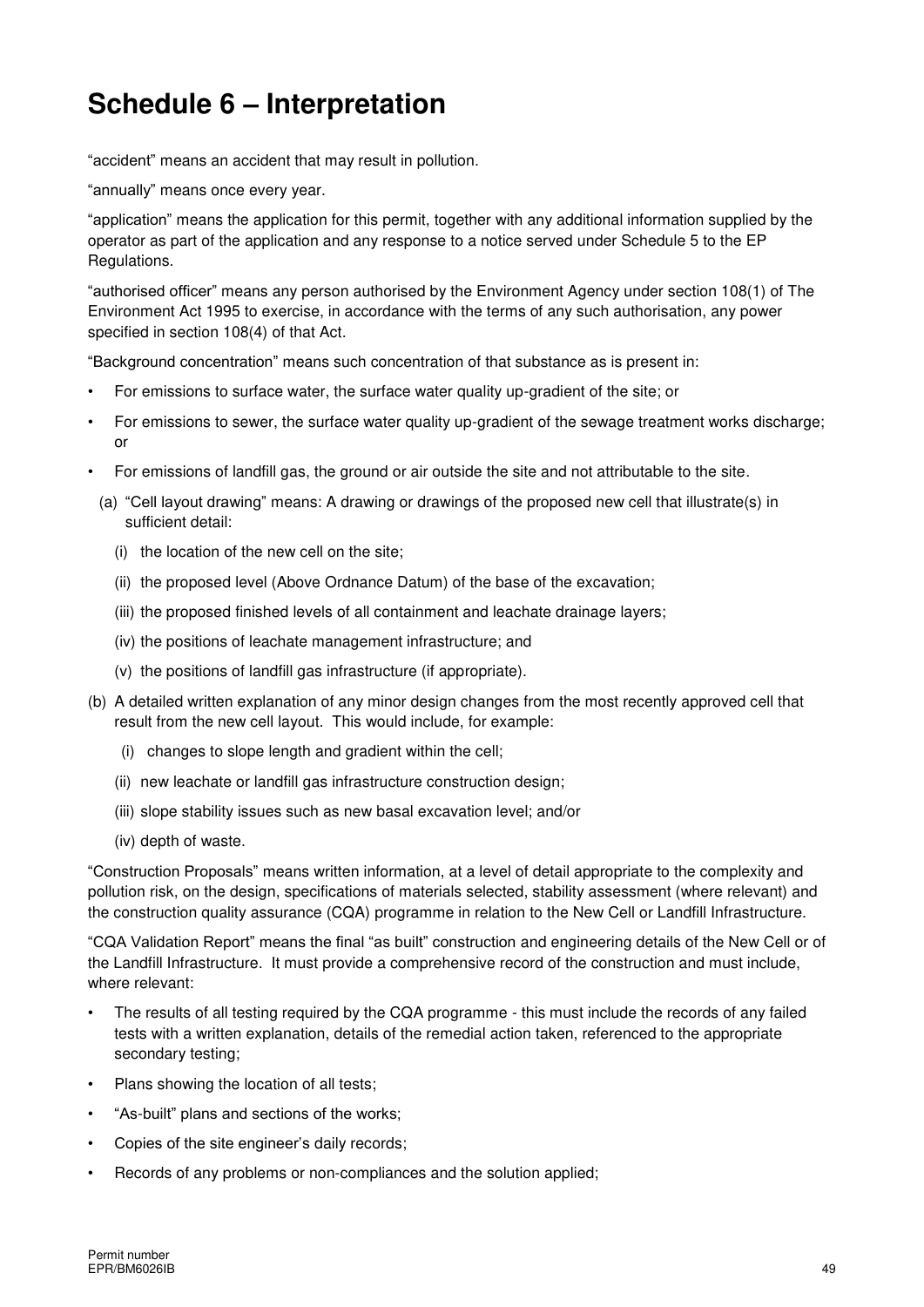- Any other site specific information considered relevant to proving the integrity of the New Cell or Landfill Infrastructure;
- Validation by a qualified person that all of the construction has been carried out in accordance with the Construction Proposals.

"emissions to land" includes emissions to groundwater.

"EP Regulations" means The Environmental Permitting (England and Wales) Regulations 2010, SI 2010 No.675. Words and expressions used in this permit which are also used in those Regulations have the same meanings as in those Regulations.

"emissions of substances not controlled by emission limits" means emissions of substances to air, water or land from the activities, either from the emission points specified in schedule 3 or from other localised or diffuse sources, which are not controlled by an emission or background concentration limit.

"exceeded" means that a value is above a permitted limit, or where a range of values or a minimum value is set as a permitted limit it means a value outside that range or below the minimum value, whichever is applicable.

"Hazardous property" has the meaning in Annex lll of the Waste Framework Directive.

"Hazardous substances" as defined by the Environmental Permitting (England and Wales) Regulations 2010, SI 2010 No.675, schedule 22 and listed in our Hydrogeological risk assessment guidance, annex J to our H1 risk assessment guidance.

"Hazardous waste"' has the meaning given in the Hazardous Waste (England and Wales) Regulations 2005 (as amended).

"Landfill Infrastructure" means any specified element of the:

- permanent capping;
- temporary capping (i.e. engineered temporary caps not cover materials);
- leachate abstraction systems;
- leachate transfer, treatment and storage systems;
- surface water drainage systems;
- leachate monitoring wells;
- aroundwater monitoring boreholes:
- landfill gas monitoring boreholes;
- landfill gas management systems;
- lining within the installation.

#### within the site.

"List of Wastes" means the list of wastes established by Commission Decision [2000/532/EC](http://www.legislation.gov.uk/european/decision/2000/0532) replacing Decision [94/3/EC](http://www.legislation.gov.uk/european/decision/1994/0003) establishing a list of wastes pursuant to Article 1(a) of Council Directive [75/442/EEC](http://www.legislation.gov.uk/european/directive/1975/0442) on waste and Council Decision [94/904/EC](http://www.legislation.gov.uk/european/decision/1994/0904) establishing a list of hazardous waste pursuant to Article 1(4) of Council Directive [91/689/EEC](http://www.legislation.gov.uk/european/decision/1991/0689) on hazardous waste, as amended from time to time.

"Liquids" means any liquid other than leachate within the engineered landfill containment system.

"LFTGN 05" means Environment Agency Guidance for monitoring enclosed landfill gas flares.

"LFTGN 07" means Environment Agency Guidance on monitoring landfill gas surface emissions.

"LFTGN 08" means Environment Agency Guidance for monitoring landfill gas engines.

"groundwater" means all water, which is below the surface of the ground in the saturation zone and in direct contact with the ground or subsoil.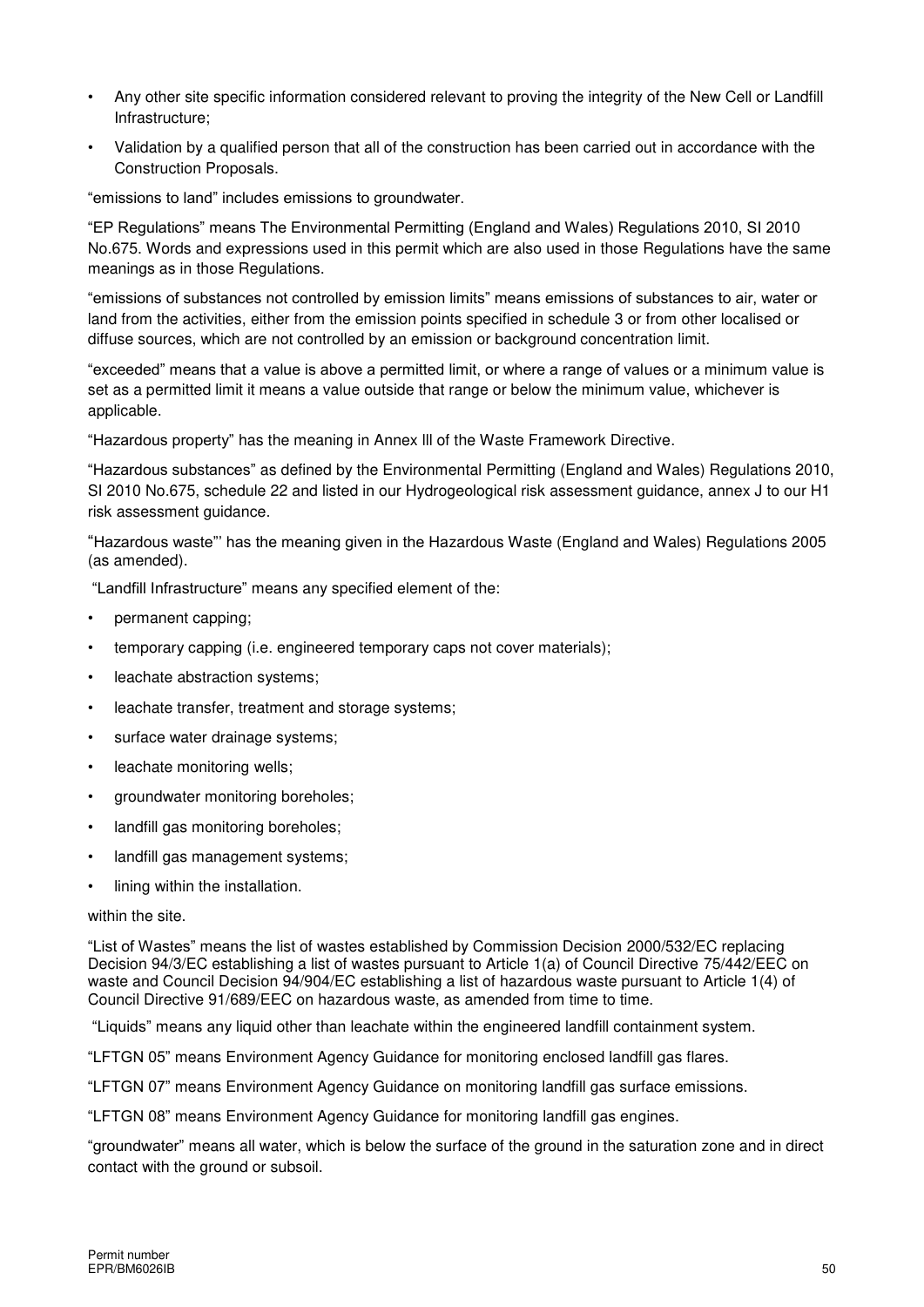"inert waste" means waste that does not undergo any significant physical, chemical or biological transformations. Inert waste will not dissolve, burn or otherwise physically or chemically react, biodegrade or adversely affect other matter with which it comes into contact in a way likely to give rise to environmental pollution or harm human health. The total leachability and pollutant content of the waste and the ecotoxicity of the leachate must be insignificant, and in particular not endanger the quality of surface water and/or groundwater

"Medicinal product" means any medicine licensed by the Medicines and Healthcare products Regulatory Agency (MHRA) or their predecessors under the Medicines Act 1968, section 130.

"M2" means Environment Agency Guidance Monitoring of stack emissions to air.

"New Cell" means any new cell, part of a cell or other similar new area of the site where waste deposit is to commence after issue of this permit and can comprise:

- groundwater under-drainage system;
- permanent geophysical leak location system;
- leak detection laver:
- sub-grade;
- barriers;
- liners;
- leachate collection system;
- leachate abstraction system;
- separation bund/layer;
- cell or area surface water drainage system;
- side wall subgrade and containment systems;

for the New Cell.

"MEPP" Monitoring and extraction point plan, required by condition 4.2.2(h) to specify extraction points and routine monitoring locations.

"MCERTS" means the Environment Agency's Monitoring Certification Scheme.

"No impact" means that the change made to the construction process will not affect the agreed design criteria, specification or performance in a way that has a negative effect.

"Pests" means Birds, Vermin and Insects.

"Previous year" means the 12 month period preceding the month the annual report is submitted in.

"quarter" means a calendar year quarter commencing on 1 January, 1 April, 1 July or 1 October.

"Relevant waste acceptance procedures" means the procedure for the acceptance of waste at landfills and the associated sampling and test methods specified in the Council Decision Annex (2003/33/EC, European Council of 19 December 2002).

"Relevant waste acceptance criteria" means the waste acceptance criteria and the associated sampling and test methods specified in the Council Decision Annex (2003/33/EC, European Council of 19 December 2002).

"Review of the Hydrogeological Risk Assessment" means a written review of the hydrogeological risk assessment included in the Application, together with any other parts of the Application that addressed the requirements of the EP Regulations. The review shall assess whether the activities of disposal or tipping for the purpose of disposal of waste authorised by the permit continue to meet the requirements of the EP Regulations.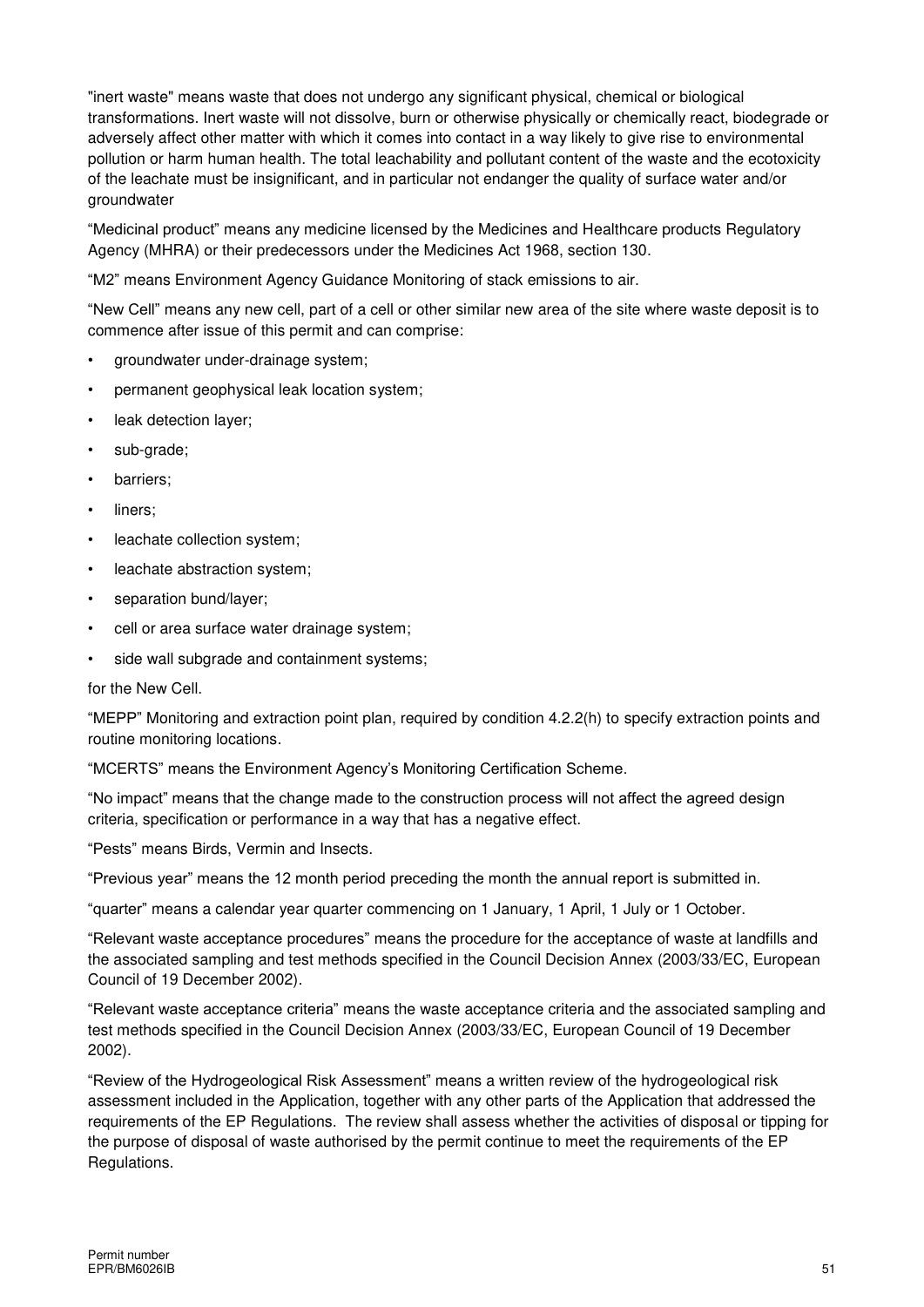'Sustainably extracted' means where suction can be applied to the extraction wells such that a flow rate of landfill gas, with a methane content capable of either being combusted, or treated by bio-oxidation, can be extracted without increasing the risk of air ingress to the waste or inducing aerobic degradation within the waste.

"Waste code" means the six digit code referable to a type of waste in accordance with the List of Wastes and in relation to hazardous waste, includes the asterisk.

Unless otherwise stated, any references in this permit to concentrations of substances in emissions into air means the standards included in Environment Agency Guidance for Monitoring Enclosed Landfill Gas Flares LFTGN 05 or Guidance for Monitoring Landfill Gas Engine Emissions LFTGN 08

Where the following terms appear in the waste code list in Tables S2.1 or S2.2, they have the meaning given below:

'hazardous substance' means a substance classified as hazardous as a consequence of fulfilling the criteria laid down in parts 2 to 5 of Annex I to Regulation (EC) No 1272/2008;

'heavy metal' means any compound of antimony, arsenic, cadmium, chromium (VI), copper, lead, mercury, nickel, selenium, tellurium, thallium and tin, as well as these materials in metallic form, as far as these are classified as hazardous substances;

'polychlorinated biphenyls and polychlorinated terphenyls' ('PCBs') means PCBs as defined in Article 2(a) of Council Directive 96/59/EC'.

Article 2(a) says that 'PCBs' means:

- polychlorinated biphenyls
- polychlorinated terphenyls
- monomethyl-tetrachlorodiphenyl methane, Monomethyl-dichloro-diphenyl methane, Monomethyldibromo-diphenyl methane
- any mixture containing any of the above mentioned substances in a total of more than 0,005 %by weight;

'transition metals' means any of the following metals: any compound of scandium, vanadium, manganese, cobalt, copper, yttrium, niobium, hafnium, tungsten, titanium, chromium, iron, nickel, zinc, zirconium, molybdenum and tantalum, as well as these materials in metallic form, as far as these are classified as hazardous substances;

'stabilisation' means processes which change the hazardousness of the constituents in the waste and transform hazardous waste into non-hazardous waste;

'solidification' means processes which only change the physical state of the waste by using additives without changing the chemical properties of the waste;

'partly stabilised wastes' means wastes containing, after the stabilisation process, hazardous constituents which have not been changed completely into non-hazardous constituents and could be released into the environment in the short, middle or long term.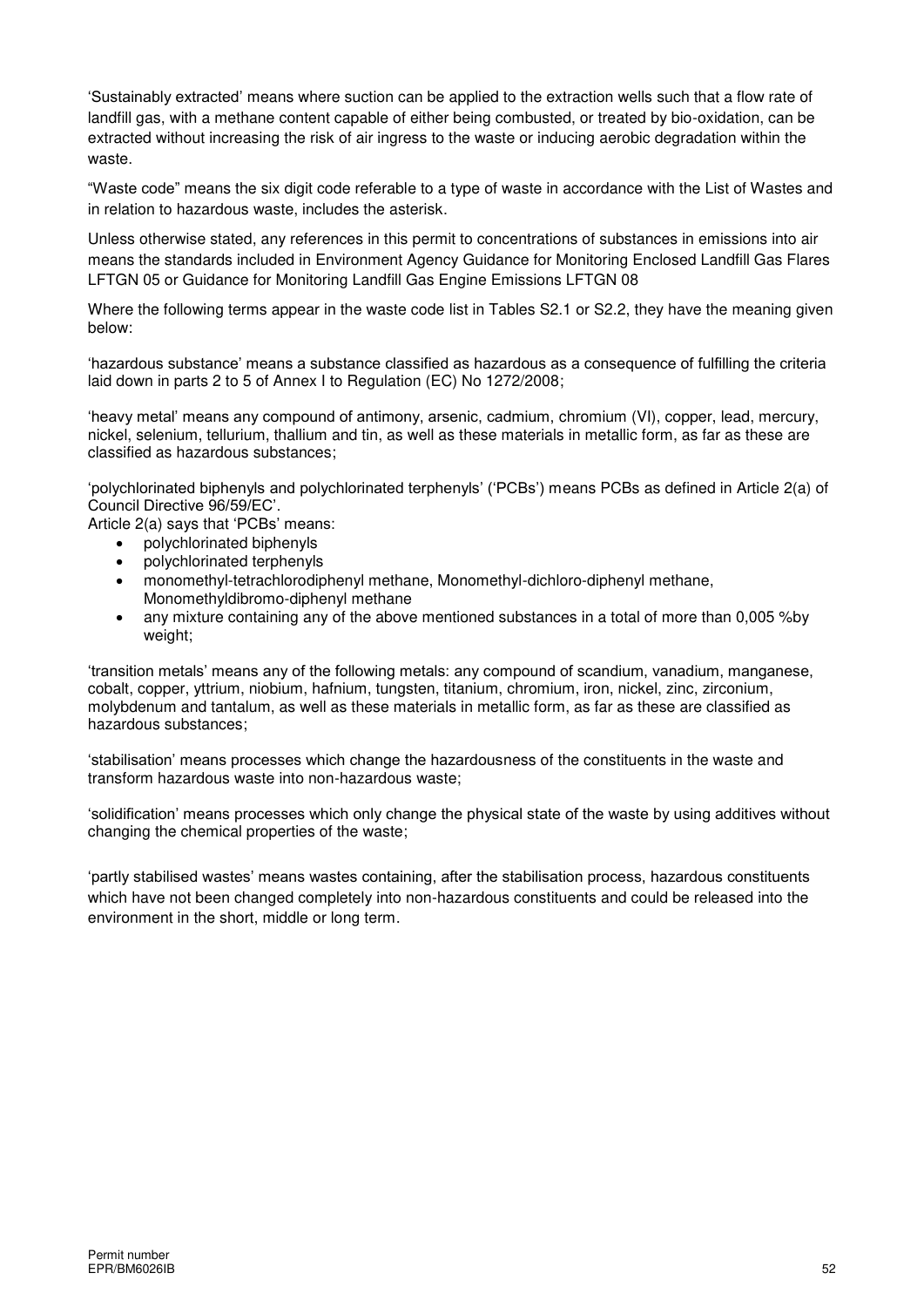# **Schedule 7 – Site plan**



END OF PERMIT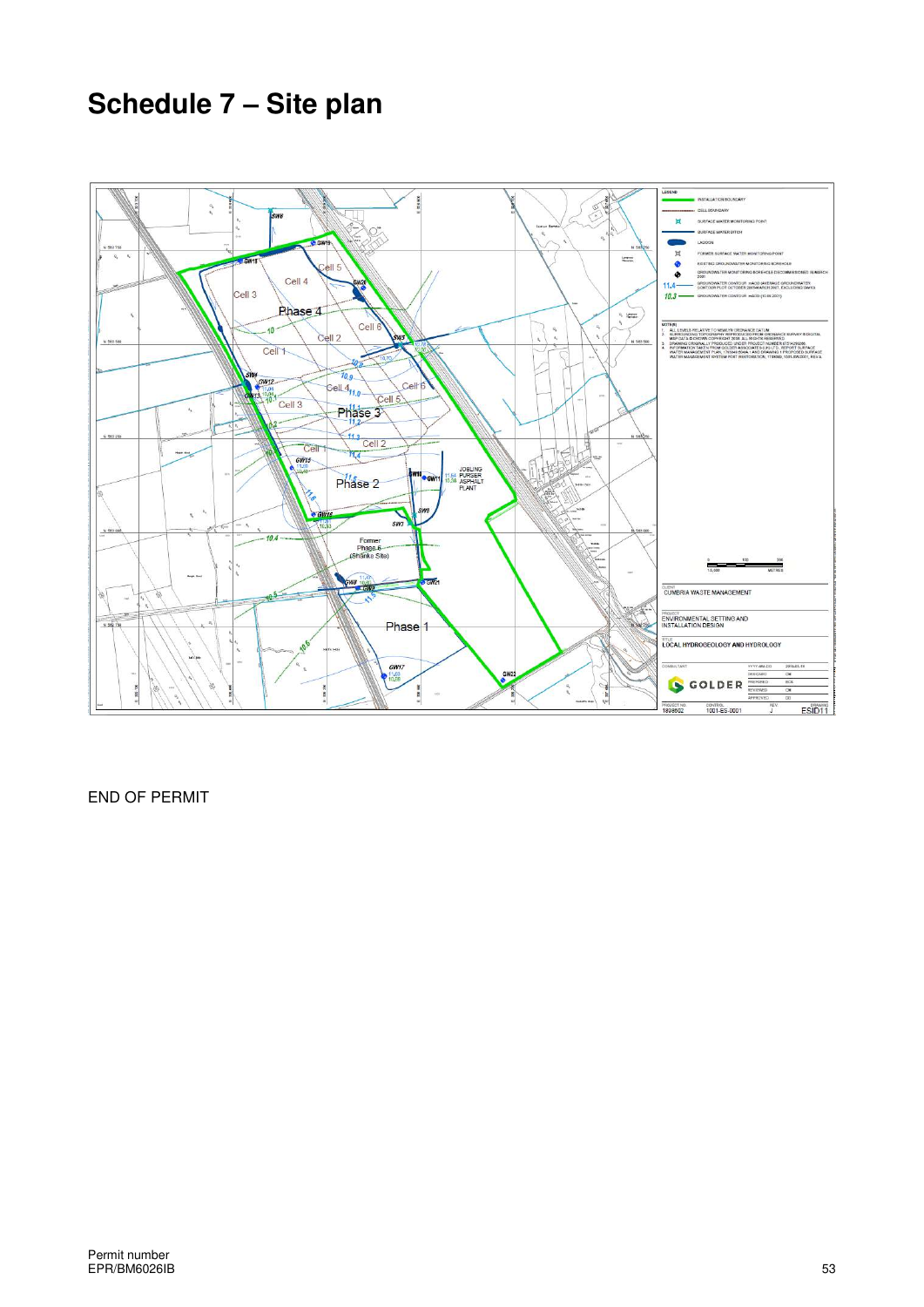|                | Reporting of emissions to air for the period from | to           |                                  |
|----------------|---------------------------------------------------|--------------|----------------------------------|
|                |                                                   |              |                                  |
| Facility:      | Hespin Wood Landfill                              | Form Number: | Air1 / 03/11/2015                |
| Permit Number: | EPR/BM6036IB                                      | Operator:    | Cumbria Waste Management Limited |

| <b>Emission</b><br><b>Point</b> | Substance /<br><b>Parameter</b> | <b>Emission</b><br><b>Limit Value</b> | <b>Reference Period</b> | Result <sup>[1]</sup> | <b>Test</b><br>Method <sup>[2]</sup> | Sample<br><b>Date and Times</b><br>[3] | <b>Uncertainty</b><br>$[4]$ |
|---------------------------------|---------------------------------|---------------------------------------|-------------------------|-----------------------|--------------------------------------|----------------------------------------|-----------------------------|
|                                 |                                 |                                       |                         |                       |                                      |                                        |                             |
|                                 |                                 |                                       |                         |                       |                                      |                                        |                             |

- [1] The result given is the maximum value (or the minimum value in the case of a limit that is expressed as a minimum) obtained during the reporting period, expressed in the same terms as the emission limit value. Where the emission limit value is expressed as a range, the result is given as the 'minimum – maximum' measured values.
- [2] Where an internationally recognised standard test method is used the reference number is given. Where another method that has been formally agreed with the Environment Agency is used, then the appropriate identifier is given. In other cases the principal technique is stated, for example gas chromatography.
- [3] For non-continuous measurements the date and time of the sample that produced the result is given. For continuous measurements the percentage of the process operating time covered by the result is given.
- [4] The uncertainty associated with the quoted result at the 95% confidence interval, unless otherwise stated.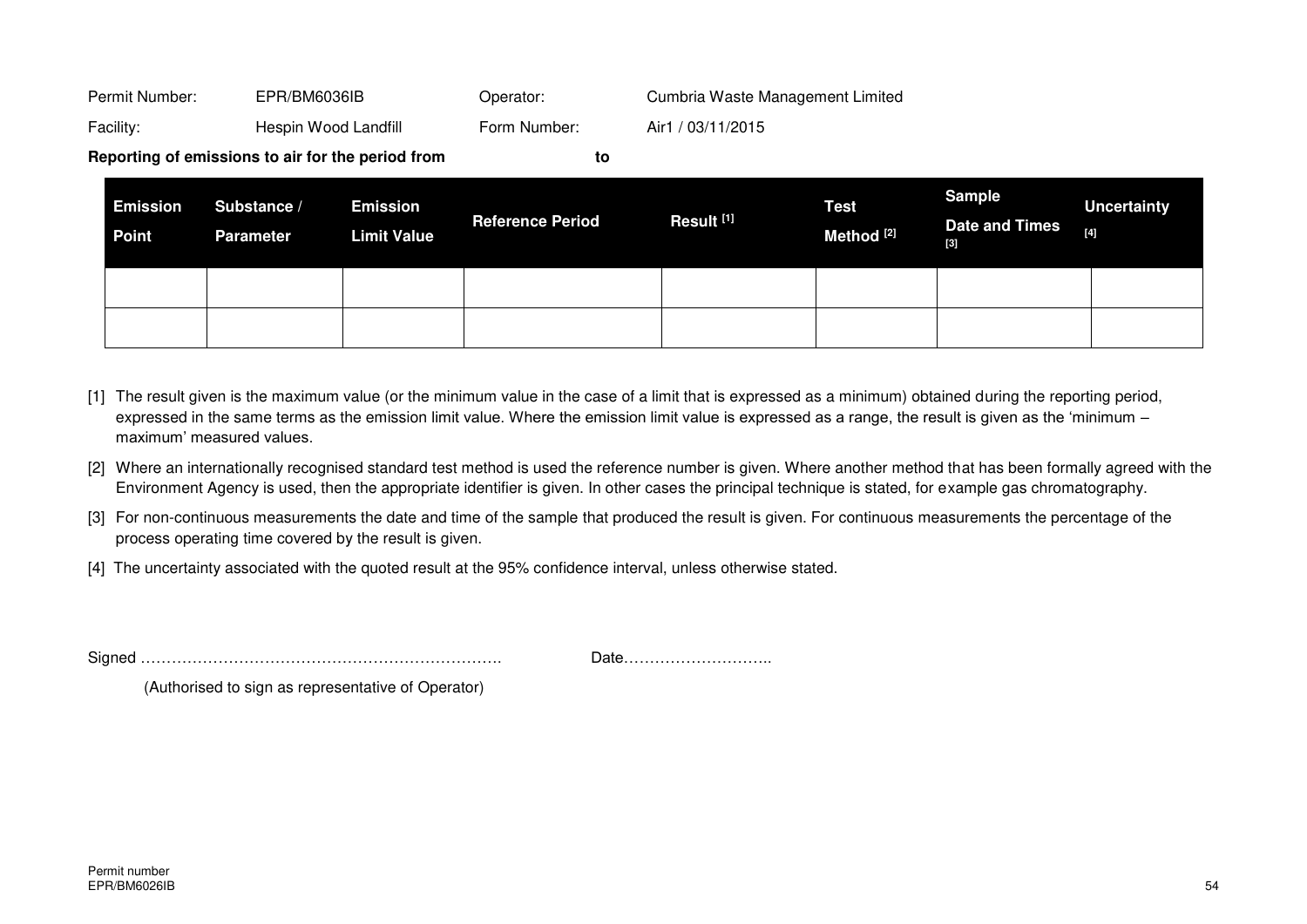Permit Number: EPR/BM6036IB Operator: Cumbria Waste Management Limited Facility: Hespin Wood Landfill Form Number: Water1 / 03/11/2015

**Reporting of emissions to water (other than to sewer) and land for the period from to** 

| <b>Emission</b><br><b>Point</b> | Substance /<br><b>Parameter</b> | <b>Emission</b><br><b>Limit Value</b> | <b>Reference Period</b> | Result <sup>[1]</sup> | <b>Test</b><br>Method <sup>[2]</sup> | <b>Sample</b><br><b>Date and Times</b><br>[3] | <b>Uncertainty</b><br>$[4] \centering% \includegraphics[width=1\textwidth]{images/TransY.pdf} \caption{The first two different values of $d=3$ and $d=4$ (left) and $d=4$ (right) and $d=4$ (right) and $d=4$ (right) and $d=4$ (right) and $d=4$ (right) and $d=4$ (right) and $d=4$ (right) and $d=4$ (right) and $d=4$ (right) and $d=4$ (right) and $d=4$ (right) and $d=4$ (right) and $d=4$ (right) and $d=4$ (right) and $d=4$ (right) and $d=4$ (right) and $d=4$ (right) and $d=4$ (right) and $d=4$ (right) and $$ |
|---------------------------------|---------------------------------|---------------------------------------|-------------------------|-----------------------|--------------------------------------|-----------------------------------------------|------------------------------------------------------------------------------------------------------------------------------------------------------------------------------------------------------------------------------------------------------------------------------------------------------------------------------------------------------------------------------------------------------------------------------------------------------------------------------------------------------------------------------|
|                                 |                                 |                                       |                         |                       |                                      |                                               |                                                                                                                                                                                                                                                                                                                                                                                                                                                                                                                              |
|                                 |                                 |                                       |                         |                       |                                      |                                               |                                                                                                                                                                                                                                                                                                                                                                                                                                                                                                                              |

- [1] The result given is the maximum value (or the minimum value in the case of a limit that is expressed as a minimum) obtained during the reporting period, expressed in the same terms as the emission limit value. Where the emission limit value is expressed as a range, the result is given as the 'minimum – maximum' measured values.
- [2] Where an internationally recognised standard test method is used the reference number is given. Where another method that has been formally agreed with the Environment Agency is used, then the appropriate identifier is given. In other cases the principal technique is stated, for example gas chromatography.
- [3] For non-continuous measurements the date and time of the sample that produced the result is given. For continuous measurements the percentage of the process operating time covered by the result is given.
- [4] The uncertainty associated with the quoted result at the 95% confidence interval, unless otherwise stated.

Signed ……………………………………………………………. Date………………………..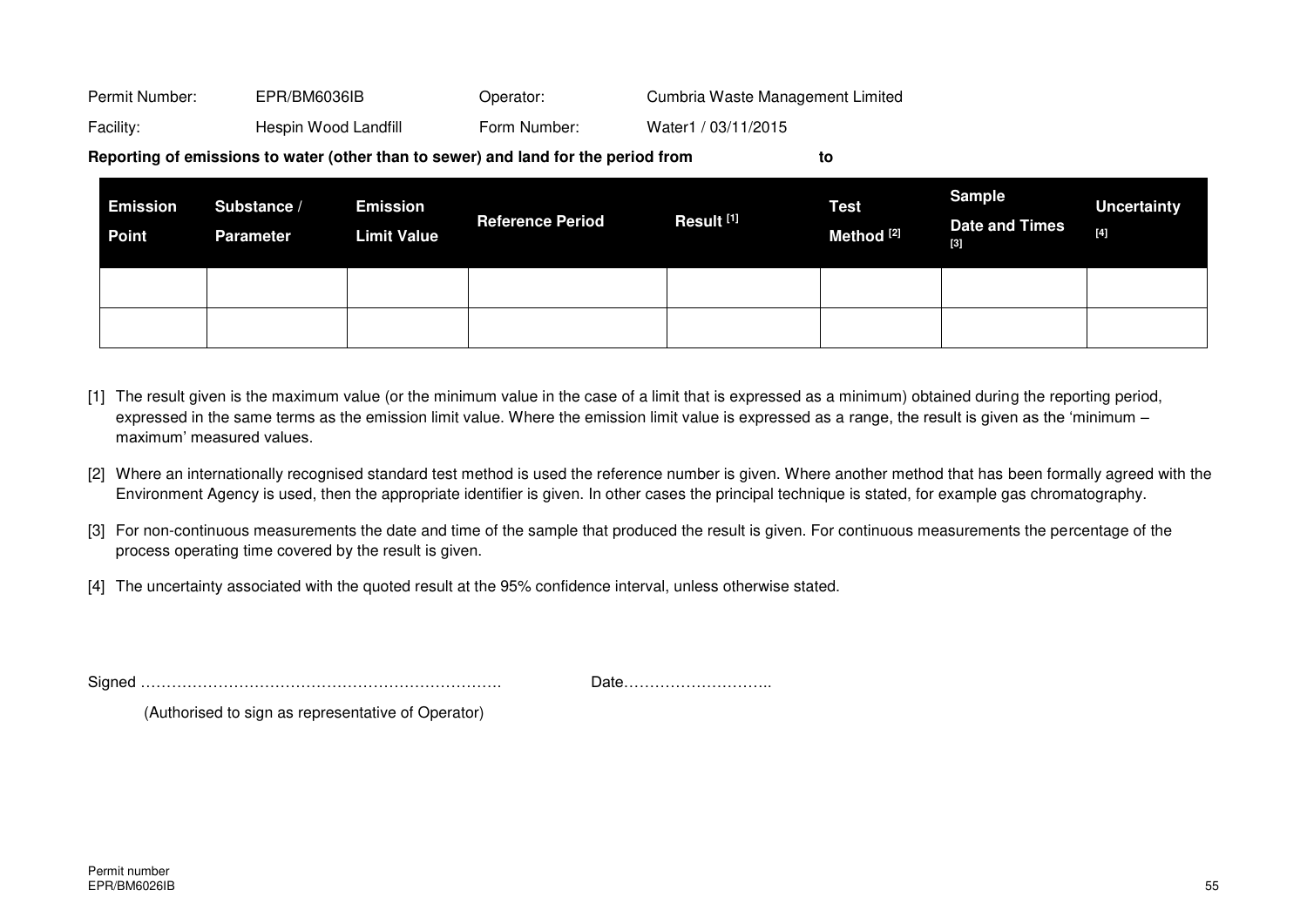|                | Reporting of leachate monitoring for the period from |              | to                               |
|----------------|------------------------------------------------------|--------------|----------------------------------|
| Facility:      | Hespin Wood Landfill                                 | Form Number: | Leachate 1 / 03/11/2015          |
| Permit Number: | EPR/BM6036IB                                         | Operator:    | Cumbria Waste Management Limited |

| <b>Monitoring</b><br><b>Point</b> | Substance /<br><b>Parameter</b> | <b>Compliance</b><br>limit | <b>Reference Period</b> | Result <sup>[1]</sup> | <b>Test</b><br>Method <sup>[2]</sup> | <b>Sample</b><br><b>Date and Times</b><br>$[3]$ | <b>Uncertainty</b><br>$[4] \centering% \includegraphics[width=1\textwidth]{images/TransY.pdf} \caption{The first two different values of $10^{-4}$. The first two different values of $10^{-4}$. The first two different values of $10^{-4}$. The first two different values of $10^{-4}$. The first two different values of $10^{-4}$. The first two different values of $10^{-4}$. The first two different values of $10^{-4}$. The first two different values of $10^{-4}$. The first two different values of $10^{-4}$. The first two different values of $10^{-4}$. The first two different values of $10^{-4}$. The first two different values of $10^{-4}$. The first two different values of $10^{-4}$. The first two different values of $10^{-4}$. The first two different values of $10^{-4$ |
|-----------------------------------|---------------------------------|----------------------------|-------------------------|-----------------------|--------------------------------------|-------------------------------------------------|---------------------------------------------------------------------------------------------------------------------------------------------------------------------------------------------------------------------------------------------------------------------------------------------------------------------------------------------------------------------------------------------------------------------------------------------------------------------------------------------------------------------------------------------------------------------------------------------------------------------------------------------------------------------------------------------------------------------------------------------------------------------------------------------------------|
|                                   |                                 |                            |                         |                       |                                      |                                                 |                                                                                                                                                                                                                                                                                                                                                                                                                                                                                                                                                                                                                                                                                                                                                                                                         |
|                                   |                                 |                            |                         |                       |                                      |                                                 |                                                                                                                                                                                                                                                                                                                                                                                                                                                                                                                                                                                                                                                                                                                                                                                                         |

- [1] The result given is the maximum value (or the minimum value in the case of a limit that is expressed as a minimum) obtained during the reporting period, expressed in the same terms as the emission limit value. Where the emission limit value is expressed as a range, the result is given as the 'minimum – maximum' measured values.
- [2] Where an internationally recognised standard test method is used the reference number is given. Where another method that has been formally agreed with the Environment Agency is used, then the appropriate identifier is given. In other cases the principal technique is stated, for example gas chromatography.
- [3] For non-continuous measurements the date and time of the sample that produced the result is given. For continuous measurements the percentage of the process operating time covered by the result is given.
- [4] The uncertainty associated with the quoted result at the 95% confidence interval, unless otherwise stated.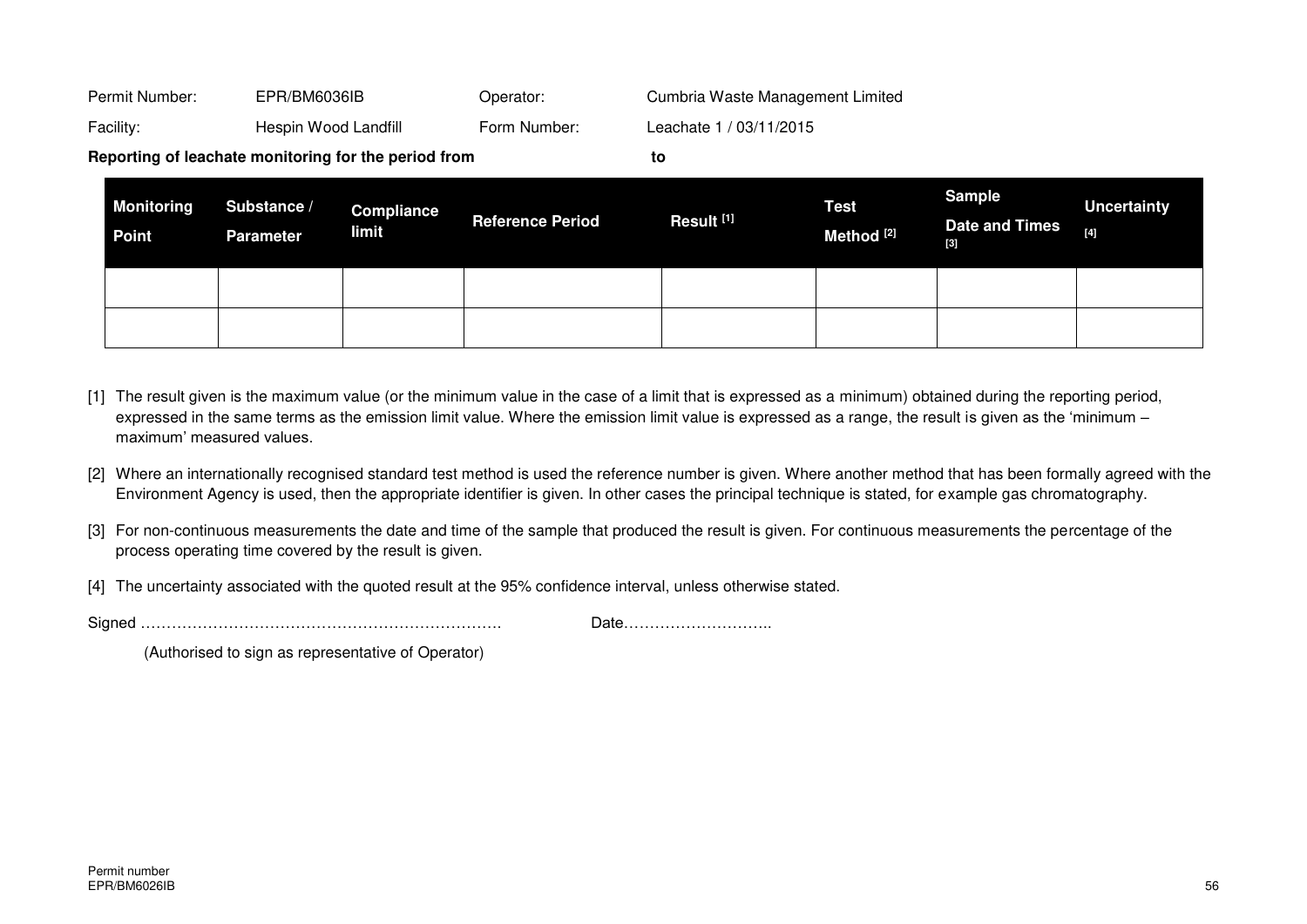|                | Reporting of groundwater monitoring for the period from | to           |                                  |
|----------------|---------------------------------------------------------|--------------|----------------------------------|
| Facility:      | Hespin Wood Landfill                                    | Form Number: | Groundwater1 / 03/11/2015        |
| Permit Number: | EPR/BM6036IB                                            | Operator:    | Cumbria Waste Management Limited |

| <b>Monitoring</b><br>Point | Substance /<br><b>Parameter</b> | <b>Trigger level</b> | <b>Reference Period</b> | Result <sup>[1]</sup> | <b>Test</b><br>Method <sup>[2]</sup> | <b>Sample</b><br><b>Date and Times</b><br>$[3]$ | <b>Uncertainty</b><br>[4] |
|----------------------------|---------------------------------|----------------------|-------------------------|-----------------------|--------------------------------------|-------------------------------------------------|---------------------------|
|                            |                                 |                      |                         |                       |                                      |                                                 |                           |

- [1] The result given is the maximum value (or the minimum value in the case of a limit that is expressed as a minimum) obtained during the reporting period. expressed in the same terms as the emission limit value. Where the emission limit value is expressed as a range, the result is given as the 'minimum – maximum' measured values.
- [2] Where an internationally recognised standard test method is used the reference number is given. Where another method that has been formally agreed with the Environment Agency is used, then the appropriate identifier is given. In other cases the principal technique is stated, for example gas chromatography.
- [3] For non-continuous measurements the date and time of the sample that produced the result is given. For continuous measurements the percentage of the process operating time covered by the result is given.
- [4] The uncertainty associated with the quoted result at the 95% confidence interval, unless otherwise stated.